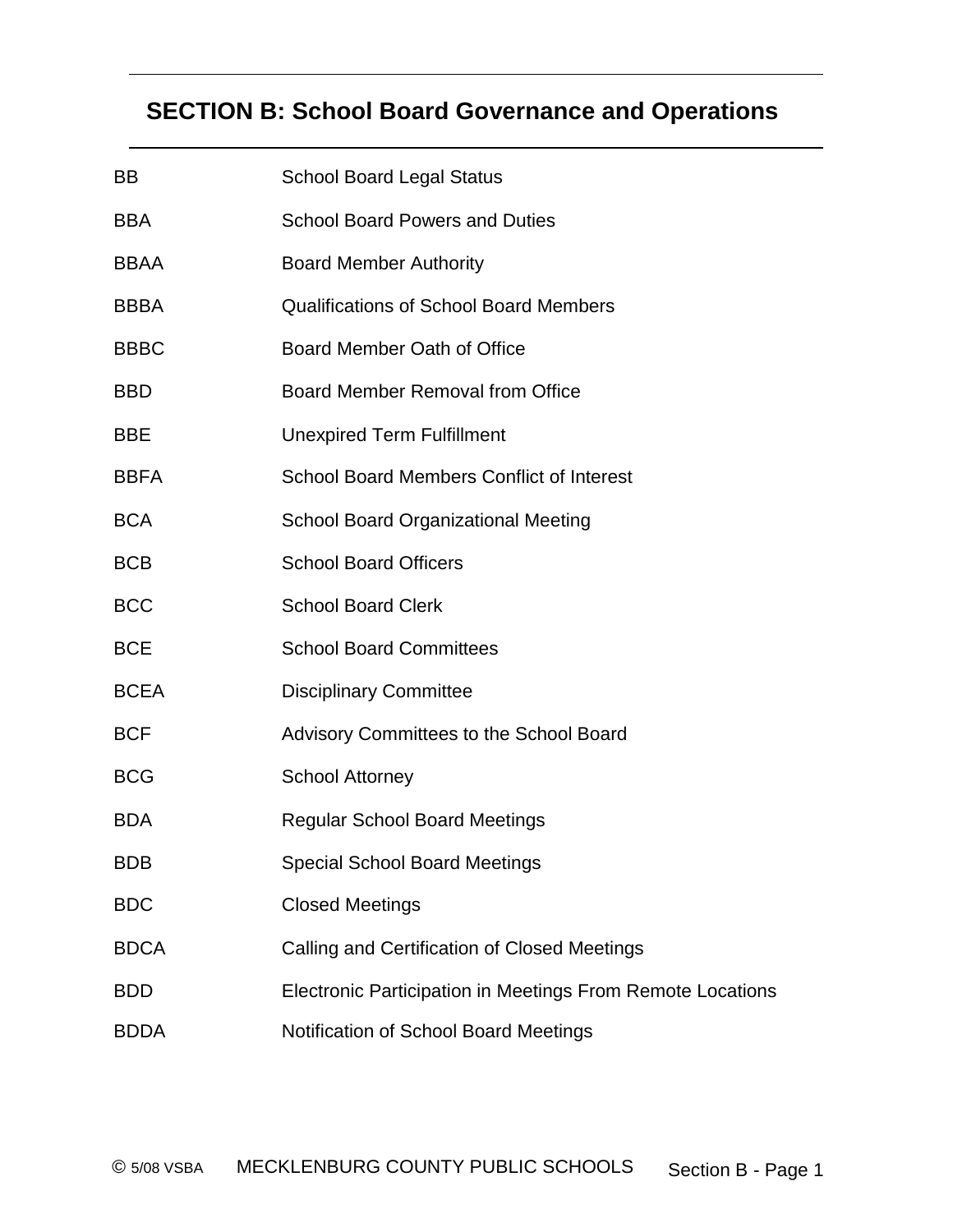# **SECTION B: School Board Governance and Operations**

| <b>BDDC</b>                  | Agenda Preparation and Dissemination                                                                                                     |
|------------------------------|------------------------------------------------------------------------------------------------------------------------------------------|
| <b>BDDD</b>                  | Quorum                                                                                                                                   |
| <b>BDDE</b>                  | <b>Rules of Order</b>                                                                                                                    |
| <b>BDDF</b>                  | <b>Voting Method</b>                                                                                                                     |
| <b>BDDG</b>                  | <b>Minutes</b>                                                                                                                           |
| <b>BDDH</b><br><b>BDDH-R</b> | Public Participation at School Board Meetings (Also KD)<br>Public Participation at School Board Meetings (Also KD)<br><b>Regulations</b> |
| ΒF                           | <b>Board Policy Manual</b>                                                                                                               |
| <b>BFC</b>                   | <b>Policy Adoption</b>                                                                                                                   |
| <b>BFE</b>                   | Administration in Policy Absence (Also CHD)                                                                                              |
| <b>BG</b>                    | <b>Board-Staff Communications (Also GBD)</b>                                                                                             |
| <b>BHB</b>                   | <b>School Board Member In-Service Activities</b>                                                                                         |
| <b>BHD</b>                   | School Board Member Compensation and Benefits                                                                                            |
| <b>BHE</b>                   | School Board Member Liability Insurance                                                                                                  |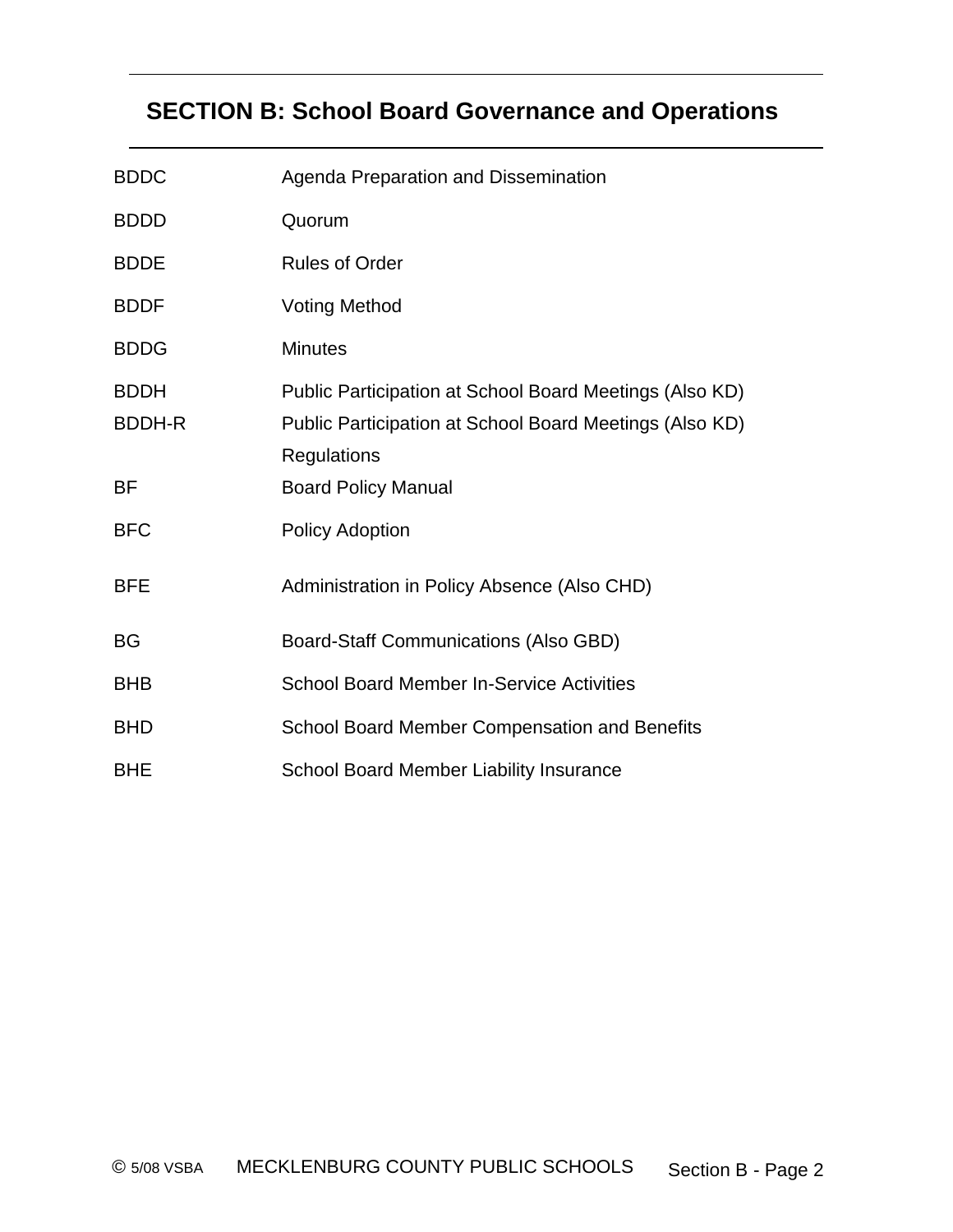## SCHOOL BOARD LEGAL STATUS

The School Board of Mecklenburg County derives its authority from the Constitution and laws of Virginia.

The Mecklenburg County School Board members are officers of the Commonwealth.

The Mecklenburg County School Board governs the school division.

The School Board is a corporate body whose title is "Mecklenburg County School Board".

Adopted: September 15, 2014 Revised: April 11, 2022

Legal Refs.: Constitution of Virginia, article VIII, § 7.

Code of Virginia, 1950, as amended, §§ 22.1-2, 22.1-28, 22.1-31, 22.1-71.

Cross Ref.: AA School Division Legal Status BBAA Board Member Authority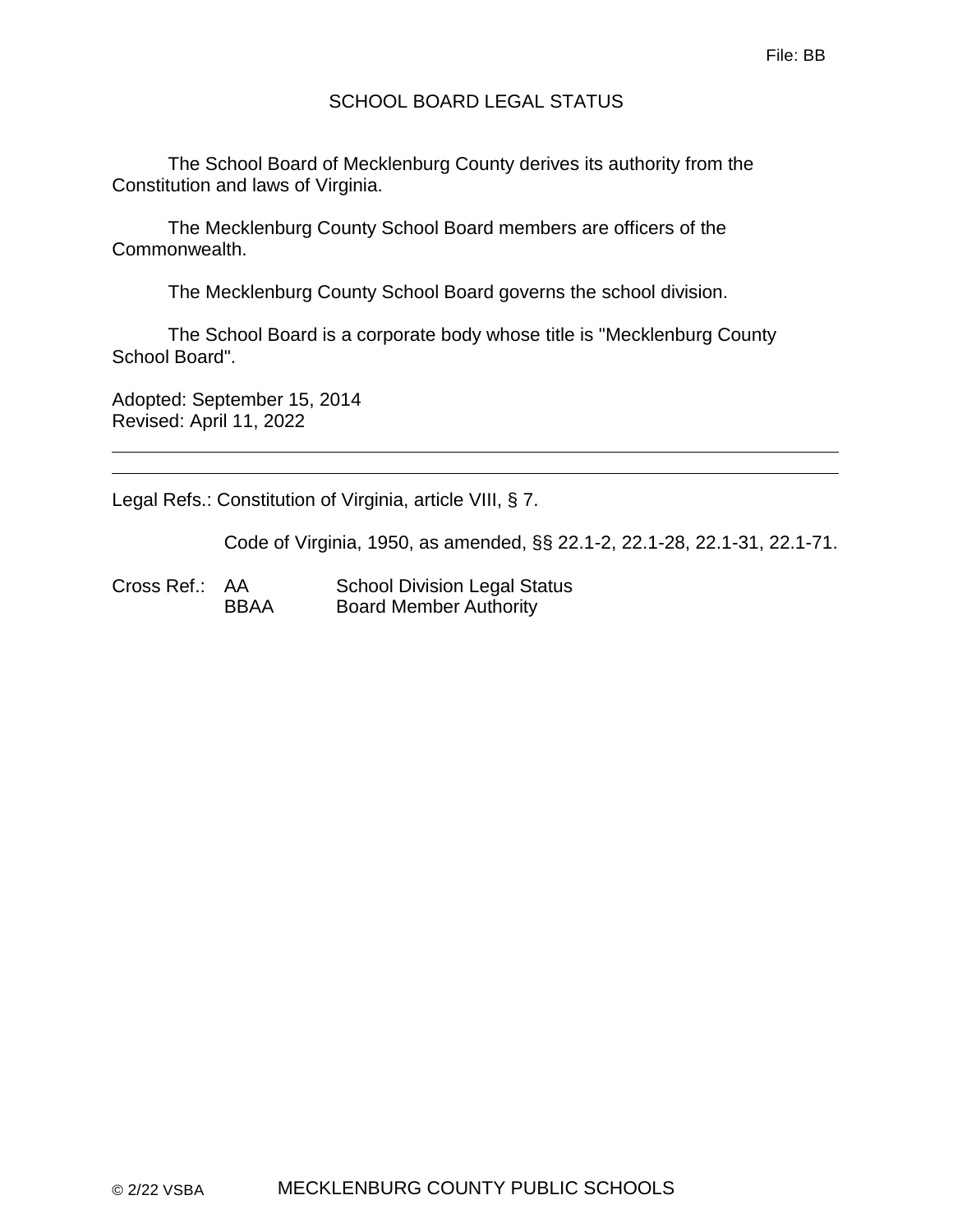The School Board:

- adopts policy to provide for the day-to-day supervision of schools;
- sees that the school laws are properly explained, enforced and observed;
- secures, by visitation or otherwise, as full information as possible about the conduct of the public schools in the school division and takes care that they are conducted according to law and with the utmost efficiency;
- cares for, manages and controls the property of the school division and provides for the erecting, furnishing, equipping, and noninstructional operating of necessary school buildings and appurtenances and the maintenance thereof by purchase, lease, or other contracts;
- provides for the consolidation of schools or redistricting of school boundaries or adopts pupil assignment plans whenever such procedure will contribute to the efficiency of the school division;
- insofar as not inconsistent with state statutes and regulations of the Board of Education, operates and maintains the public schools in the school division and determines the length of the school term, the studies to be pursued, the methods of teaching and the government to be employed in the schools;
- performs such other duties as are prescribed by the Board of Education or are imposed by law;
- obtains public comment through a public hearing not less than ten days after reasonable notice to the public in a newspaper of general circulation in the school division prior to providing (i) for the consolidation of schools; (ii) the transfer from the public school system of the administration of all instructional services for any public school classroom or all noninstructional services in the school division pursuant to a contract with any private entity or organization; or (iii) in school divisions having 15,000 pupils or more in average daily membership, for redistricting of school boundaries or adopting any pupil assignment plan affecting the assignment of fifteen percent or more of the pupils in average daily membership in the affected school. Such public hearing may be held at the same time and place as the meeting of the School Board at which the proposed action is taken if the public hearing is held before the action is taken;
- surveys, at least annually, the school division to identify critical shortages of teachers and administrative personnel by subject matter, and school bus drivers and reports such critical shortages to the Superintendent of Public Instruction and to the Virginia Retirement System or requests the superintendent to conduct such survey and submit such report to the School Board, the Superintendent of Public Instruction, and the Virginia Retirement System; and
- ensures that the public schools within the school division are registered with the Department of State Police to receive electronic notice of the registration or reregistration of any sex offender within the school division pursuant to Va. Code § 9.1-914.

Adopted: September 15, 2014 Revised: June 21, 2021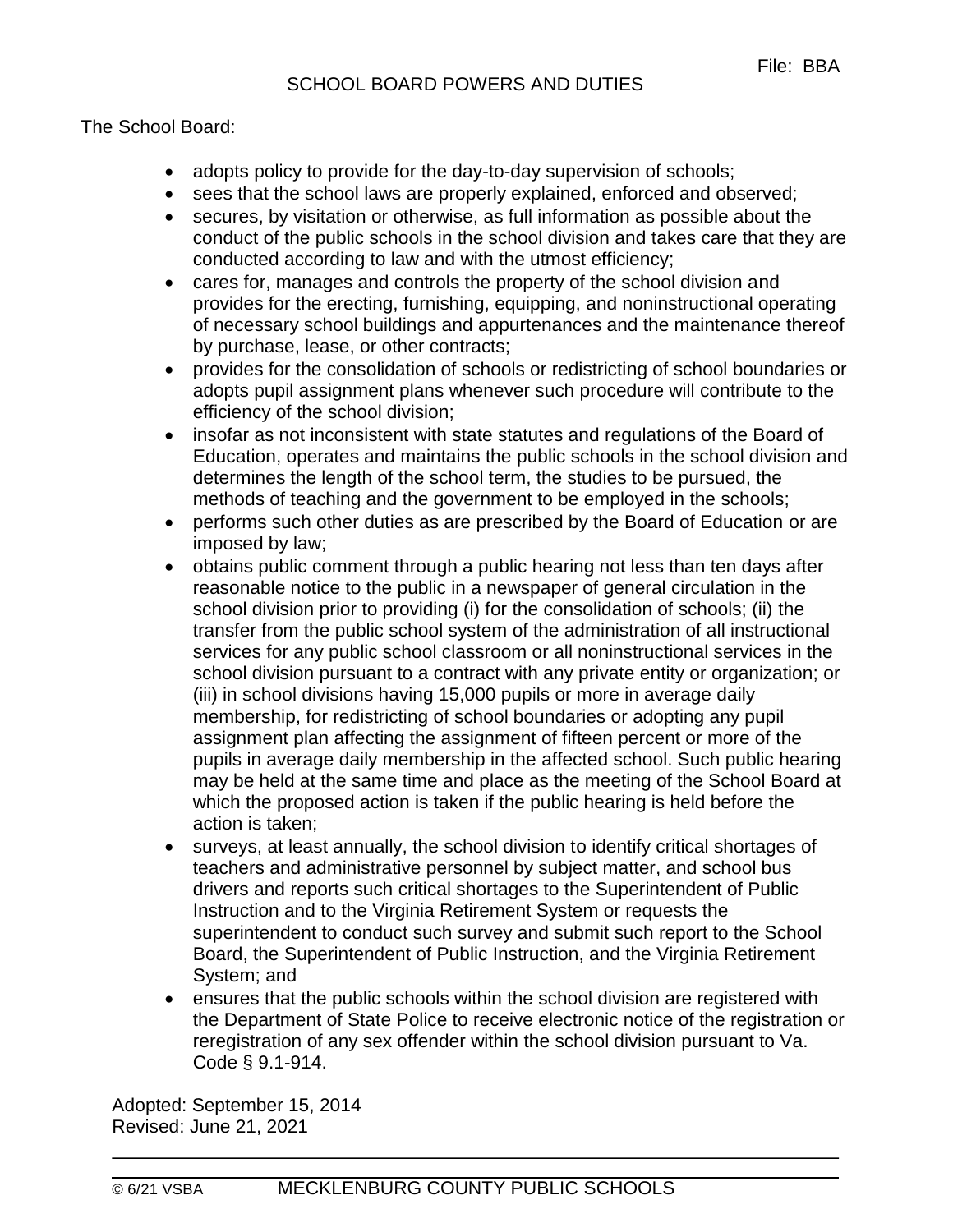- Legal Ref.: Code of Virginia, 1950, as amended, §§ 22.1-70.3, 22.1-78, 22.1-79.
- Cross Refs.: AF Comprehensive Plan
	- CBA Qualifications and Duties for the Superintendent
	- KN Sex Offender and Crimes Against Minors Registry Notification **Information**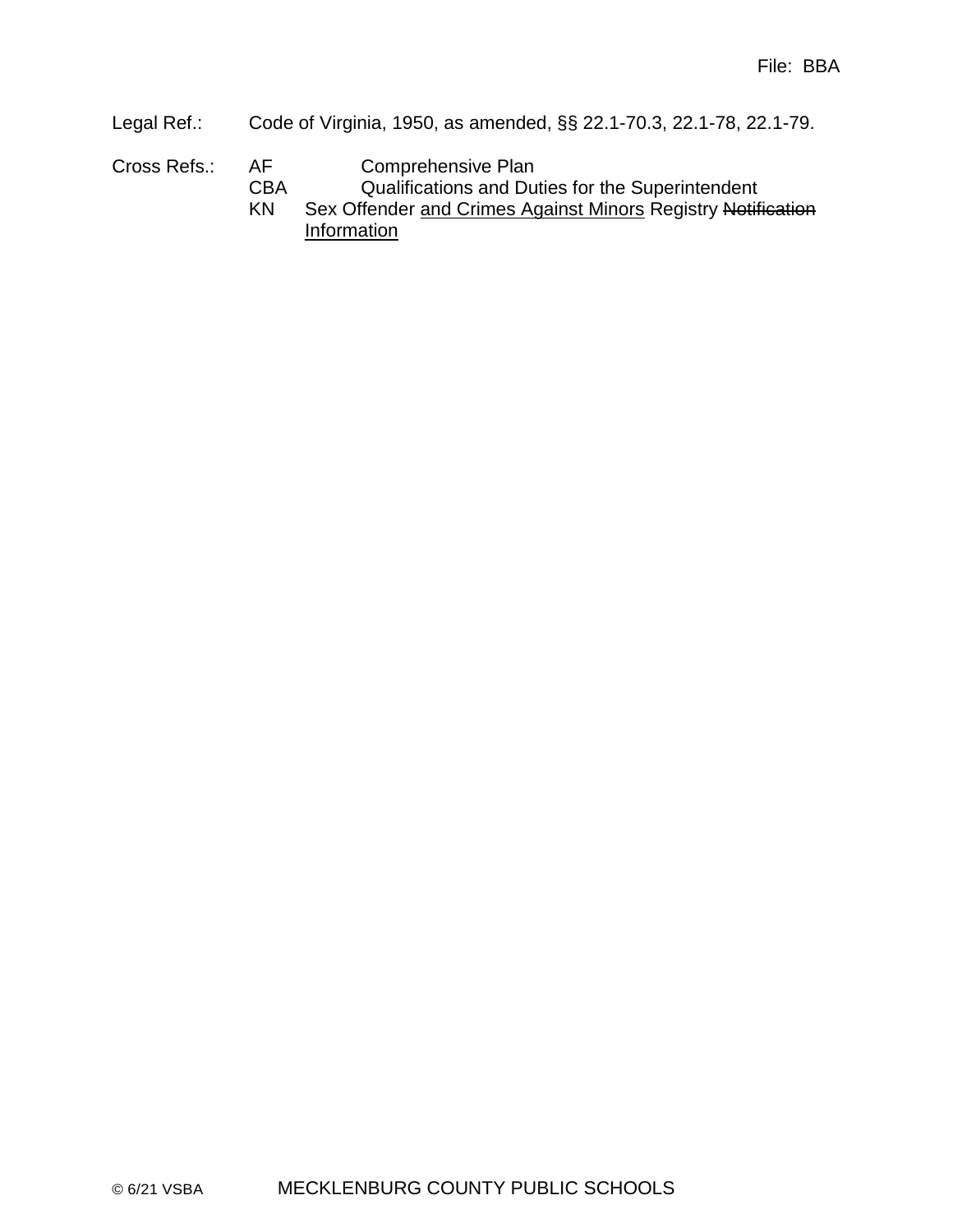#### BOARD MEMBER AUTHORITY

The Mecklenburg County School Board is a body corporate, and in its corporate capacity is vested with all the powers and charged with all the duties, obligations, and responsibilities imposed upon school boards by law and may sue, be sued, contract, be contracted with, and purchase, take, hold, lease and convey school property, both real and personal. School Board members have no authority or duties except such as may be assigned to them by the School Board as a whole.

Adopted: September 15, 2014 Revised: April 11, 2022

Legal Ref.: Code of Virginia, 1950, as amended, §22.1-71.

Cross Ref.: AA School Division Legal Status BB School Board Legal Status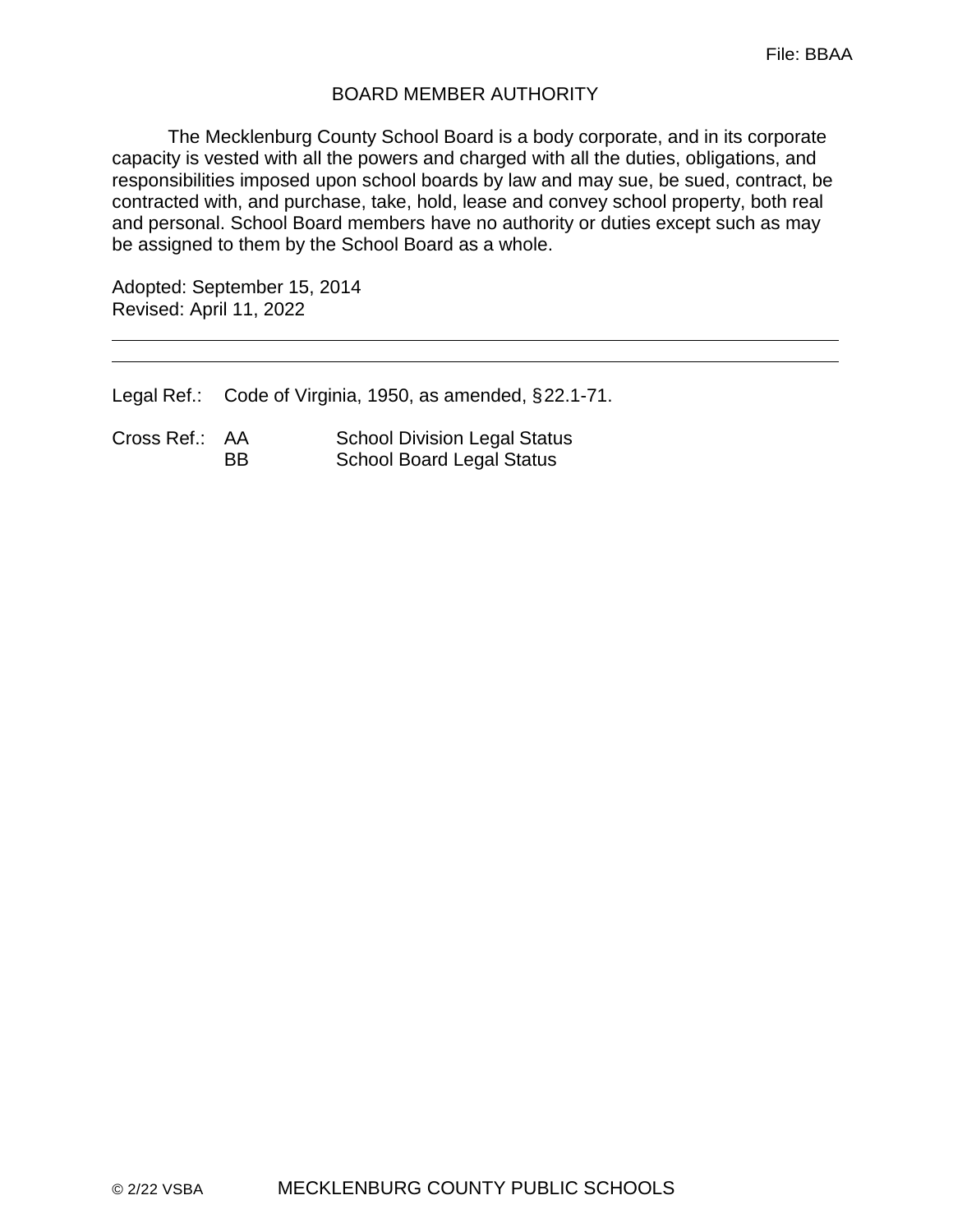#### QUALIFICATIONS OF SCHOOL BOARD MEMBERS

At the time of appointment or election to office, each member of the School Board must be a qualified voter and bona fide resident of the school division anddistrict, if any, which the member represents and meet any other criteria set forth in state law. If a board member ceases to be a resident of the school division or that district which the member represents, the member's position on the School Board shall be deemed vacant.

No employee of the School Board may serve on the Board.

Adopted: September 15, 2014 Revised: May 17, 2021

Legal Ref.: Code of Virginia, 1950, as amended, §§ 22.1-29, 22.1-30, 22.1-57.3.

Cross Ref.: BBE Unexpired Term Fulfillment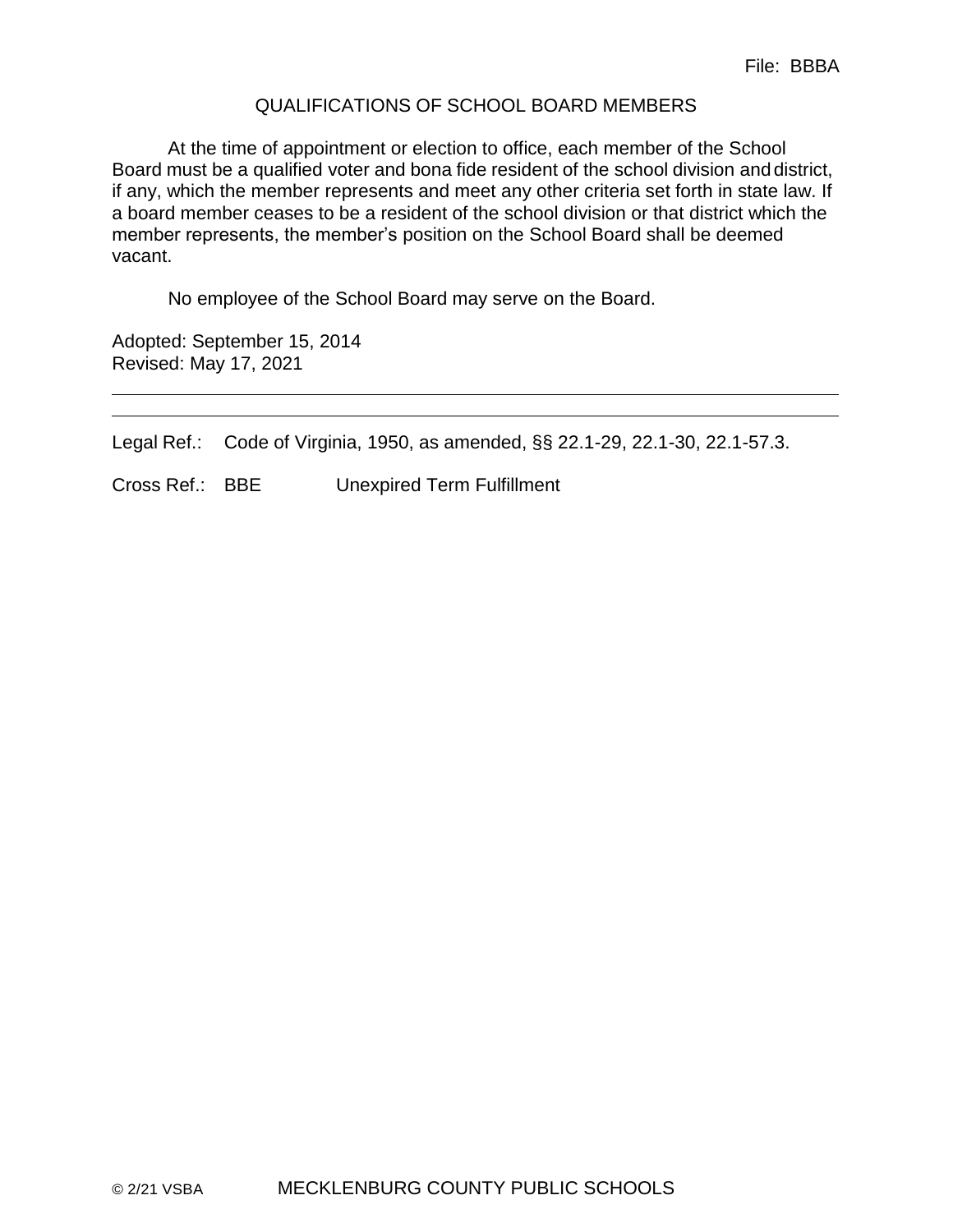## BOARD MEMBER OATH OF OFFICE

All new school board members qualify by taking the oath prescribed for officers of the Commonwealth on or before the day of the initial meeting of the new school board. Failure to take the oath of office within the time allowed by law renders the office vacant.

Adopted: September 15, 2014 Revised: July 20, 2015

Legal Ref.: Code of Virginia, 1950, as amended, §§ 15.2-1522, 15.2-1524,24.2-228, 49-1, 49-3.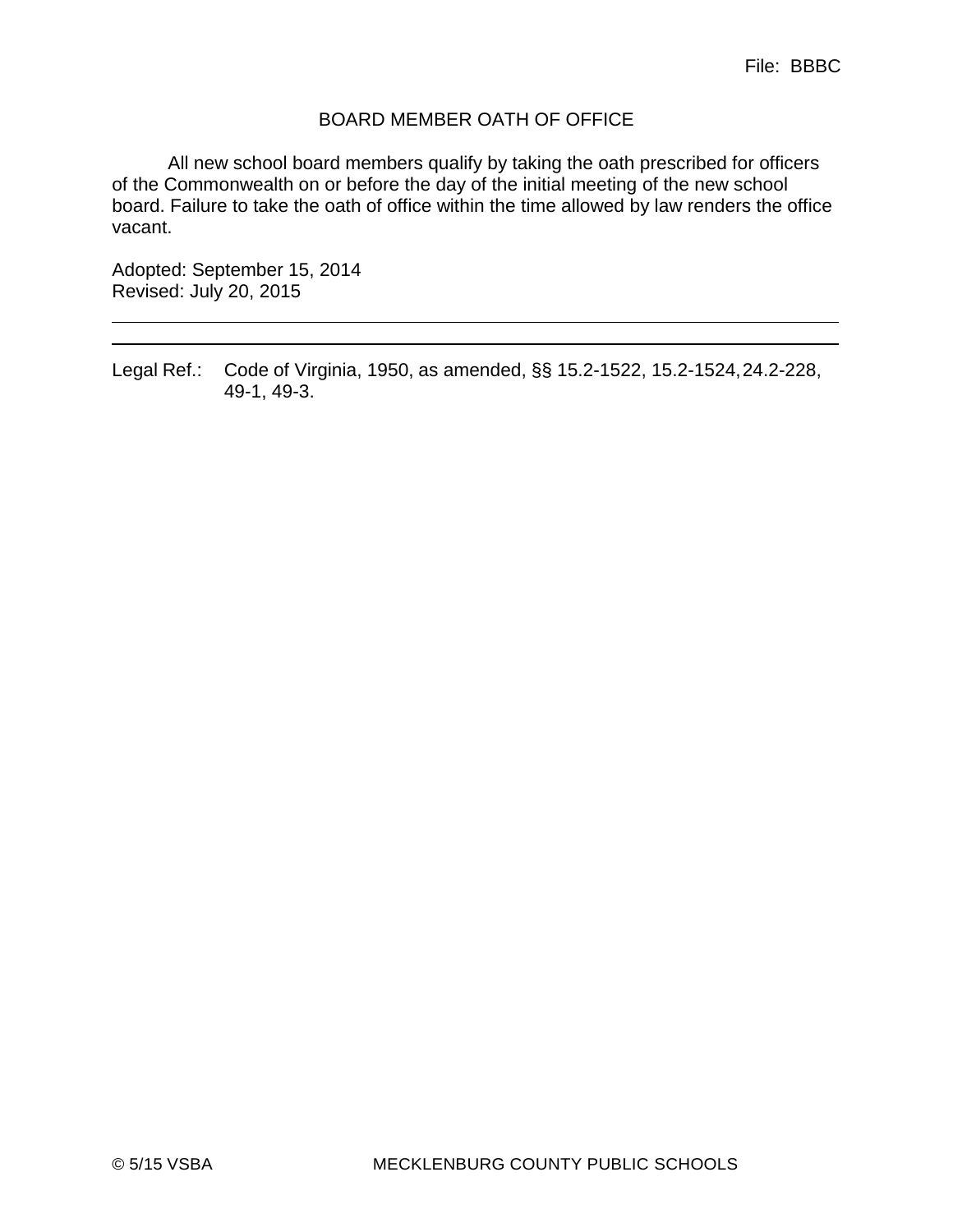#### BOARD MEMBER REMOVAL FROM OFFICE

Any School Board member may be removed from office in accordance with the provisions of sections 24.2-230 through 24.2-238 of the Code of Virginia.

Adopted: September 15, 2014

Legal Ref.: Code of Virginia, 1950, as amended, §§ 24.2-230 through24.2-238.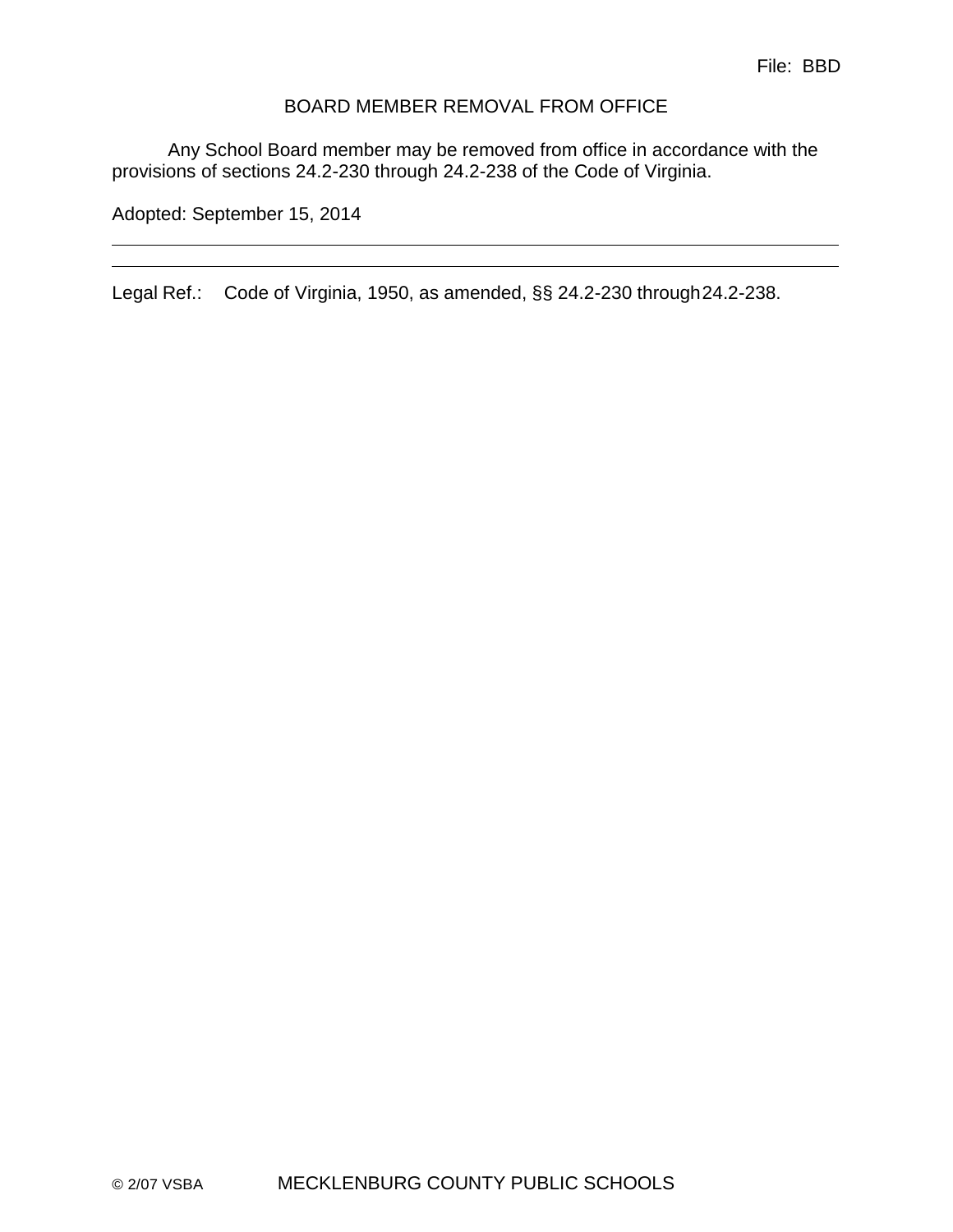## UNEXPIRED TERM FULFILLMENT

Vacancies occurring in the membership of the School Board, including the position of tie breaker, if any, are filled as provided by law.

Adopted: September 15, 2014 Revised: July 20, 2015

Legal Ref.: Code of Virginia, 1950, as amended, §§ 15.2-410, 15.2-531,15.2- 837,15.2-627, 22.1-39, 22.1-40, 22.1-44, 22.1-47, 22.1-50, 22.1-53, 22.1- 57.3, 24.2-226, 24.2-228.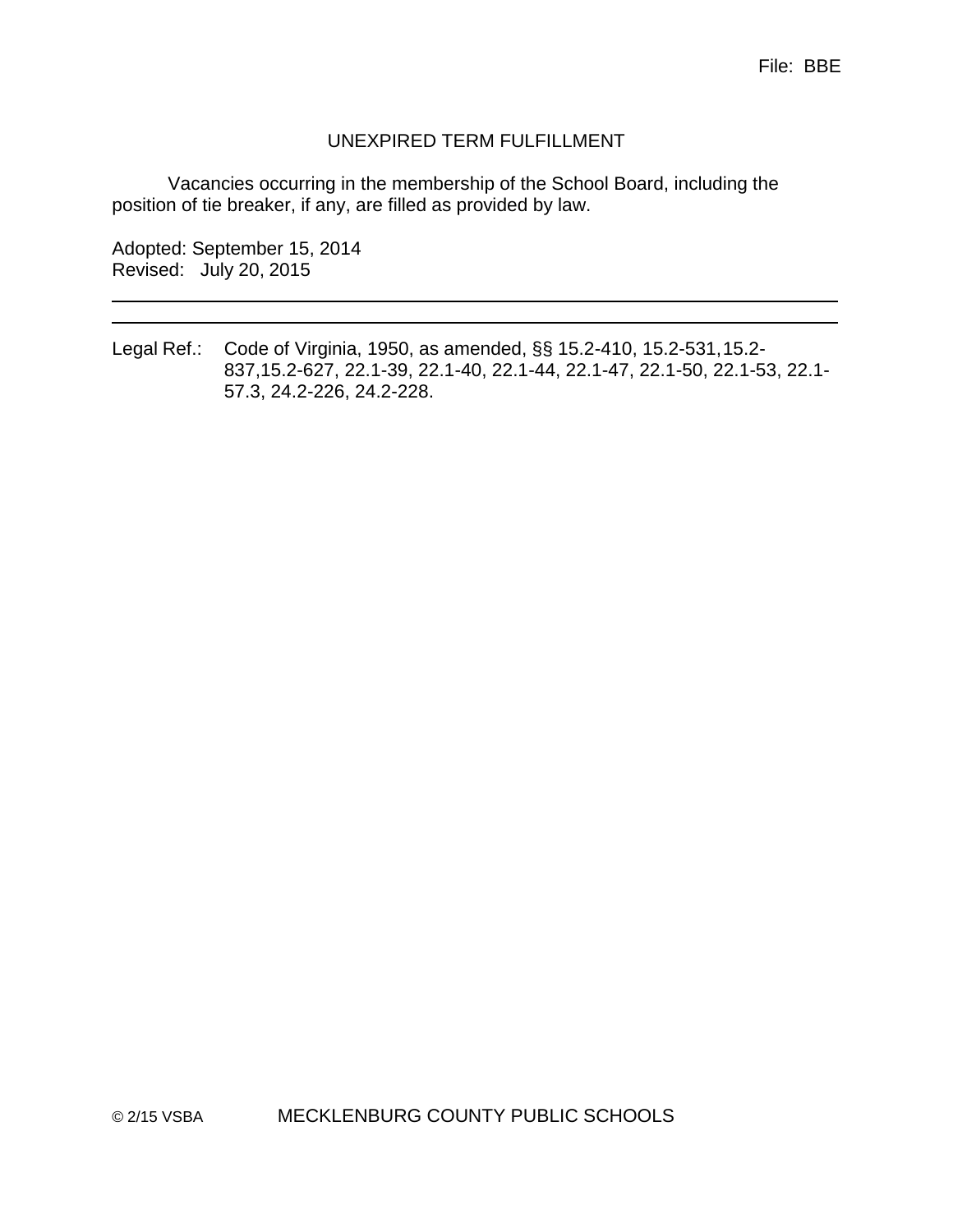# CONFLICT OF INTERESTS AND DISCLOSURE OF ECONOMIC INTERESTS

## A. Purpose

The BLANK School Board seeks, through the adoption of this policy, to assure that the judgment of its members, officers and employees will be guided by a policy that defines and prohibits inappropriate conflicts and requires disclosure of economic interests as defined by the General Assembly in the State and Local Government Conflict of Interests Act (the Act).

#### B. Areas of Regulation

The Act establishes six principal areas of regulation applicable to Board members, officers and employees of the BLANK School Division. They are:

- special anti-nepotism rules relating to School Board members and superintendents of schools
- general rules governing public conduct by School Board members regarding acceptance of gifts and favors
- prohibited conduct regarding contracts
- required conduct regarding transactions
- disclosures required from School Board members
- training requirements for elected School Board members<sup>1</sup>

#### C. Definitions

"Advisory agency" means any board, commission, committee or post which does not exercise any sovereign power or duty, but is appointed by a governmental agency or officer or is created by law for the purpose of making studies or recommendations, or advising or consulting with a governmental agency.

"Affiliated business entity relationship" means a relationship, other than a parent-subsidiary relationship, that exists when

- one business entity has a controlling ownership interest in the other business entity;
- a controlling owner in one entity is also a controlling owner in the other entity; or
- there is shared management or control between the business entities.

Factors that may be considered in determining the existence of an affiliated business entity relationship include that the same person or substantially the same person owns or manages the two entities, there are common or commingled funds or assets, the business entities share the use of the same offices or employees, or otherwise share activities, resources or personnel on a regular basis, or there is otherwise a close working relationship between the entities.

"Business" means any individual or entity carrying on a business or profession, whether or not for profit.

"Contract" means any agreement to which a governmental agency is a party, or any

#### **FOOTNOTES ARE FOR REFERENCE ONLY AND SHOULD BE REMOVED FROM FINAL POLICY**.

<sup>1</sup> Appointed school boards should not adopt this bullet.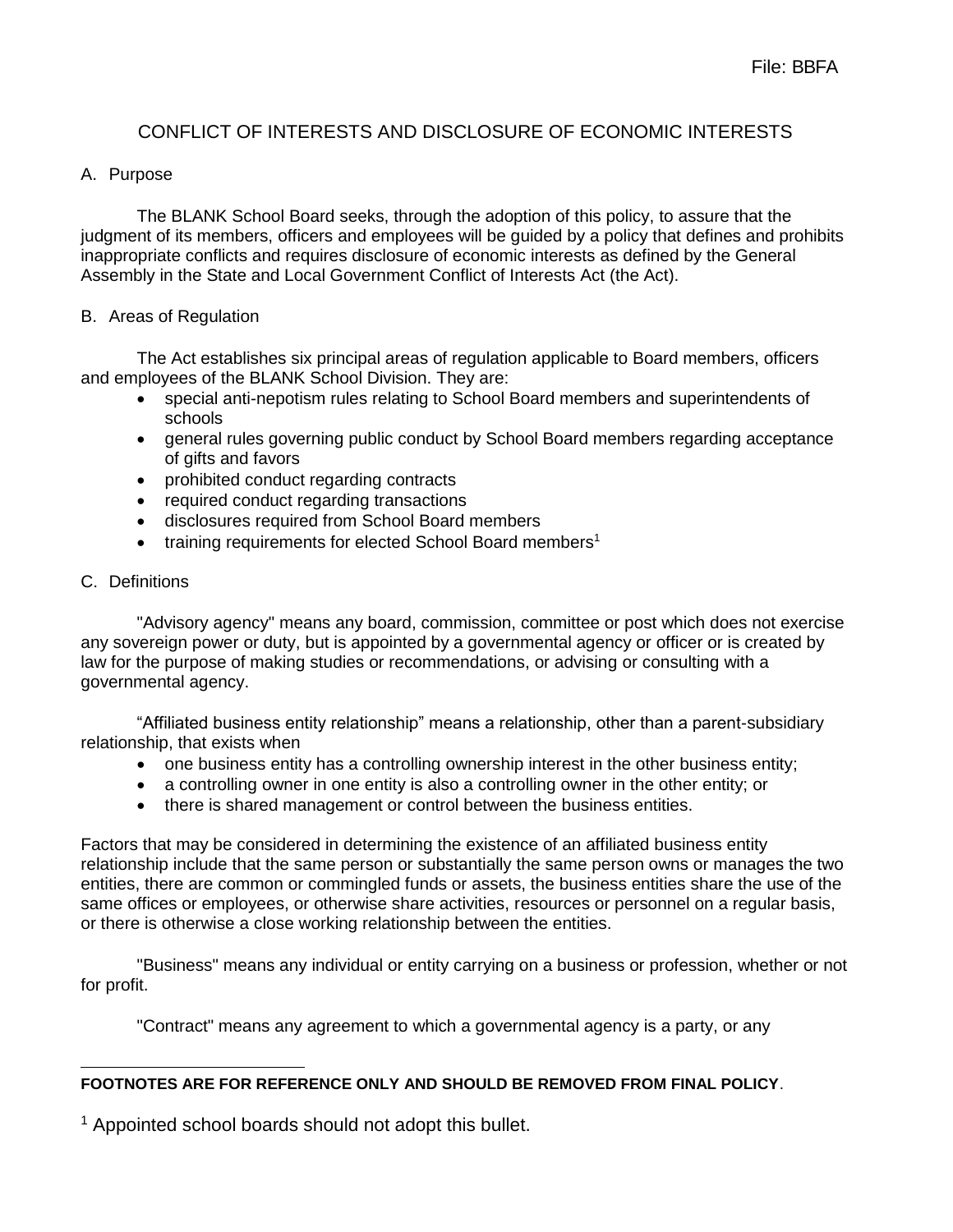agreement on behalf of a governmental agency which involves the payment of money appropriated by the General Assembly or political subdivision, whether or not such agreement is executed in the name of the Commonwealth, or some political subdivision of it.

"Council" means the Virginia Conflict of Interest and Ethics Advisory Council established in Va. Code § 30-355.

"Employee" means all persons employed by a governmental or advisory agency.

"Financial institution" means any bank, trust company, savings institution, industrial loan association, consumer finance company, credit union, broker-dealer as defined in subsection A of Va. Code § 13.1-501, or investment company or advisor registered under the federal Investment Advisors Act or Investment Company Act of 1940.

"Gift" means any gratuity, favor, discount, entertainment, hospitality, loan, forbearance or other item having monetary value. It includes services as well as gifts of transportation, local travel, lodgings, and meals, whether provided in-kind, by purchase of a ticket, payment in advance or reimbursement after the expense has been incurred. "Gift" does not include any offer of a ticket, coupon or other admission or pass unless the ticket, coupon, admission or pass is used; honorary degrees; any athletic, merit, or need-based scholarship or any other financial aid awarded by a public or private school, institution of higher education, or other educational program pursuant to such school, institution or program's financial aid standards and procedures applicable to the general public; a campaign contribution properly received and reported pursuant to Va. Code § 24.2-945 et seq.; any gift related to the private profession, occupation or volunteer service of the School Board member or employee or of a member of the School Board member's or employee's immediate family; food or beverages consumed while attending an event at which the School Board member or employee is performing official duties related to his public service; food and beverages received at or registration or attendance fees waived for any event at which the School Board member or employee is a featured speaker, presenter or lecturer; unsolicited awards of appreciation or recognition in the form of a plaque, trophy, wall memento or similar item that is given in recognition of public, civic, charitable or professional service; a devise or inheritance; travel disclosed pursuant to the Campaign Finance Disclosure Act (Va. Code § 24.2-945 et seq.); travel paid for or provided by the government of the United States, any of its territories or any state or any political subdivision of such state; travel related to an official meeting of, or any meal provided for attendance at such meeting by, the Commonwealth, its political subdivisions, or any board, commission, authority, or other entity, or any charitable organization established pursuant to  $\S$  501(c)(3) of the Internal Revenue Code affiliated with such entity, to which such person has been appointed or elected or is a member by virtue of his office or employment; gifts with a value of less than \$20; attendance at a reception or similar function where food, such as hors d'oeuvres, and beverages that can be conveniently consumed by a person while standing or walking are offered; or gifts from relatives or personal friends. For the purpose of this definition, "relative" means the donee's spouse, child, uncle, aunt, niece, nephew or first cousin; a person to whom the donee is engaged to be married; the donee's or donee's spouse's parent, grandparent, grandchild, brother, sister, step-parent, step-grandparent, step-grandchild, step-brother, step-sister, the donee's brother's or sister's spouse or the donee's son-in-law or daughter-in-law. For the purpose of this definition, "personal friend" does not include any person that the School Board member or employee knows or has reason to know is (a) a lobbyist registered pursuant to Va. Code § 2.2-418 et seq.; (b) a lobbyist's principal as defined in Va. Code § 2.2-419; or (c) a person, organization, or business who is a party to or is seeking to become a party to a contract with the School Board. For purposes of this definition, "person, organization or business" includes individuals who are officers, directors or owners of or who have a controlling ownership interest in such organization or business.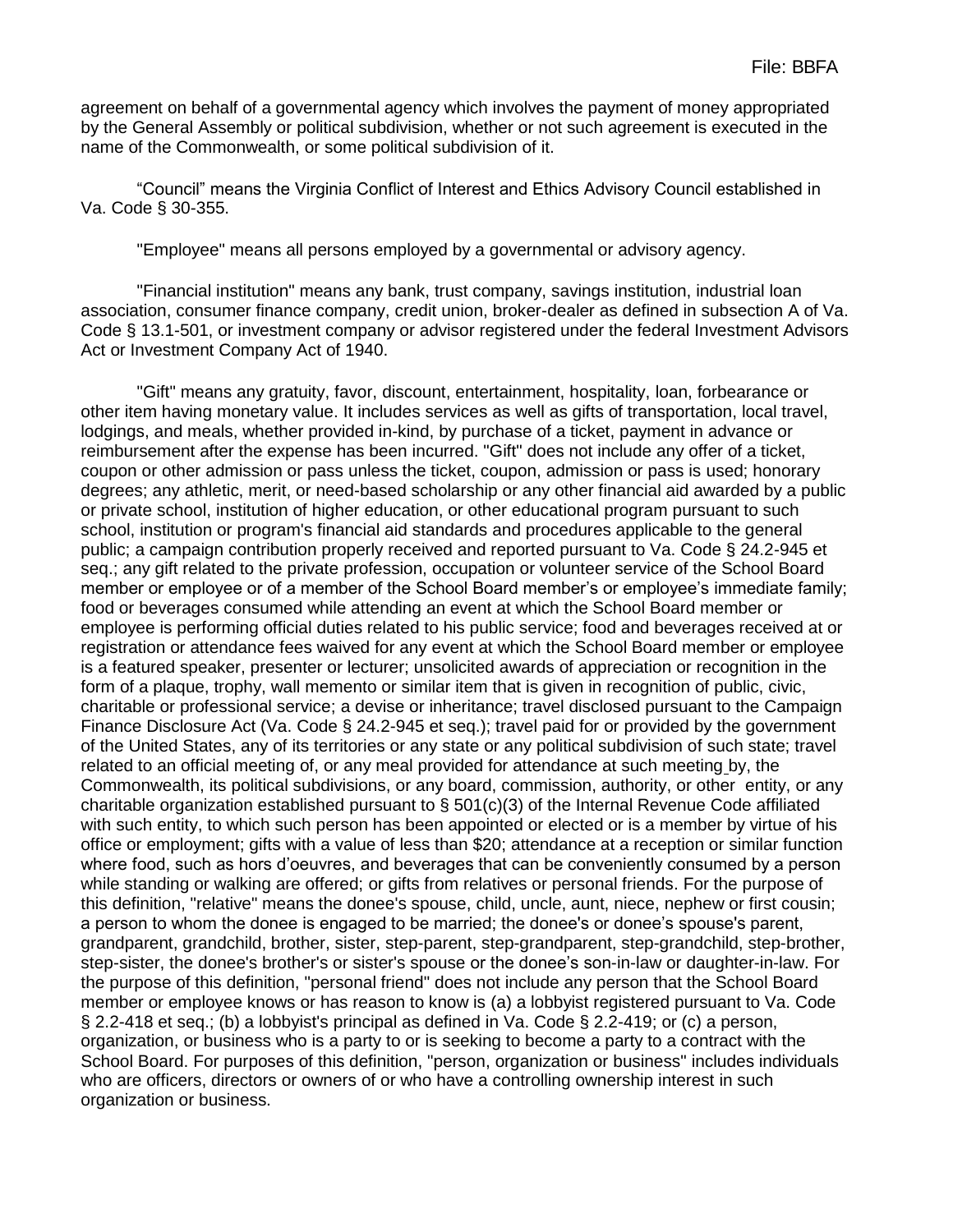"Governmental agency" means each component part of the legislative, executive or judicial branches of state and local government, including each office, department, authority, post, commission, committee, and each institution or board created by law to exercise some regulatory or sovereign power or duty as distinguished from purely advisory powers or duties. Corporations organized or controlled by the Virginia Retirement System are "governmental agencies" for purposes of this policy.

"Immediate family" means (i) a spouse and (ii) any other person who resides in the same household as the School Board member or employee and who is a dependent of the School Board member or employee.

"Officer" means any person appointed or elected to any governmental or advisory agency including local school boards, whether or not he receives compensation or other emolument of office.

"Parent-subsidiary relationship" means a relationship that exists when one corporation directly or indirectly owns shares possessing more than 50 percent of the voting power of another corporation.

"Personal interest" means a financial benefit or liability accruing to a School Board member or employee or to a member of the immediate family of the School Board member or employee. Such interest shall exist by reason of

- ownership in a business if the ownership interest exceeds three percent of the total equity of the business;
- annual income that exceeds, or may reasonably be anticipated to exceed, \$5,000 from ownership in real or personal property or a business;
- salary, other compensation, fringe benefits, or benefits from the use of property, or any combination thereof, paid or provided by a business or governmental agency that exceeds, or may reasonably be anticipated to exceed \$5,000 annually;
- ownership of real or personal property if the interest exceeds \$5,000 in value and excluding ownership in a business, income or salary, other compensation, fringe benefits or benefits from the use of property;
- personal liability incurred or assumed on behalf of a business if the liability exceeds three percent of the asset value of the business; or
- an option for ownership of a business or real or personal property if the ownership interest will consist of the first or fourth bullets above.

"Personal interest in a contract" means a personal interest which an officer or employee has in a contract with a governmental agency, whether due to his being a party to the contract or due to a personal interest in a business which is a party to the contract.

"Personal interest in a transaction" means a personal interest of an officer or employee in any matter considered by his agency. Such personal interest exists when an officer or employee or a member of his immediate family has a personal interest in property or a business, or governmental agency, or represents or provides services to any individual or business and such property, business, or represented or served individual or business is

- is the subject of the transaction or
- may realize a reasonably foreseeable direct or indirect benefit or detriment as a result of the action of the agency considering the transaction.

Notwithstanding the foregoing, such personal interest in a transaction shall not be deemed to exist where (a) an elected member of a local governing body serves without remuneration as a member of the board of trustees of a not-for-profit entity and such elected member or member of his immediate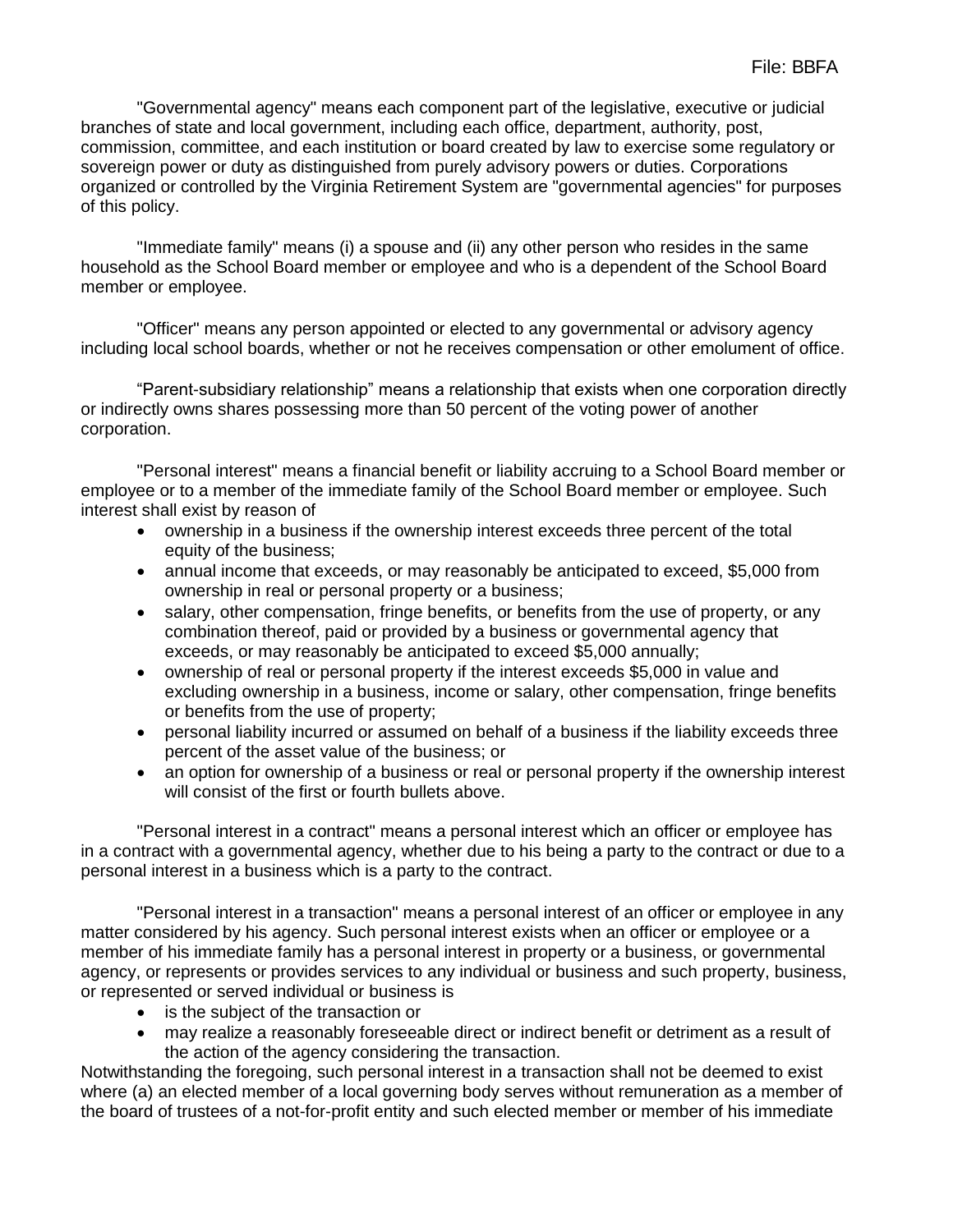family has no personal interest related to the not-for-profit entity or (b) an officer, employee or elected member of a local governing body is appointed by the local governing body to serve on a governmental agency or an officer, employee or elected member of a separate local governmental agency formed by a local governing body is appointed to serve on a governmental agency, and the personal interest in the transaction of the governmental agency is a result of the salary, other compensation, fringe benefits, or benefits provided by the local governing body or the separate governmental agency to the officer, employee, elected member or member of his immediate family.

"Transaction" means any matter considered by any governmental or advisory agency, whether in a committee, subcommittee, or other entity of that agency or before the agency itself, on which official action is taken or contemplated.

- D. Special Anti-Nepotism Rules Relating to School Board Members and Superintendents
	- 1. The School Board may not employ or pay, and the superintendent may not recommend for employment, the father, mother, brother, sister, spouse, son, daughter, son-in-law, daughterin-law, sister-in-law or brother-in-law of the superintendent or of a School Board member except as authorized below. This prohibition does not apply to the employment, promotion, or transfer within the school division, of any person within a relationship described above when such person
		- has been employed pursuant to a written contract with the School Board or employed as a substitute teacher or teacher's aide by the School Board prior to the taking of office of the superintendent or any member of the Board; or
		- has been employed pursuant to a written contract with the School Board or employed as a substitute teacher or teacher's aide by the School Board prior to the inception of such relationship; or
		- was employed by the School Board at any time prior to June 10, 1994, and had been employed at any time as a teacher or other employee of any Virginia school board prior to the taking of office of any member of the School Board or superintendent.

A person employed as a substitute teacher may not be employed to any greater extent than he was employed by the School Board in the last full school year prior to the taking of office of such Board member or superintendent or to the inception of such relationship.

- 2. Notwithstanding the rules stated in Subsection D.1. above, the School Board may employ or pay, and the superintendent may recommend for employment, any family member of a School Board member provided that
	- the member certifies that he had no involvement with the hiring decision; and

• the superintendent certifies to the remaining members of the School Board in writing that the recommendation is based upon merit and fitness and the competitive rating of the qualifications of the individual and that no member of the Board had any involvement with the hiring decision.

- 3. Notwithstanding the rules stated above, the School Board may employ or pay any family member of the superintendent provided that
	- the superintendent certifies that he had no involvement with the hiring decision; and
	- the assistant superintendent certifies to the members of the School Board in writing that the recommendation is based upon merit and fitness and the competitive rating of the qualifications of the individual and that the superintendent had no involvement with the hiring decision.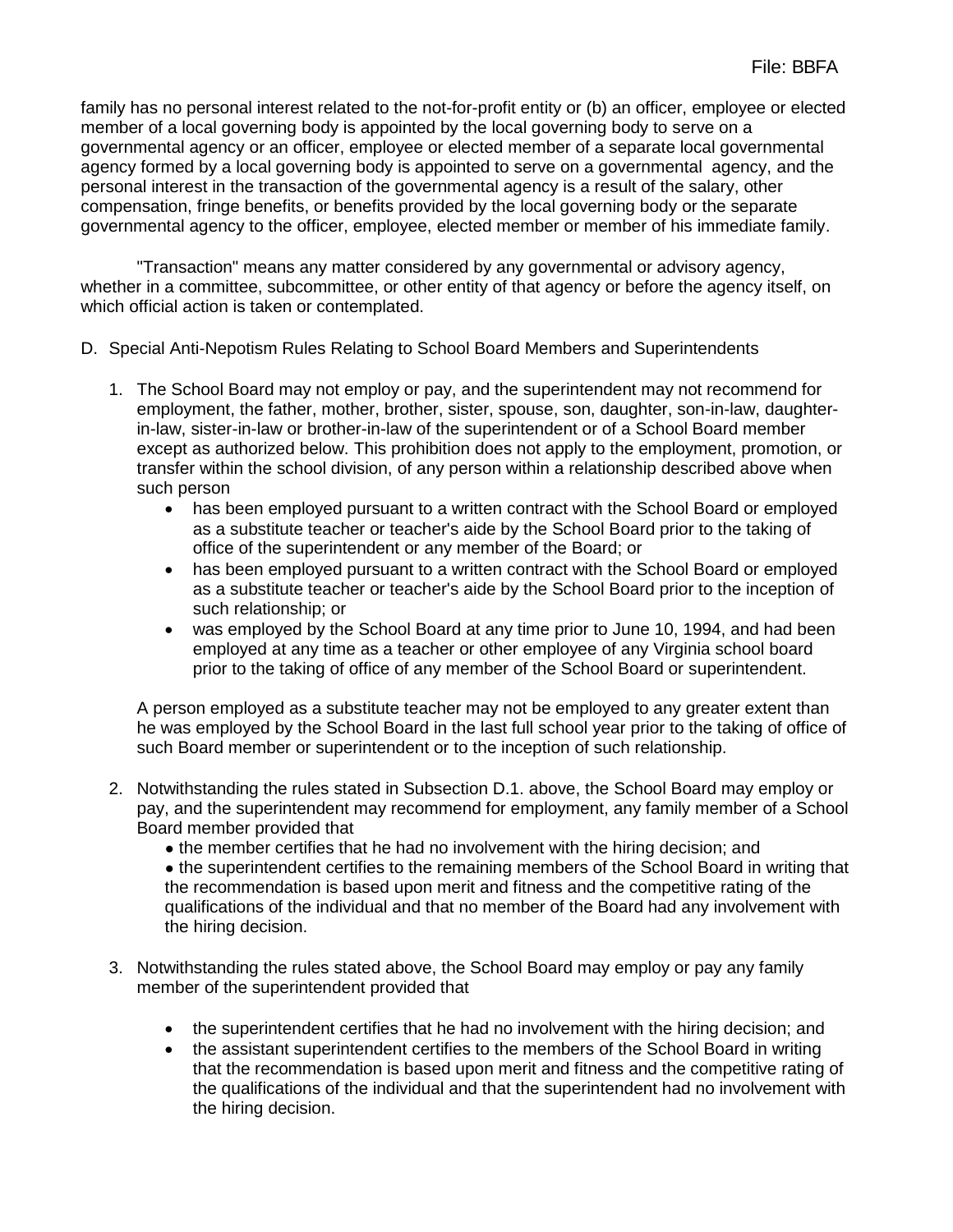- 4. No family member (as listed in section D.1., above) of any employee may be employed by the School Board if the family member is to be employed in a direct supervisory and/or administrative relationship either supervisory or subordinate to the employee. The employment and assignment of family members in the same organizational unit is discouraged.
- E. General Rules Governing Public Conduct by School Board Members and Employees Regarding Gifts and Favors

#### 1. Prohibited Conduct

No member or employee of the Board, shall

- solicit or accept money, or anything else of value, for services performed within the scope of his or her official duties other than his or her regular compensation, expenses or other remuneration;
- offer or accept money, or anything else of value, for or in consideration of obtaining employment, appointment, or promotion of any person in the school division;
- offer or accept any money or anything else of value for or in consideration of the use of his public position to obtain a contract for any person or business with the school division.
- use for his or her own economic benefit, or anyone else's, confidential information gained by reason of his or her office, and which is not available to the public;
- accept any money, loan, gift, favor, service or business or professional opportunity that reasonably tends to influence him or her in the performance of his or her official duties;
- accept any business or professional opportunity when he or she knows that there is a reasonable likelihood that the opportunity is being afforded him or her to influence his or her conduct in the performance of official duties;
- accept a gift from a person who has interests that may be substantially affected by the performance of the School Board member's or employee's official duties under circumstances where the timing and nature of the gift would cause a reasonable person to question the Board member's or employee's impartiality in the matter affecting the donor;
- accept gifts from sources on a basis so frequent as to raise an appearance of the use of his or her public office or employment for private gain; or
- use his or her public position to retaliate or threaten to retaliate against any person for expressing views on matters of public concern or for exercising any right that is otherwise protected by law, provided, however, that this prohibition shall not restrict the authority of any public employer to govern conduct of its employees, and to take disciplinary action, in accordance with applicable law.
- 2. Prohibited Gifts

For purposes of this subsection:

"Person, organization or business" includes individuals who are officers, directors or owners of or who have a controlling ownership interest in such organization or business.

"Widely attended event" means an event at which at least 25 persons have been invited to attend or there is a reasonable expectation that at least 25 persons will attend the event and the event is open to individuals (i) who are members of a public, civic, charitable or professional organization, (ii) who are from a particular industry or profession or (iii) who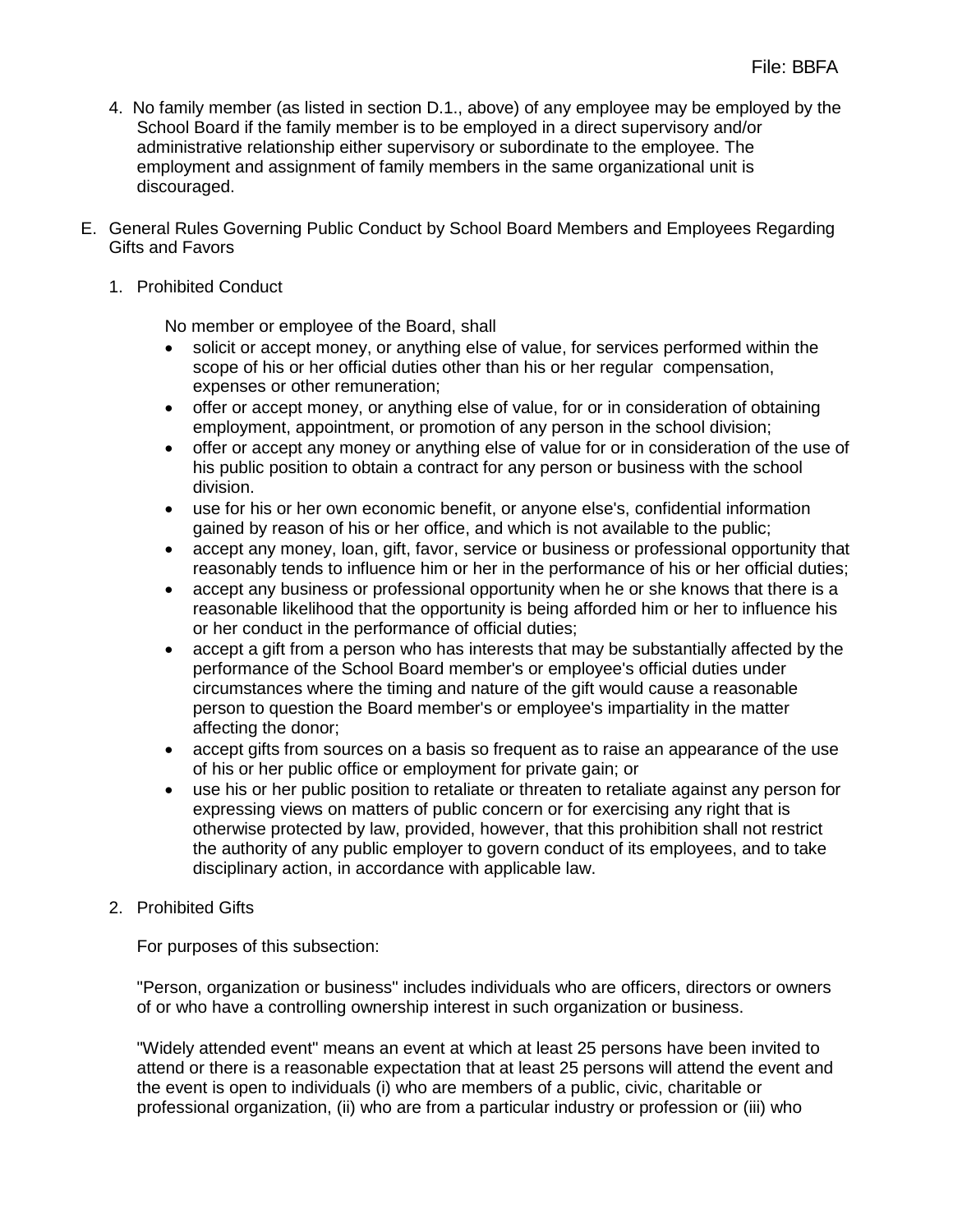represent persons interested in a particular issue.

School Board members and employees required to file a Statement of Economic Interests as prescribed in Va. Code § 2.2-3117 and members of their immediate families shall not solicit, accept or receive any single gift with a value in excess of \$100 or any combination of gifts with an aggregate value in excess of \$100 within any calendar year for the School Board member or employee or a member of the School Board or employee's immediate family from any person that the School Board member or employee or a member of the School Board's or employee's immediate family knows or has reason to know is (i) a lobbyist registered pursuant to Va. Code § 2.2-418 et seq.; (ii) a lobbyist's principal as defined in Va. Code § 2.2-419; or (iii) a person, organization, or business who is or is seeking to become a party to a contract with the School Board. Gifts with a value of less than \$20 are not subject to aggregation for purposes of this prohibition.

Notwithstanding the above, School Board members and employees required to file a Statement of Economic Interests and members of their immediate families may accept or receive

- a gift of food and beverages, entertainment or the cost of admission with a value in excess of \$100 when such gift is accepted or received while in attendance at a widely attended event and is associated with the event. Such gifts shall be reported on the Statement of Economic Interests;
- a gift from a foreign dignitary with a value exceeding \$100 for which the fair market value or a gift of greater or equal value has not been provided or exchanged. Such gift shall be accepted on behalf of the Commonwealth or a locality and archived in accordance with guidelines established by the Library of Virginia. Such gift shall be disclosed as having been accepted on behalf of the Commonwealth or a locality, but the value of such gift shall not be required to be disclosed;
- certain gifts with a value in excess of \$100 from a lobbyist, lobbyist's principal or a person, organization or business who is or is seeking to become a party to a contract with the School Board if such gift was provided to such School Board member or employee or a member of the immediate family of the School Board member or employee on the basis of a personal friendship. A lobbyist, lobbyist's principal or a person, organization or business who is or is seeking to become a party to a contract with the School Board may be a personal friend of such School Board member or employee or the immediate family of the School Board member or employee. In determining whether a lobbyist, lobbyist's principal or a person, organization or business who is or is seeking to become a party to a contract with the School Board is a personal friend, the following factors shall be considered: (i) the circumstances under which the gift was offered; (ii) the history of the relationship between the person and the donor, including the nature and length of the friendship and any previous exchange of gifts between them; (iii) to the extent known to the person, whether the donor personally paid for the gift or sought a tax deduction or business reimbursement for the gift; and (iv) whether the donor has given the same or similar gifts to other persons required to file the disclosure form prescribed in Va. Code §§ 2.2-3117 or 30-111; and
- gifts of travel, including travel-related transportation, lodging, hospitality, food or beverages, or other thing of value, with a value in excess of \$100 that is paid for or provided by a lobbyist, lobbyist's principal or a person, organization or business who is or is seeking to become a party to a contract with the School Board when the School Board member or employee has submitted a request for approval of such travel to the Council and has received the approval of the Council pursuant to Va. Code § 30-356.1. Such gifts shall be reported on the Statement of Economic Interests.

The \$100 limitation imposed in accordance with this section shall be adjusted by the Council every five years, as of January 1 of that year, in an amount equal to the annual increases for that five-year period in the United States Average Consumer Price Index for all items, all urban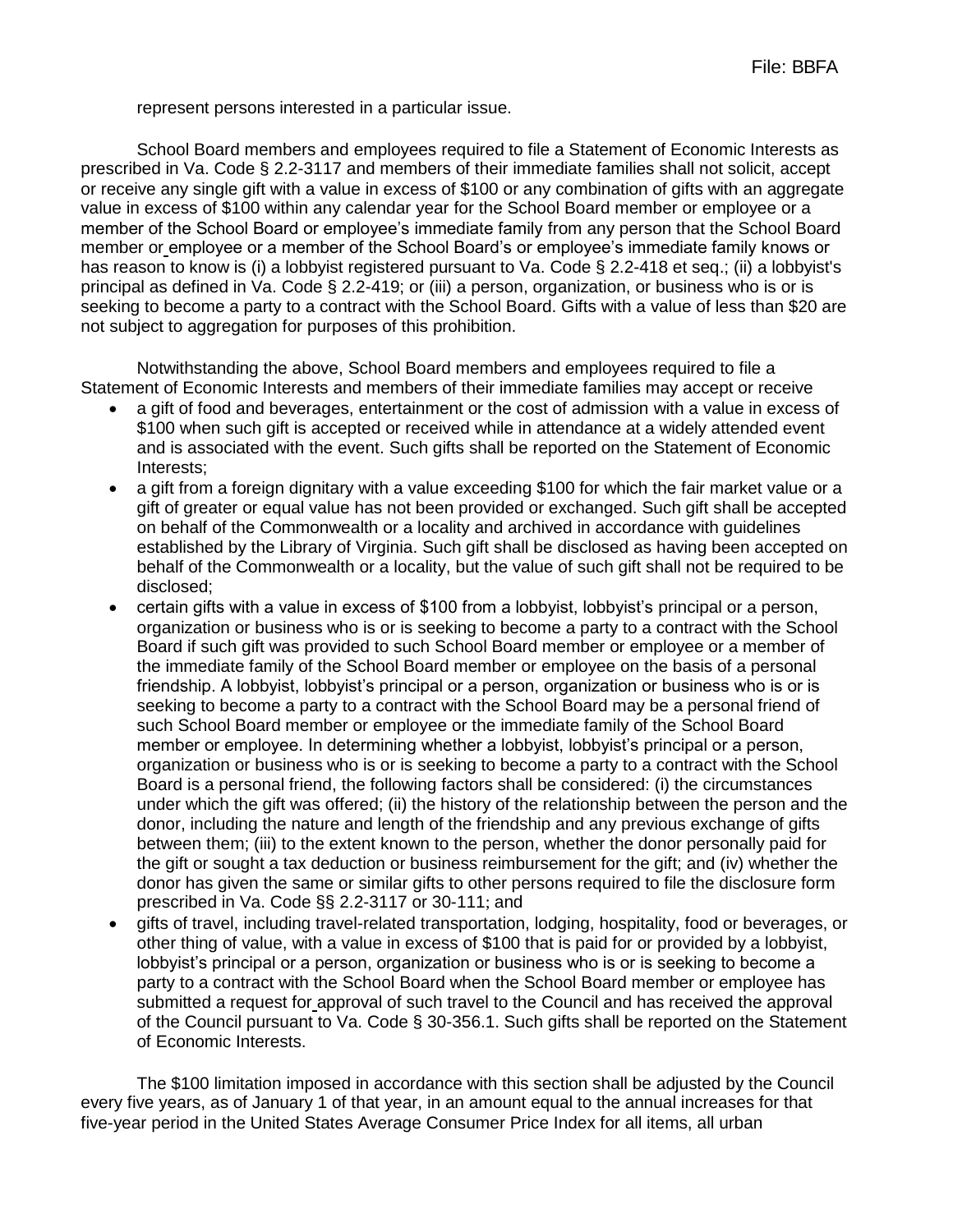consumers (CPI-U), as published by the Bureau of Labor Statistics of the U.S. Department of Labor, rounded to the nearest whole dollar.

No person shall be in violation of this policy if (i) the gift is not used by such person and the gift or its equivalent in money is returned to the donor or delivered to a charitable organization within a reasonable period of time upon the discovery of the value of the gift and is not claimed as a charitable contribution for federal income tax purposes or (ii) consideration is given by the donee to the donor for the value of the gift within a reasonable period of time upon the discovery of the value of the gift provided that such consideration reduces the value of the gift to \$100 or less.

#### 3. Awards to Employees for Exceptional Service

Nothing herein shall be construed to prohibit or apply to the acceptance by a teacher or other employee of BLANK School Board of an award or payment in honor of meritorious or exceptional services performed by the teacher or employee and made by an organization exempt from federal income taxation pursuant to the provisions of Section 501(c)(3) of the Internal Revenue Code.

#### F. Prohibited Conduct Regarding Contracts

- 1. No School Board member or employee shall have a personal interest in (i) any contract with the School Board or (ii) any contract with any government agency which is subject to the ultimate control of the Board;
- 2. Exceptions The above prohibition is not applicable to:
	- a Board member's personal interest in a contract of employment provided the employment first began prior to the member becoming a member of the School Board
	- an employee's own contract of employment
	- contracts for the sale by a governmental agency of services or goods at uniform prices available to the general public
	- a contract awarded to a member of the School Board as a result of competitive sealed bidding where the School Board has established a need for the same or substantially similar goods through purchases prior to the election or appointment of the member to serve on the School Board; however, the member shall have no involvement in the preparation of the specifications for such contract, and the remaining members of the School Board, by written resolution, shall state that it is in the public interest for the member to bid on such contract
	- the sale, lease or exchange of real property between a School Board member or employee and the School Board, provided the Board member or employee does not participate in any way as a Board member or employee in such sale, lease or exchange, and this fact is set forth as a matter of public record by the School Board or superintendent
	- the publication of official notices
	- contracts between the School Board and an officer or employee of the School Board when the total of such contracts between the School Board and the officer or employee of the School Board or a business controlled by the officer or employee does not exceed \$5,000 per year or such amount exceeds \$5,000 and is less than \$25,000 but results from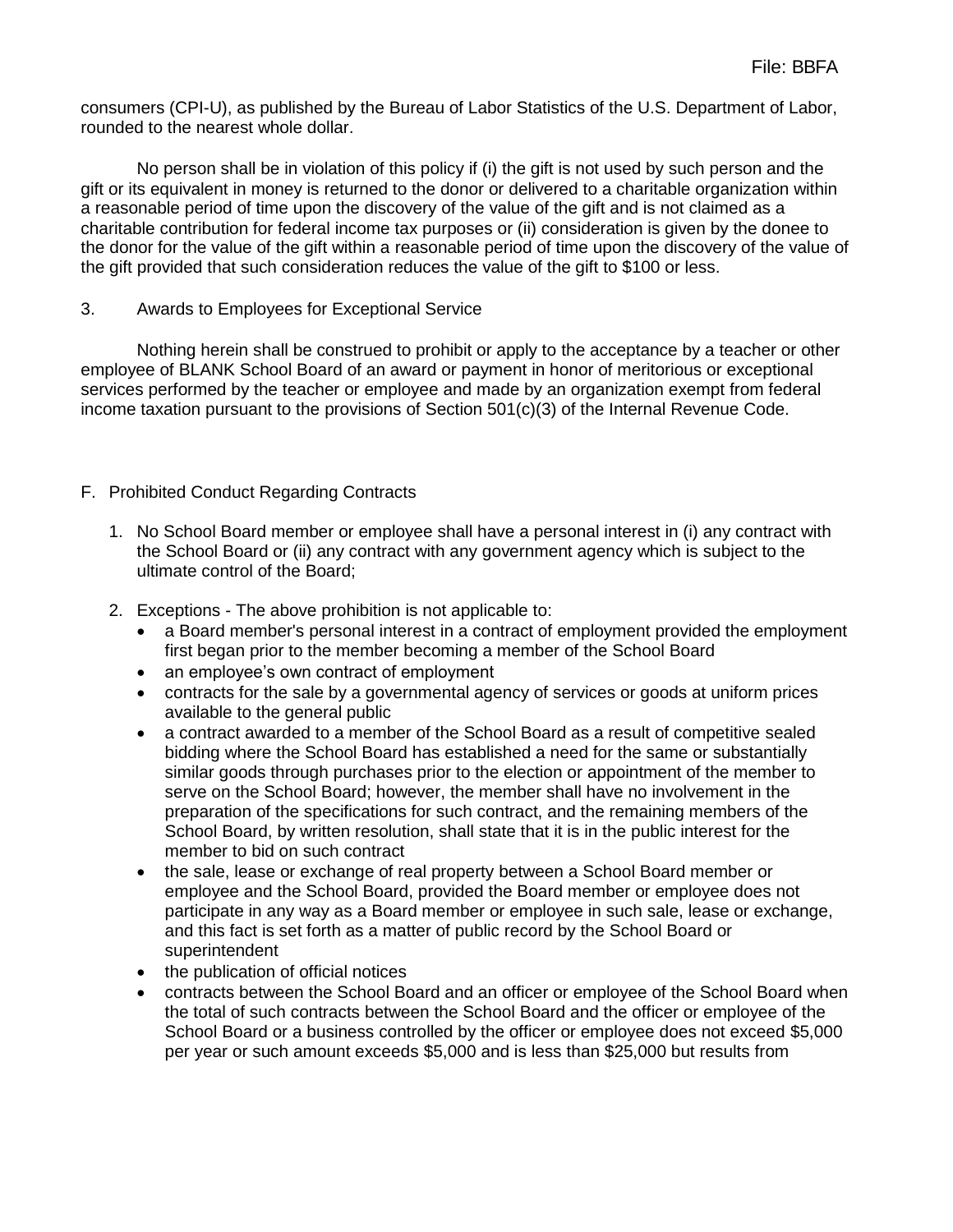contracts arising from awards made on a sealed bid basis, and such officer or employee has made disclosure as provided for in Va. Code § 2.2-3115<sup>2</sup>

- an officer or employee whose sole personal interest in a contract with the governmental agency is by reason of income from the contracting firm or governmental agency in excess of \$5,000 per year, provided the officer or employee or a member of his immediate family does not participate and has no authority to participate in the procurement or letting of such contract on behalf of the contracting firm and the officer or employee either does not have authority to participate in the procurement or letting of the contract on behalf of his governmental agency or he disqualifies himself as a matter of public record and does not participate on behalf of his governmental agency in negotiating the contract or in approving the contract
- contracts between an officer's or employee's governmental agency and a public service corporation, financial institution or company furnishing public utilities in which the officer or employee has a personal interest provided the officer or employee disqualifies himself as a matter of public record and does not participate on behalf of his governmental agency in negotiating or approving the contract
- contracts for the purchase of goods or services when the contract does not exceed \$500
- grants or other payment under any program wherein uniform rates for, or the amounts paid to, all qualified applicants are established solely by the administering governmental agency
- an officer or employee whose sole personal interest in a contract with his own governmental agency is by reason of his marriage to his spouse who is employed by the same agency, if the spouse was employed by such agency for five or more years prior to marrying such officer or employee
- employment contracts and other contracts entered into prior to August 1,1987, provided such contracts were in compliance with the Virginia Conflict of Interests Act (or the Comprehensive Conflict of Interests Act) at the time of their formation and thereafter. Those contracts shall continue to be governed by the provisions of the appropriate prior Act. The employment by the same governmental agency of an officer or employee and spouse or any other relative residing in the same household shall not be deemed to create a material financial interest except when one of the persons is employed in a direct supervisory and/or administrative position with respect to the spouse or other relative residing in his household and the annual salary of the subordinate is \$35,000 or more
- G. Prohibited Conduct Regarding Transactions
	- 1. Each School Board member and School Board employee who has a personal interest in a transaction
		- a. shall disqualify himself from participating in the transaction if
			- (i) the transaction has application solely to property or a business or governmental agency in which he has a personal interest or a business that has a parentsubsidiary or affiliated business entity relationship with the business in which he has a personal interest, or
			- (ii) he is unable to participate pursuant to subdivision G.1.b, G.1.c., or G.1.d. of this policy.

#### **FOOTNOTES ARE FOR REFERENCE ONLY AND SHOULD BE REMOVED FROM FINAL POLICY**.

 $2$ This provision applies only to school boards in towns and cities with a population of less than 10,000. School boards in divisions in counties and in towns and cities with a population of 10,000 or more should delete this provision.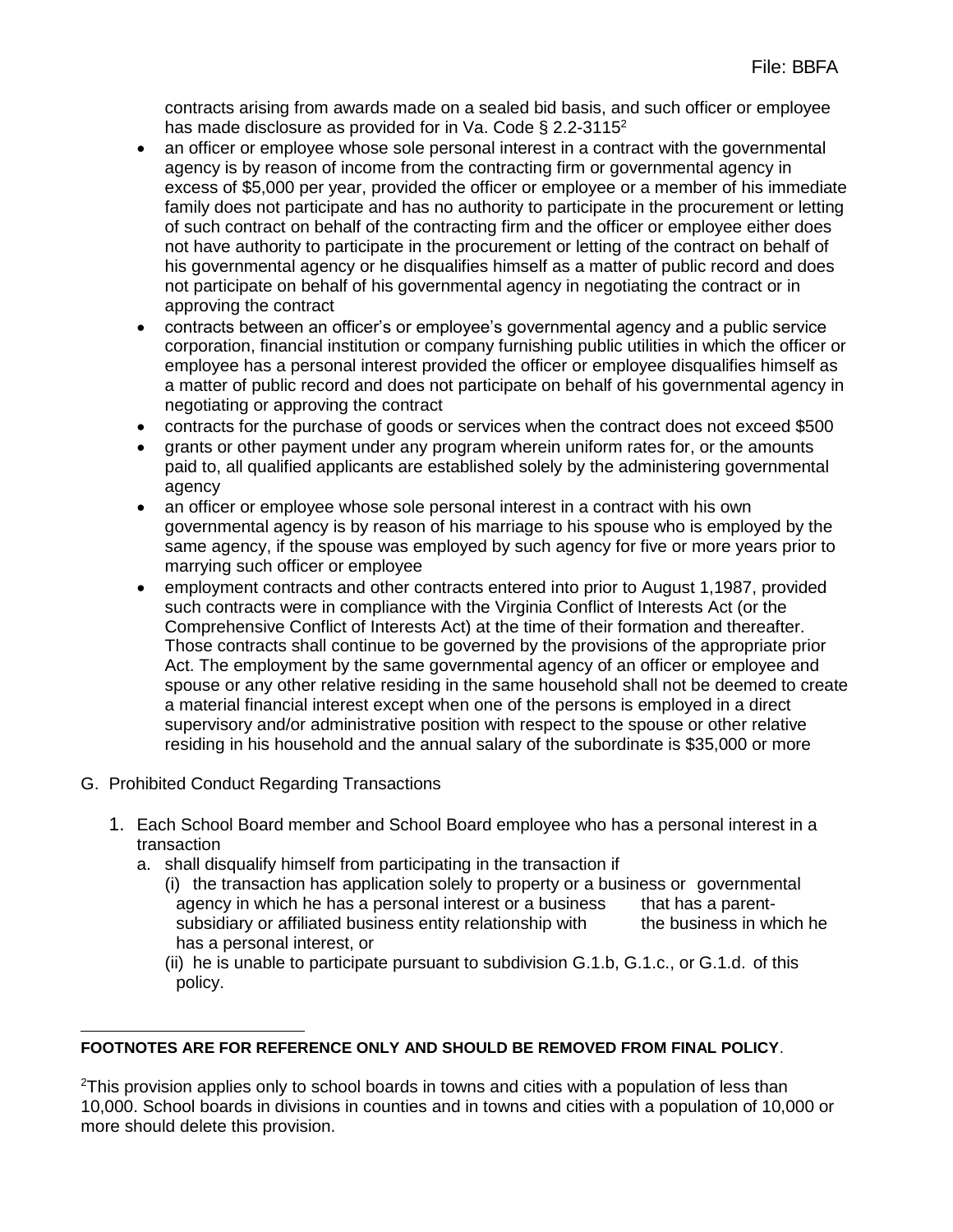Any disqualification under this subsection shall be recorded in the School Board's public records. The School Board member or employee shall disclose his personal interests as required by Va. Code § 2.2-3115.F and shall not vote or in any manner act on behalf of the School Board in the transaction. The member or employee shall not

- (i) attend any portion of a closed meeting authorized by the Virginia Freedom of Information Act when the matter in which he has a personal interest is discussed; or
- (ii) discuss the matter in which he has a personal interest with other governmental officers or employees at any time.
- b. may participate in the transaction if he is a member of a business, profession, occupation, or group of three or more persons, the members of which are affected by the transaction, and he complies with the declaration requirements of Va. Code § 2.2-3115.H;
- c. may participate in the transaction when a party to the transaction is a client of his firm if he does not personally represent or provide services to such client and he complies with the declaration requirements of Va. Code § 2.2-3115.I; or
- d. may participate in the transaction if it affects the public generally, even though his personal interest, as a member of the public, may also be affected by that transaction.
- 2. Disqualification under this section shall not prevent any employee having a personal interest in a transaction in which his employer is involved from representing himself or a member of his immediate family in such transaction provided he does not receive compensation for such representation and provided he complies with the disqualification and relevant disclosure requirements of this policy.
- 3. If disqualifications under subsection 1.a. of this section leave less than the number required by law to act, the remaining member or members of the Board shall constitute a quorum for the conduct of business and have authority to act for the Board by majority vote, unless a unanimous vote of all members is required by law, in which case authority to act shall require a unanimous vote of remaining members.
- 4. The provisions of this section shall not prevent a Board member or employee from participating in a transaction merely because such a Board member or employee is a defendant in a civil legal proceeding concerning such transaction.
- H. Disclosure Requirements
	- 1. School Board members<sup>3</sup> file, as a condition of assuming office, a disclosure statement of their personal interests and other information as is required on the form prescribed by the Council pursuant to Va. Code § 2.2-3117 and thereafter file such statement annually on or before February 1. The disclosure forms are filed and maintained as public records for five years in the office of the clerk of the School Board.
	- 2. School Board members and employees required to file the Statement of Economic Interests who fail to file such form within the time period prescribed shall be assessed a civil penalty of \$250. The clerk of the School Board shall notify the attorney for the Commonwealth for the locality of any School Board member's or employee's failure to file the required form and the attorney for the Commonwealth shall assess and collect the civil

#### $\overline{a}$ **FOOTNOTES ARE FOR REFERENCE ONLY AND SHOULD BE REMOVED FROM FINAL POLICY.**

 $3$  This provision applies to school board members in counties, cities and towns with populations in excess of 3,500. Other divisions should not include this provision in their policy.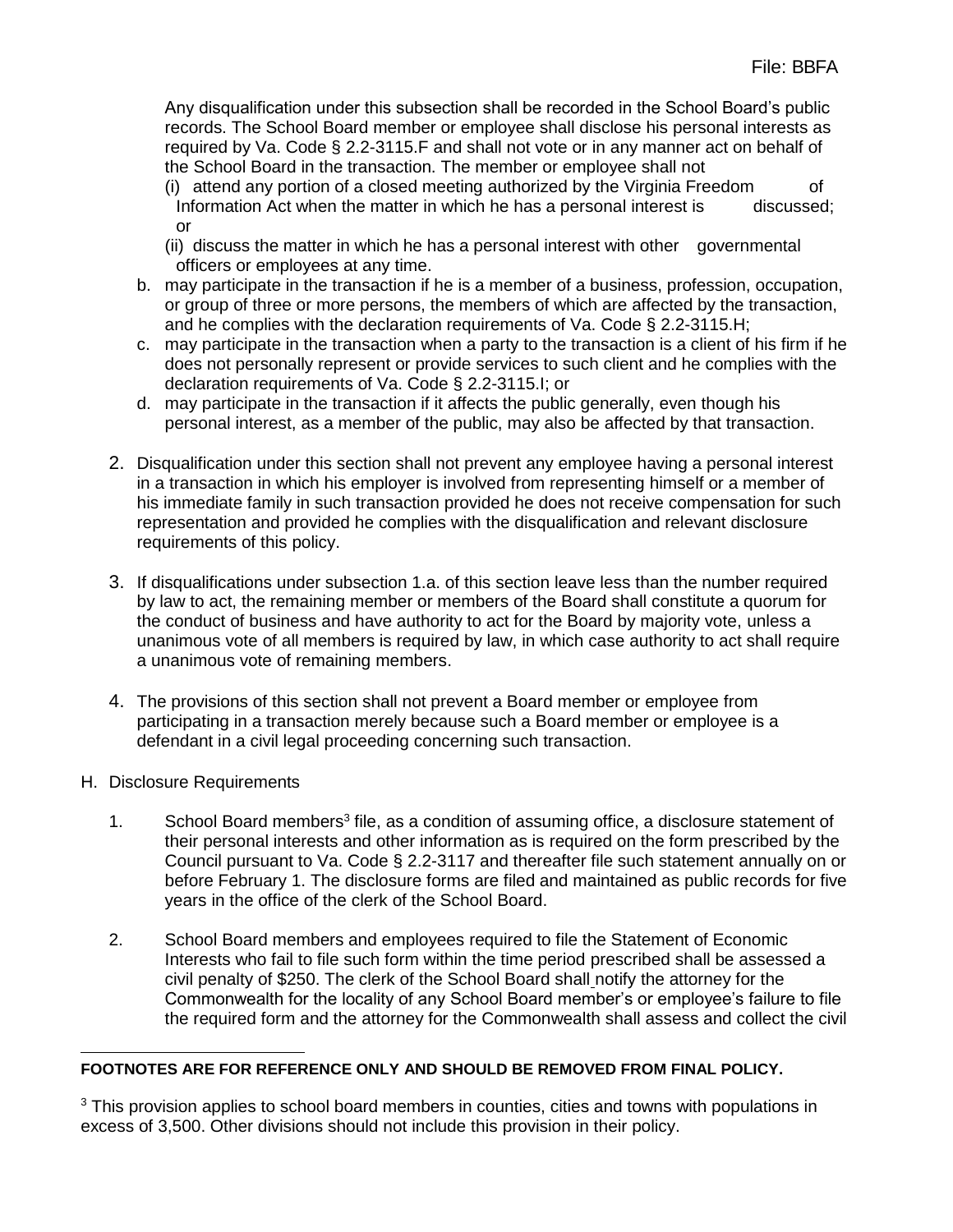penalty. The clerk shall notify the attorney for the Commonwealth within 30 days of the deadline for filing.

- 3. Any Board member or employee who is disqualified from participating in a transaction under Section G.1.a. of this policy, or otherwise elects to disqualify himself, shall forthwith make disclosure of the existence of his interest, including the full name and address of the business and the address or parcel number for the real estate if the interest involves a business or real estate and such disclosure shall be reflected in the School Board's public records in the division superintendent's office for a period of five (5) years.
- 4. Any Board member or employee who is required to disclose his interest under Section G.1.b. of this policy shall declare his interest by stating:
	- the transaction involved:
	- the nature of the Board member's or employee's personal interest affected by the transaction;
	- that he is a member of a business, profession, occupation or group the members of which are affected by the transaction; and
	- that he is able to participate in the transaction fairly, objectively, and in the public interest.

The Board member or employee shall either make his declaration orally to be recorded in written minutes of the Board or file a signed written declaration with the clerk of the Board, who shall, in either case, retain and make available for public inspection such declaration for a period of five years from the date of recording or receipt. If reasonable time is not available to comply with the provisions of this subsection prior to participation in the transaction, the Board member or employee shall prepare and file the required declaration by the end of the next business day. The Board member or employee shall also orally disclose the existence of the interest during each School Board meeting at which the transaction is discussed and such disclosure shall be recorded in the minutes of the meeting.

- 5. A Board member or employee who is required to declare his interest pursuant to subdivision G.1.c. of this policy shall declare his interest by stating
	- (i) the transaction involved;
	- (ii) that a party to the transaction is a client of his firm;
	- (iii) that he does not personally represent or provide services to the client; and
	- (iv) that he is able to participate in the transaction fairly, objectively and in the public interest.

The Board member or employee shall either make his declaration orally to be recorded in written minutes of the Board or file a signed written declaration with the clerk of the Board who shall, in either case, retain and make available for public inspection such declaration for a period of five years from the date of recording or receipt. If reasonable time is not available to comply with the provisions of this subsection prior to participation in the transaction, the Board member or employee shall prepare and file the required declaration by the end of the next business day.

I. Release of Disclosure Forms

A clerk of the School Board who releases any disclosure form shall redact from the form any residential address, personal telephone number, email address, or signature contained on such form.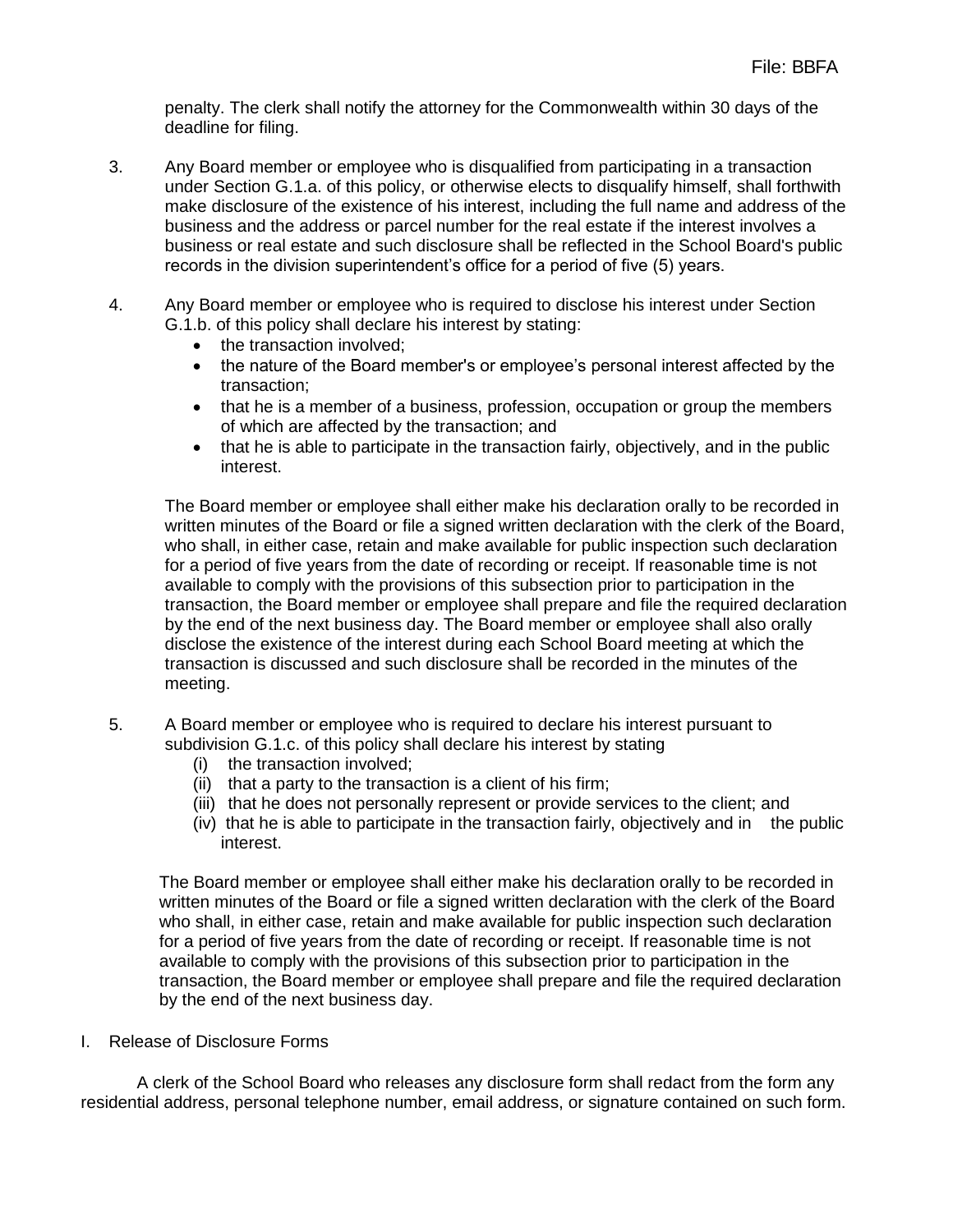#### J. Deadlines and Coverage Periods for Disclosure Forms

A School Board member or employee required to file an annual disclosure on or before February 1 shall disclose his personal interests and other information as required on the form prescribed by the Council for the preceding calendar year complete through December 31.

An School Board member or employee required to file a disclosure as a condition to assuming office or employment shall file such disclosure on or before the day such office or position of employment is assumed and disclose his personal interests and other information as required on the form prescribed by the Council for the preceding 12-month period complete through the last day of the month immediately preceding the month in which the office or position of employment is assumed; however, any School Board member or employee who assumes office or a position of employment in January shall be required to only file an annual disclosure on or before February 1 for the preceding calendar year complete through December 31.

When the deadline for filing any disclosure falls on a Saturday, Sunday or legal holiday, the deadline for filing shall be the next day that is not a Saturday, Sunday or legal holiday.

#### K. Training Requirements for Elected School Board Members

Each elected school board member completes the training session provided by the Council within two months after assuming office and thereafter at least once during each consecutive period of two calendar years while holding office.

The clerk of the School Board maintains records indicating school board members subject to the training requirement and the dates of their completion of training sessions. Such records are maintained as public records for five years in the clerk's office.

#### L. Advisory Opinions

School Board members or employees subject to the Act may seek written opinions regarding the Act from the local Commonwealth's attorney; the local [**SELECT ONE:** county, city or town] attorney; or the Council. Good faith reliance on any such written opinion of the Commonwealth Attorney or a formal opinion or written informal advice of the Council made in response to a written request for such opinion or advice regardless of whether such opinion or advice is later withdrawn, provided that the alleged violation occurred prior to the withdrawal of the opinion or advice bars prosecution for a knowing violation of the Act provided the opinion was made after a full disclosure of the facts. If the School Board member or employee relies on the opinion of the attorney for the Commonwealth in a prosecution for a knowing violation of the Act, the written opinion of the attorney for the Commonwealth shall be a public record and shall be released upon request. An opinion of the [**SELECT ONE:** county, city or town] attorney may be introduced at trial as evidence that the School Board member or employee did not knowingly violate the Act.

\_\_\_\_\_\_\_\_\_\_\_\_\_\_\_\_\_\_\_\_\_\_\_\_\_\_\_\_\_\_\_\_\_\_\_\_\_\_\_\_\_\_\_\_\_\_\_\_\_\_\_\_\_\_\_\_\_\_\_\_\_\_\_\_\_\_\_\_\_\_\_\_\_\_\_\_\_\_\_\_

Adopted: September 15, 2014 Revised: July 20, 2015; July 17, 2018; July 29, 2019; July 20, 2020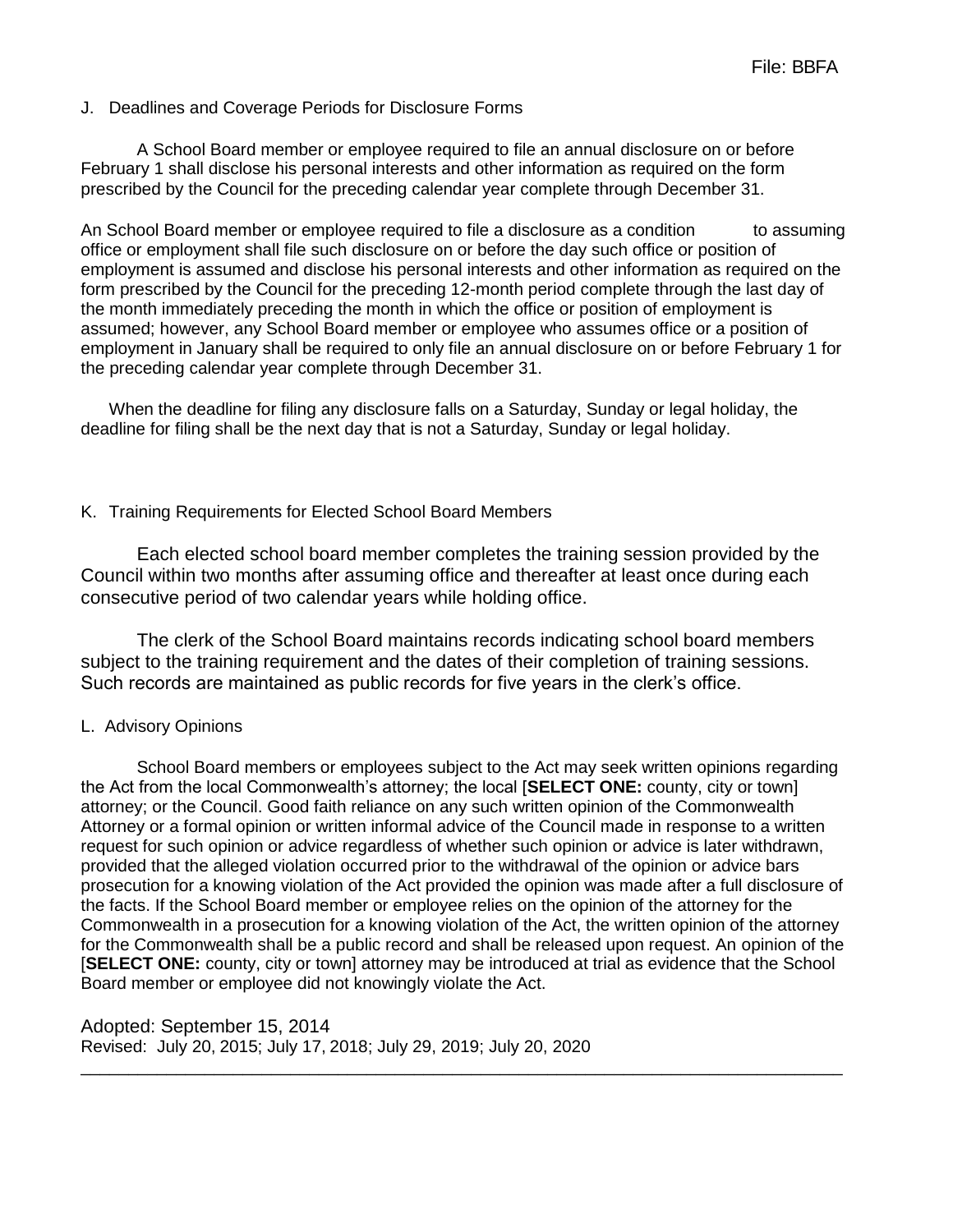- Legal Ref.: Code of Virginia, 1950, as amended, §§ 2.2-3101, 2.2-3102, 2.2-3103, 2.2-3103.2, 2.2-3104.1, 2.2-3108, 2.2-3109, 2.2-3110, 2.2-3112, 2.2-3115, 2.2-3118.2, 2.2-3119, 2.2-3121, 2.2-3124, 2.2-3132 and 30-356.
- Cross Ref.: CBCA Disclosure Statement Required of Superintendent<br>
GAH School Employee Conflict of Interests School Employee Conflict of Interests GCCB Employment of Family Members

\_\_\_\_\_\_\_\_\_\_\_\_\_\_\_\_\_\_\_\_\_\_\_\_\_\_\_\_\_\_\_\_\_\_\_\_\_\_\_\_\_\_\_\_\_\_\_\_\_\_\_\_\_\_\_\_\_\_\_\_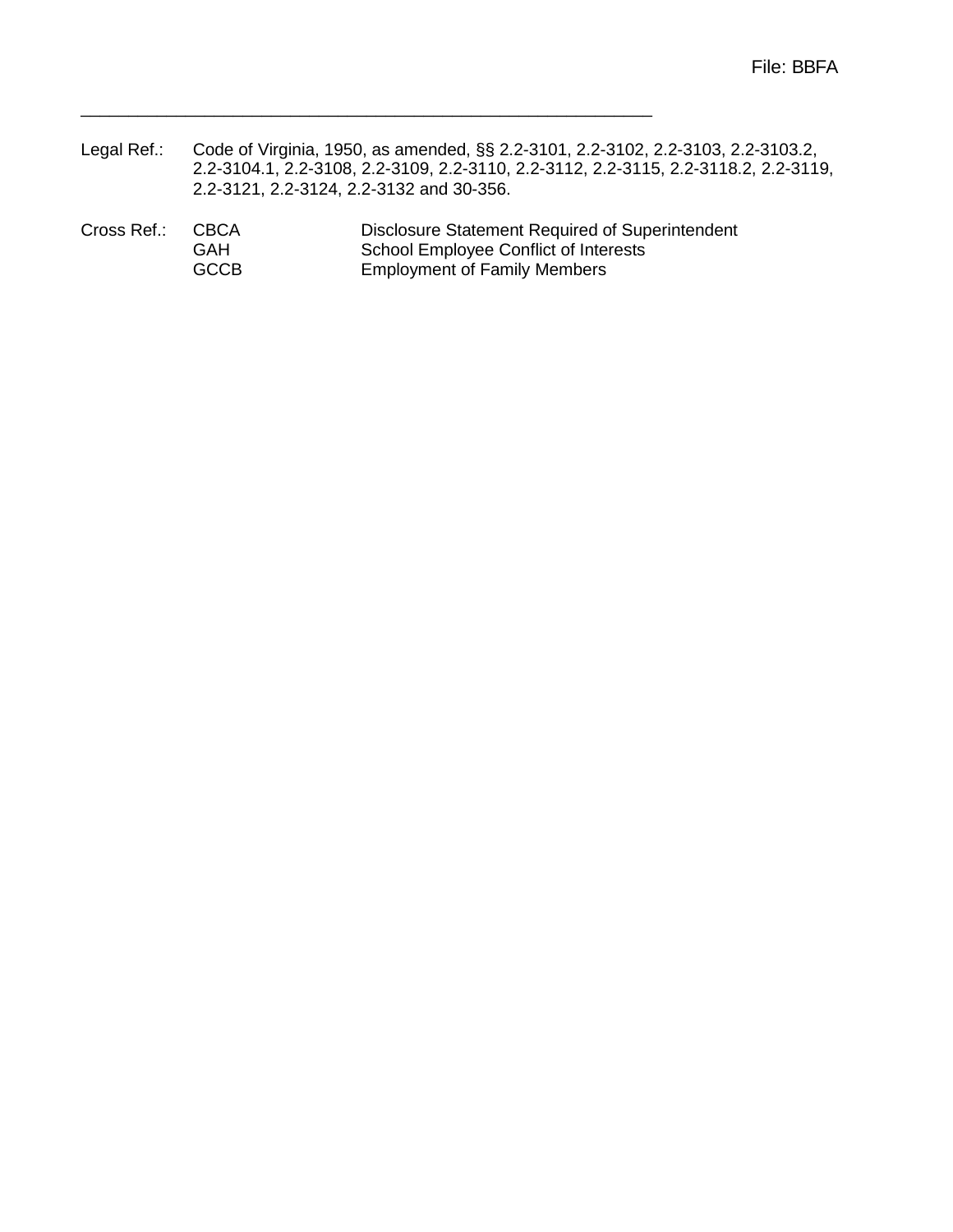#### SCHOOL BOARD ORGANIZATIONAL MEETING

The Mecklenburg County School Board holds an organizational meeting annually.

At that meeting the Board

- establishes its regular meeting schedule for the following year,
- elects one of its members as chair,
- approves a designee of the superintendent to attend meetings of the School Board in case of the superintendent's absence or inability to attend, and
- appoints, on the recommendation of the superintendent, a clerk of the School Board.

Upon election, the chair immediately assumes office and presides over the remainder of the meeting.

In addition, the Board

- may elect one of its members as vice-chair and
- may appoint a deputy clerk.

The vice-chair and deputy clerk, if any, are empowered to act in all matters in case of the absence or inability to act of the chair or clerk, respectively, or as otherwise provided by the Board.

The terms of the chair, clerk, vice-chair and deputy clerk are one year.

A member cannot serve consecutive terms as chair. After serving as chair, the School Board member must wait a year in order to be eligible to serve as chair again.

The Board's annual organizational meeting is held in January.

Adopted: September 15, 2014 Revised: July 19, 2021; April 11, 2022

Legal Ref.: Code of Virginia, 1950, as amended, §§ 22.1-72, 22.1-76.

Cross Ref.: BCB School Board Officials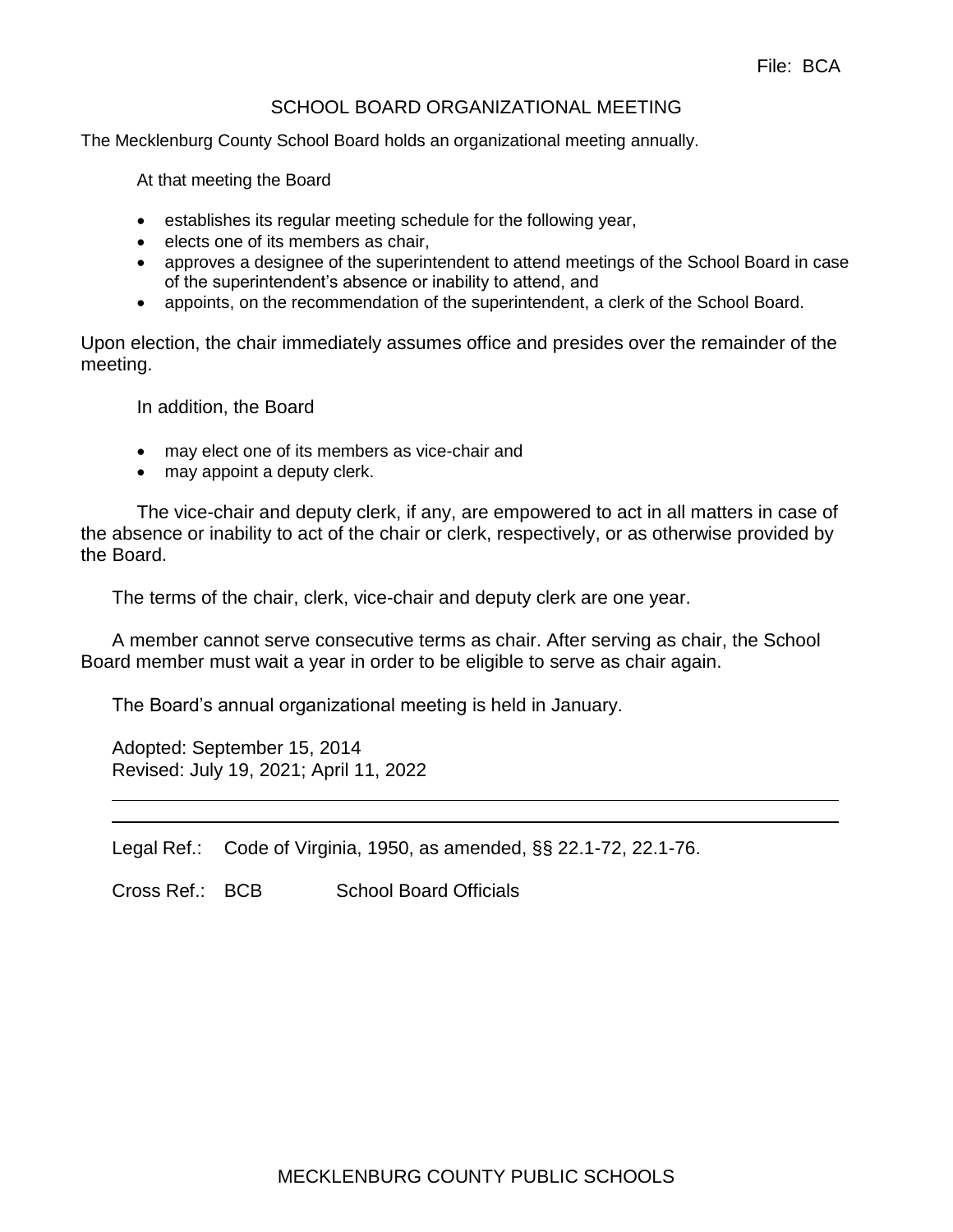## SCHOOL BOARD OFFICERS

The officers of the School Board are a chairman and vice-chairman. The chairman and the vice-chairman are elected annually at the organizational meeting of the School Board.

#### School Board Chairman

The duties of the chairman are to preside at all meetings of the School Board, to perform such other duties as may be prescribed by law or by action of the School Board, and to sign all legal documents approved by the School Board.

The chairman, as a member of the School Board, has a vote on all matters before the School Board which come to a vote, but does not have an additional vote as chairman in case of a tie.

#### Vice-Chairman

The vice-chairman, if present, presides in the absence of the chairman, and is empowered to act in all matters in case of the absence or inability of the chairman to act or as provided by resolution of the School Board. If neither the chairman or vicechairman is present, a majority of Board members present, if they constitute a quorum, shall elect one from among themselves to chair the meeting.

#### Parliamentarian

The School Board may annually elect a parliamentarian to advise the Board concerning the interpretation of Robert's Rules of Order, the parliamentary authority of the Board using the Rules for small bodies. Final rulings concerning rules of order shall, however, be made by the Chairman and Vice Chairman subject to appeal to the members of the School Board.

Adopted: September 15, 2014 Revised: December 17, 2018; April 11, 2022

Legal Ref.: Code of Virginia, 1950, as amended, §§ 22.1-72, 22.1-76.

Cross Ref.: BCA School Board Organizational Meeting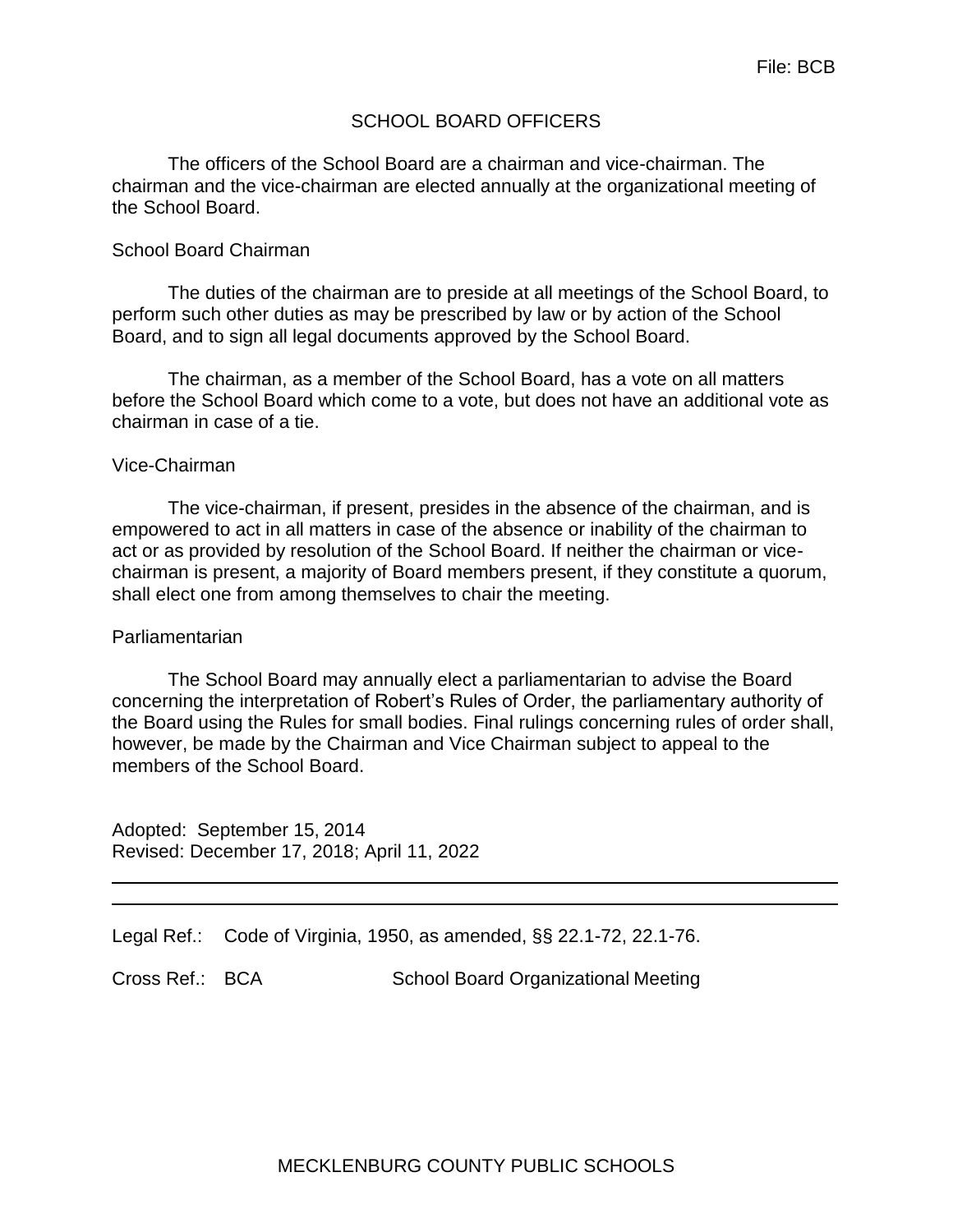# SCHOOL BOARD CLERK

On recommendation of the superintendent, a clerk is and a deputy clerk may be appointed annually at the organizational meeting of the School Board.

The clerk and deputy clerk, if any, are each bonded in an amount no less than ten thousand dollars (\$10,000), and the School Board pays the premiums for each bond. The clerk and deputy clerk, if any, discharge under the general direction of the superintendent all duties as required by law and such other duties as may be required by the School Board or the Board of Education.

Adopted: September 15, 2014 Revised: July 20, 2015; April 11, 2022

Legal Refs.: Code of Virginia, 1950, as amended, §§ 22.1-76, 22.1-77.

| Cross Ref.: BBFA | Conflict of Interests and Disclosure of Economic |
|------------------|--------------------------------------------------|
|                  | Interests                                        |
|                  | <b>School Board Organizational Meeting</b>       |
| <b>BHB</b>       | <b>Board Member In-Service Activities</b>        |
| <b>CBCA</b>      | Disclosure Statement of Superintendent           |
|                  | <b>BCA</b>                                       |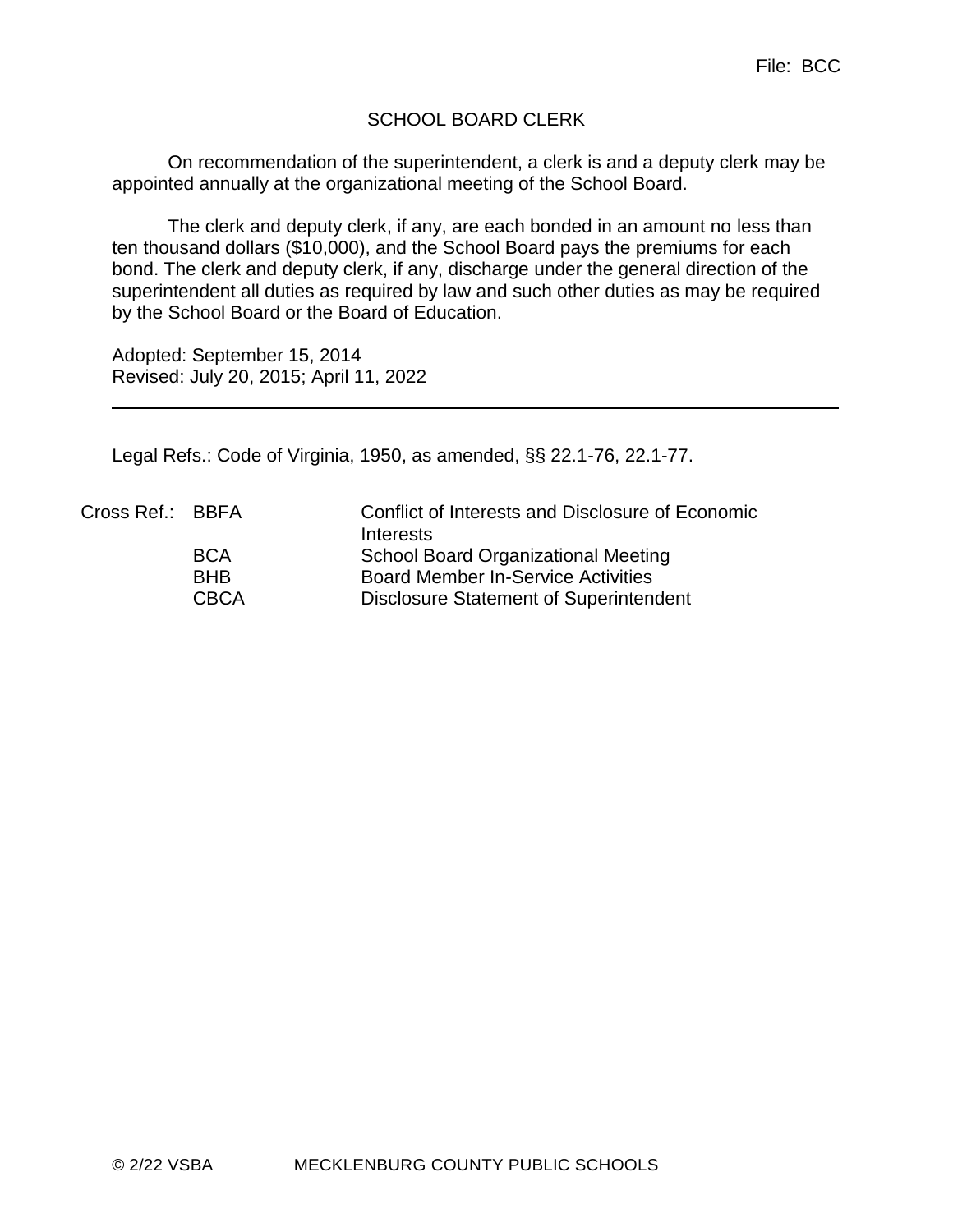## SCHOOL BOARD COMMITTEES

There are no standing committees of the Mecklenburg County Public School Board, except the Finance Committee, School Safety Committee, Special Education/Gifted and Talented Committee, Career and Technical Education (CTE) Committee, Joint Education/Capital Improvement Committee, Athletics Committee, Instruction Committee, Agriculture Committee, and Policy Committee.

Special committees may be appointed by the chairman or created by School Board action. These committees shall be appointed or created for a specific purpose and shall expire upon completion of the assigned task unless School Board action authorizes temporary continuance of such committees.

Adopted: September 15, 2014 Revised: December 17, 2018; April 11, 2022; June 15, 2022

Legal Ref.: Code of Virginia, 1950, as amended, §22.1-78, 22.1-277.06.

| Cross Refs.: BCEA | <b>Disciplinary Committee</b>                  |
|-------------------|------------------------------------------------|
| <b>BCF</b>        | Advisory Committees to the School Board        |
| <b>BDA</b>        | <b>Regular School Board Meetings</b>           |
| <b>BDB</b>        | <b>Special School Board Meetings</b>           |
| <b>BDC</b>        | <b>Closed Meetings</b>                         |
| GB.               | Equal Employment Opportunity/Nondiscrimination |
|                   |                                                |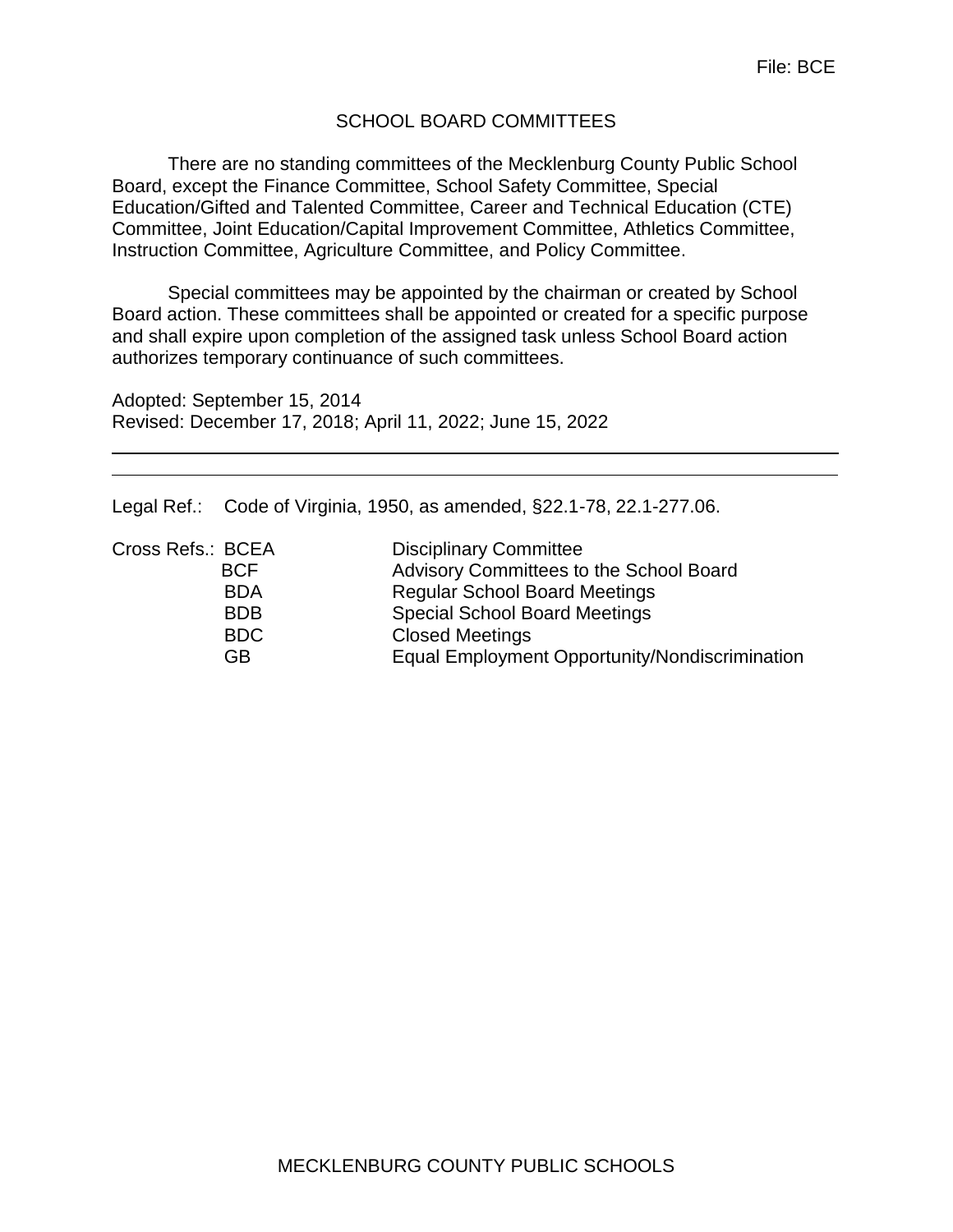## ADVISORY COMMITTEES TO THE SCHOOL BOARD

The School Board may appoint advisory councils or committees of citizens of the school division for consultation with reference to specific matters pertaining to local schools. In addition, pursuant to Board of Education regulations, the School Board establishes advisory committees for the following programs: special education and career and technical education. These committees serve without compensation for one-year terms.

In addition, the School Board establishes the following advisory bodies: None noted.

\_\_\_\_\_\_\_\_\_\_\_\_\_\_\_\_\_\_\_\_\_\_\_\_\_\_\_\_\_\_\_\_\_\_\_\_\_\_\_\_\_\_\_\_\_\_\_\_\_\_\_\_\_\_\_\_\_\_\_\_\_\_\_\_\_\_\_\_\_\_\_\_\_\_\_\_\_\_\_\_

Adopted: September 15, 2014 Revised: July 20, 2015; June15, 2020

Legal Refs.: 20 U.S.C. §§ 5964, 6318.

Code of Virginia, 1950, as amended, §§ 22.1-16, 22.1-18.1, 22.1-86, 22.1-214, 22.1- 227, 22.1-275.1.

8 VAC 20-40-60.

8 VAC 20-81-230.

8 VAC 20-120-50.

Cross Ref.: BCE School Board Committees EB School Crisis, Emergency Management, and Medical Emergency Response Plan EBB Threat Assessment Teams IC/ID School Year/School Day IGBB Programs for Gifted Students KC Community Involvement in Decision Making

\_\_\_\_\_\_\_\_\_\_\_\_\_\_\_\_\_\_\_\_\_\_\_\_\_\_\_\_\_\_\_\_\_\_\_\_\_\_\_\_\_\_\_\_\_\_\_\_\_\_\_\_\_\_\_\_\_\_\_\_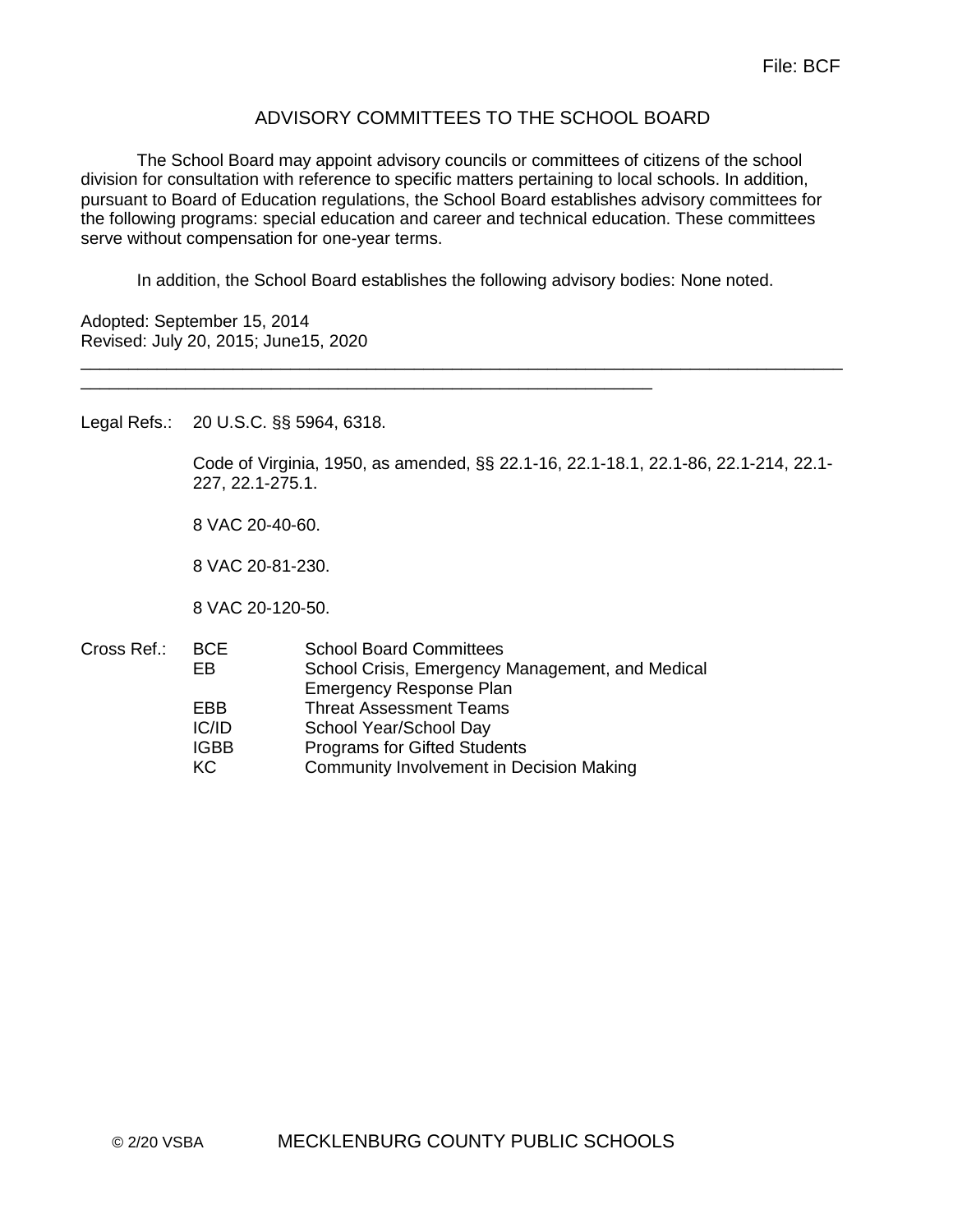# SCHOOL ATTORNEY

The School Board may retain an attorney for legal counsel and services. The attorney, upon request by the School Board, may attend meetings of the Board and its committees.

Adopted: September 15, 2014 Revised: April 17, 2017

Legal Ref.: Code of Virginia, 1950, as amended, § 22.1-82.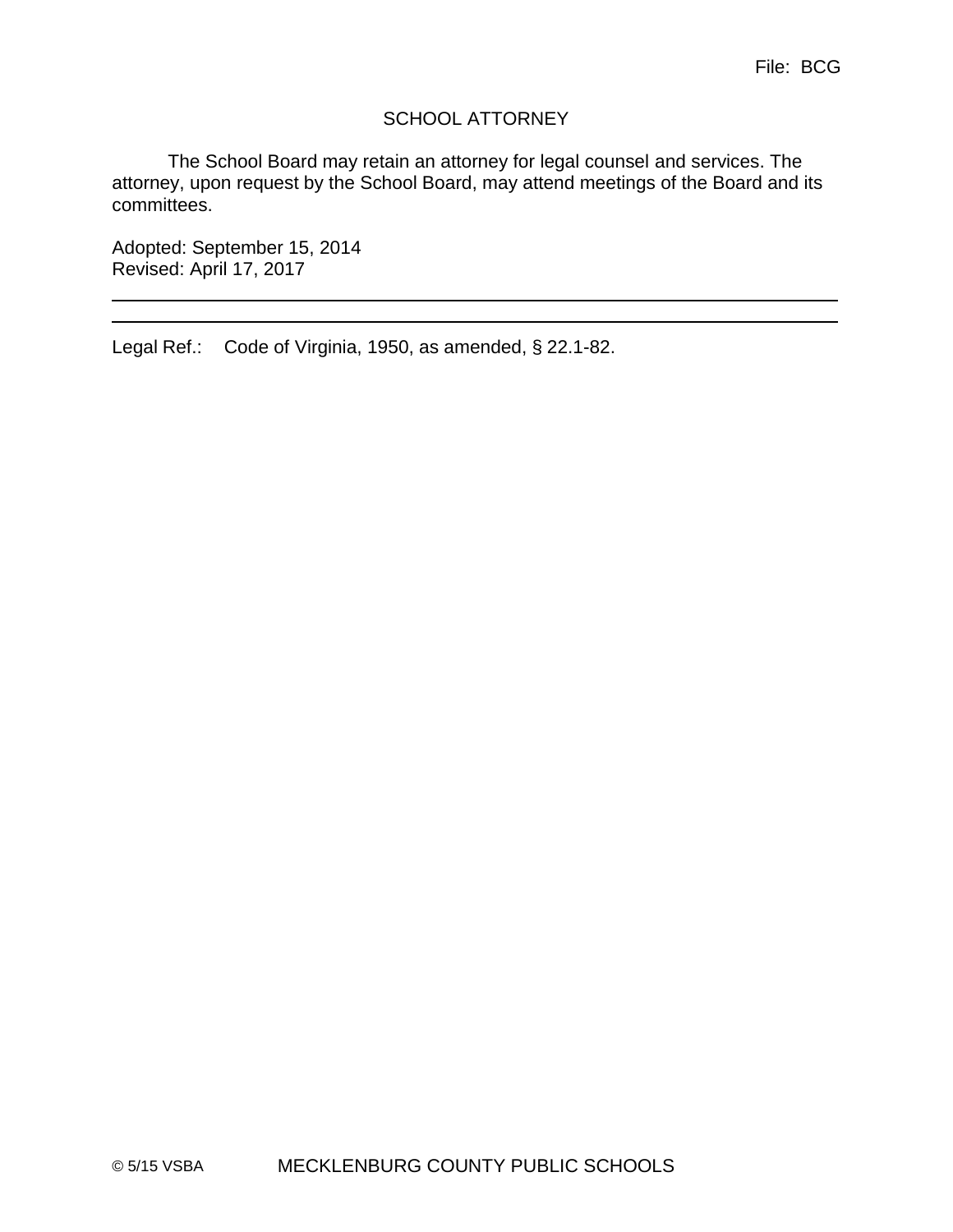## REGULAR SCHOOL BOARD MEETINGS

The School Board transacts all business at School Board meetings. The School Board does not vote by secret or written ballot. However, nothing prohibits separately contacting the membership, or any part thereof, of the School Board for the purpose of ascertaining a member's position with respect to the transaction of public business, whether such contact is done in person, by telephone or by electronic communication, provided the contact is done on a basis that does not constitute a meeting under the Virginia Freedom of Information Act.

All meetings of the School Board are open to the public, except as otherwise permitted by law.

No meeting is conducted through telephonic, video, electronic or other electronic communication means where the members are not physically assembled to discuss or transact public business, except as provided in Policy BDD Electronic Participation in Meetings from Remote Locations.

The School Board gives notice of its meetings in accordance with Policy BDDA Notification of School Board Meetings.

At least one copy of the proposed agenda and all agenda packets and, unless exempt, all materials furnished to the members of the School Board for a meeting are made available for public inspection at the same time such documents are furnished to the members of the School Board.

Any person may photograph, film, record or otherwise reproduce any portion of an open meeting. The School Board may adopt rules governing the placement and use of equipment necessary for broadcasting, photographing, filming or recording a meeting to prevent interference with the proceedings, but does not prohibit or otherwise prevent any person from photographing, filming, recording or otherwise reproducing any portion of an open meeting. The School Board does not conduct any open meeting in any building or facility where such recording devices are prohibited.

Minutes of all regular School Board meetings are recorded in accordance with Policy BDDG Minutes.

Adopted: September 15, 2014 Revised: July 20, 2015 Revised: October 15, 2018

Legal Ref.: Code of Virginia, 1950, as amended, §§ 2.2-3707, 2.2-3708.2,2.2-3710, 22.1-72 and 22.1-74.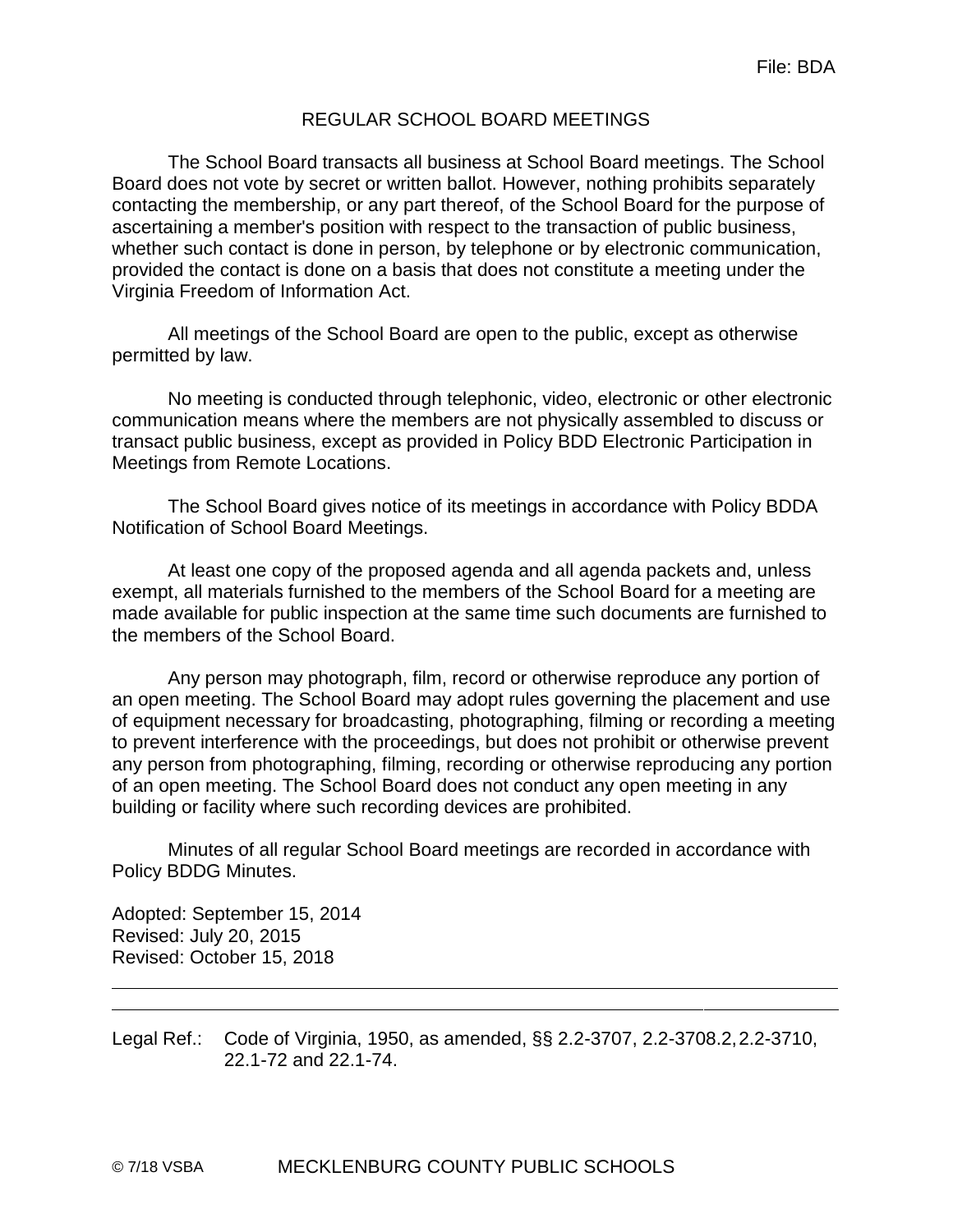| Cross Refs.: KC | Community Involvement in Decision Making                   |
|-----------------|------------------------------------------------------------|
| <b>BCA</b>      | <b>Board Organizational Meetings</b>                       |
| <b>BDD</b>      | Electronic Participation in Meetings from Remote Locations |
| <b>BDDA</b>     | Notification of School Board Meetings                      |
| <b>BDDG</b>     | <b>Minutes</b>                                             |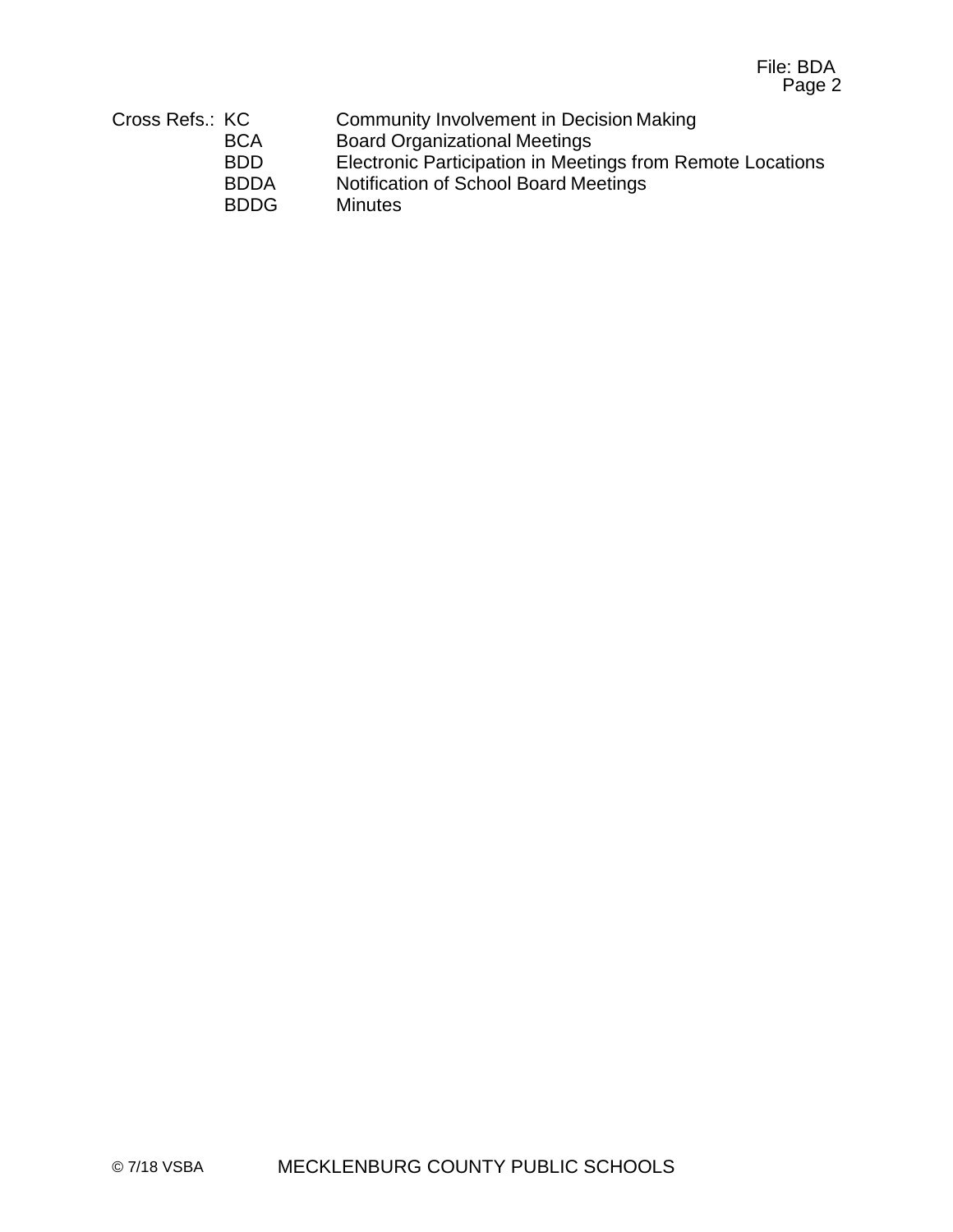#### SPECIAL SCHOOL BOARD MEETINGS

The School Board holds special and continued meetings when necessary. Special meetings are held when called by the chairman or when requested by two or more members. Special meetings may be called provided each member is notified, or a reasonable attempt has been made to notify each member.

Business that does not come within the purposes set forth in the call of the meeting is not transacted at any special meeting of the School Board unless the members present unanimously agree to consider additional items of business.

Notice, reasonable under the circumstances, shall be given contemporaneously with the notice provided to members of the School Board.

Adopted: September 15, 2014 Revised: May 21, 2018; April 11, 2022

Legal Ref.: Code of Virginia, 1950, as amended, §§ 2.2-3707, 22.1-72.

| Cross Refs.: KC | Community Involvement in Decision Making |
|-----------------|------------------------------------------|
| <b>BCA</b>      | <b>Board Organizational Meetings</b>     |
| <b>BDDA</b>     | <b>Notification of Meetings</b>          |
| <b>BDDG</b>     | <b>Minutes</b>                           |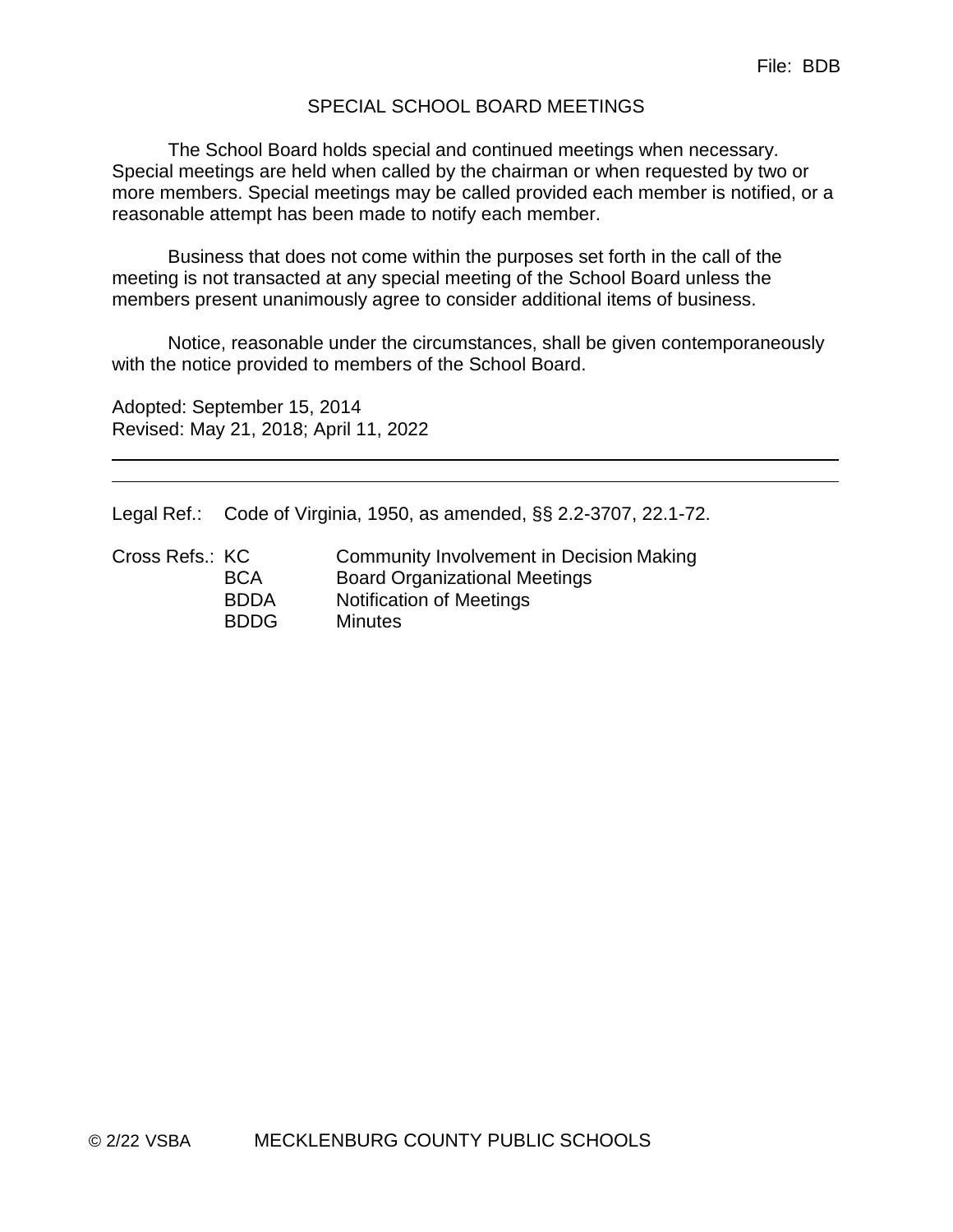# CLOSED MEETINGS

- A Closed meetings may be held by the School Board or any committee thereof only in accordance with Virginia law, for purposes including the following:
	- 1. Discussion, consideration or interviews of prospective candidates for employment; assignment, appointment, promotion, performance, demotion, salaries, disciplining or resignation of specific public officers, appointees or employees of the School Board. Any teacher shall be permitted to be present during a closed meeting in which there is a discussion or consideration of a disciplinary matter which involves the teacher and some student and the student involved in the matter is present, provided the teacher makes a written request to be present to the presiding officer of the School Board. The School Board may not, however, discuss the compensation of Board members in closed session.
	- 2. Discussion or consideration of admission or disciplinary matters or any other matters that would involve the disclosure of information contained in a scholastic record concerning any student in the Mecklenburg County Public School system. However, any such student, legal counsel and, if the student is a minor, the student's parents or legal guardians shall be permitted to be present during the taking of testimony or presentation of evidence at a closed meeting, if such student, parents or guardians so request in writing and such request issubmitted to the presiding officer of the School Board.
	- 3. Discussion or consideration of the acquisition of real property for a public purpose, or of the disposition of publicly held real property where discussionin an open meeting would adversely affect the bargaining position or negotiating strategy of the School Board.
	- 4. The protection of the privacy of individuals in personal matters not relatedto public business.
	- 5. Discussion concerning a prospective business or industry or the expansion of an existing business or industry where no previous announcement has been made of the business' or industry's interest in locating or expanding its facilities in the community.
	- 6. Discussion or consideration of the investment of public funds where competition or bargaining is involved, where if made public initially, the financial interest of the School Board would be adversely affected.
	- 7. Consultation with legal counsel and briefings by staff members or consultants pertaining to actual or probable litigation, where such consultation or briefing in open meeting would adversely affect the negotiating or litigating posture of the School Board. For purposes of this subsection, "probable litigation" means litigation which has been specifically threatened or on which the School Boardor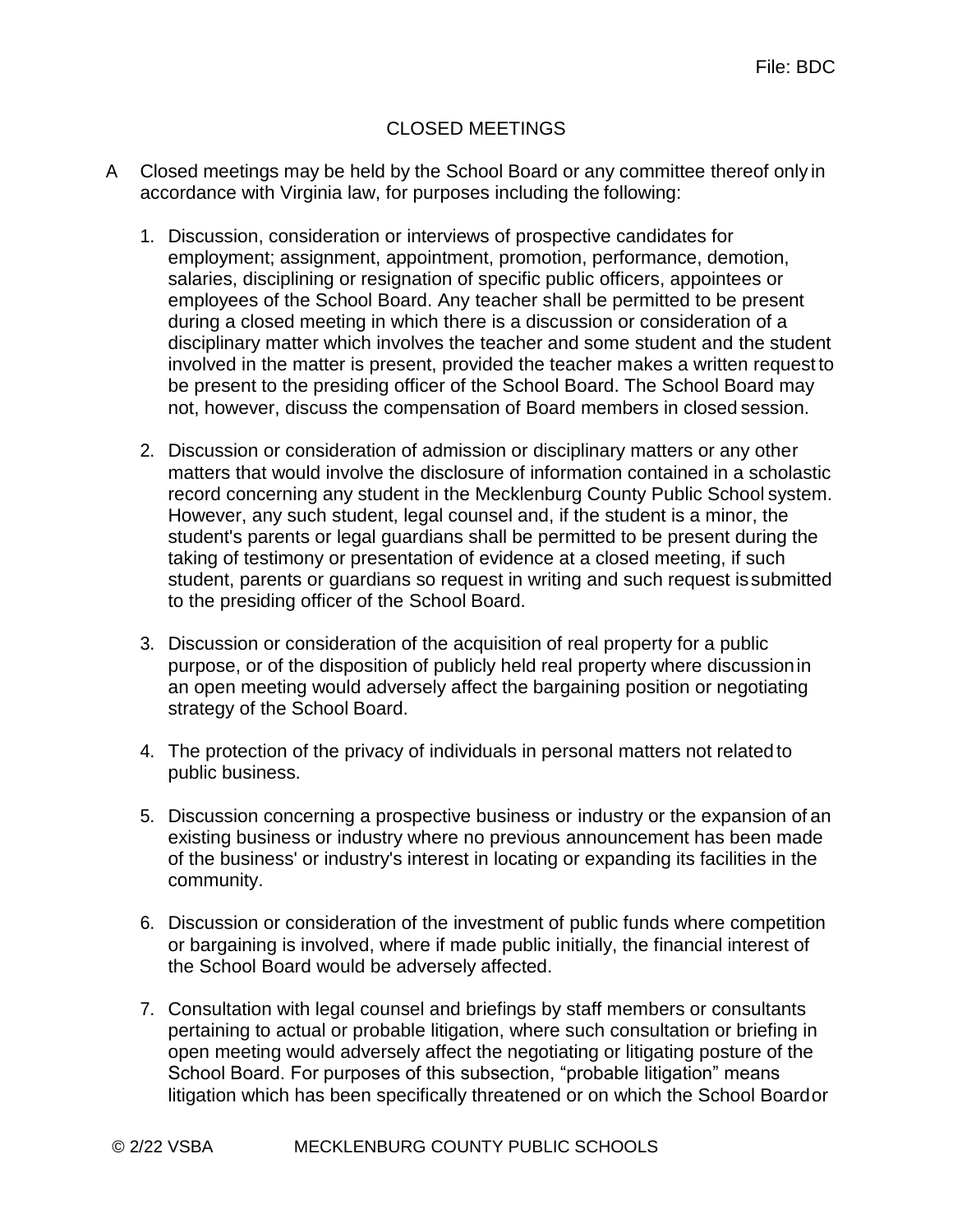its legal counsel has a reasonable basis to believe will be commenced by or against a known party. The closure of a meeting is not permitted merelybecause an attorney representing the School Board is in attendance or is consulted on a matter.

- 8. Consultation with legal counsel employed or retained by the School Board regarding specific legal matters requiring the provision of legal advice by such counsel. The closure of a meeting is not permitted merely because an attorney representing the School Board is in attendance or is consulted on a matter.
- 9. Discussion or consideration of honorary degrees or special awards.
- 10. Discussion or consideration of tests or examinations or other information used, administered or prepared by a public body and subject to the exclusion in subdivision 4 of Va. Code § 2.2-3705.1.
- 11. Discussion of strategy with respect to the negotiation of a hazardous wastesiting agreement or to consider the terms, conditions, and provisions of a hazardous waste siting agreement if the School Board in open meeting finds that an open meeting will have an adverse effect upon the negotiating position of the School Board or the establishment of the terms, conditions and provisions of the siting agreement, or both. All discussions with the applicant or its representatives may be conducted in a closed meeting.
- 12. Discussion or consideration of medical and mental health records subject to the exclusion in subdivision 1 of Va. Code § 2.2-3705.5.
- 13. Discussion of plans to protect public safety as it relates to terrorist activity or specific cybersecurity threats or vulnerabilities and briefings by staff members, legal counsel or law-enforcement or emergency service officials concerning actions taken to respond to such matters or a related threat to public safety; discussion of information subject to the exclusion in subdivision 2 or 14 of Va. Code § 2.2-3705.2 where discussion in an open meeting would jeopardize the safety of any person or the security of any facility, building, structure,information technology system or software program; or discussion of reports or plans related to the security of any governmental facility, building or structure, or the safety of persons using such facility, building or structure.
- 14. Discussion or consideration of information subject to the exclusion in subdivision 11 of Va. Code § 2.2-3705.6 (the Public Private Education Facilities and Infrastructure Act) by the School Board or any independent review panel appointed to review information and advise the School Board concerning such information.
- 15. Discussion of the award of a public contract involving the expenditure of public funds, including interviews of bidders or offerors, and discussion of the termsor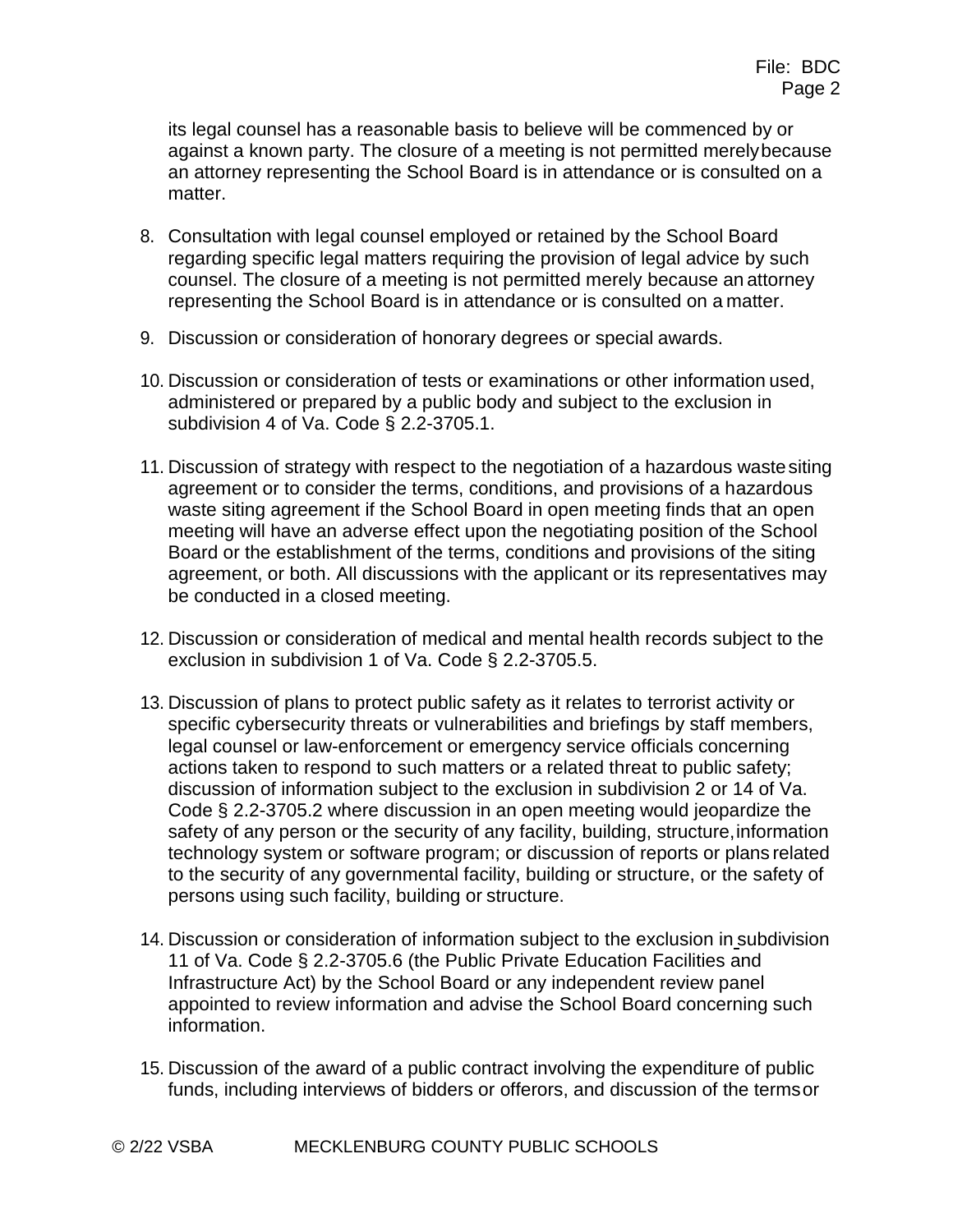scope of such contract, where discussion in an open session would adversely affect the bargaining position or negotiating strategy of the School Board.

- B No resolution, ordinance, rule, contract, regulation or motion adopted, passed or agreed to in a closed meeting shall become effective unless the School Board, following the meeting, reconvenes in open meeting and takes a vote of the membership on such resolution, ordinance, rule, contract, regulation or motion which shall have its substance reasonably identified in the open meeting.
- C. The School Board or any committee thereof may permit nonmembers to attend a closed meeting of the Board or committee if such persons are deemed necessaryor if their presence will reasonably aid the Board or committee in its consideration of a topic which is a subject of the meeting.
- D. School Board members may attend closed meetings held by any committee or subcommittee of the Board, or a closed meeting of any entity, however designated, created to perform the delegated functions of or to advise the Board. School Board members shall in all cases be permitted to observe the closed meeting of the committee, subcommittee or entity. In addition to the requirements of Va. Code § 2.2-3707, the minutes of the committee or other entity shall include the identity of the School Board members who attended the closed meeting.

Adopted: September 15, 2014 Revised: July 20, 2015; May 21, 2018; April 11, 2022

Legal Ref.: Code of Virginia, 1950, as amended, §§ 2.2-3711, 2.2-3712.

| Cross Ref.: BCE |             | <b>School Board Committees</b>          |
|-----------------|-------------|-----------------------------------------|
|                 | <b>BCEA</b> | <b>Disciplinary Committee</b>           |
|                 | <b>BCF</b>  | Advisory Committees to the School Board |
|                 | <b>BDDA</b> | Notification of Meetings                |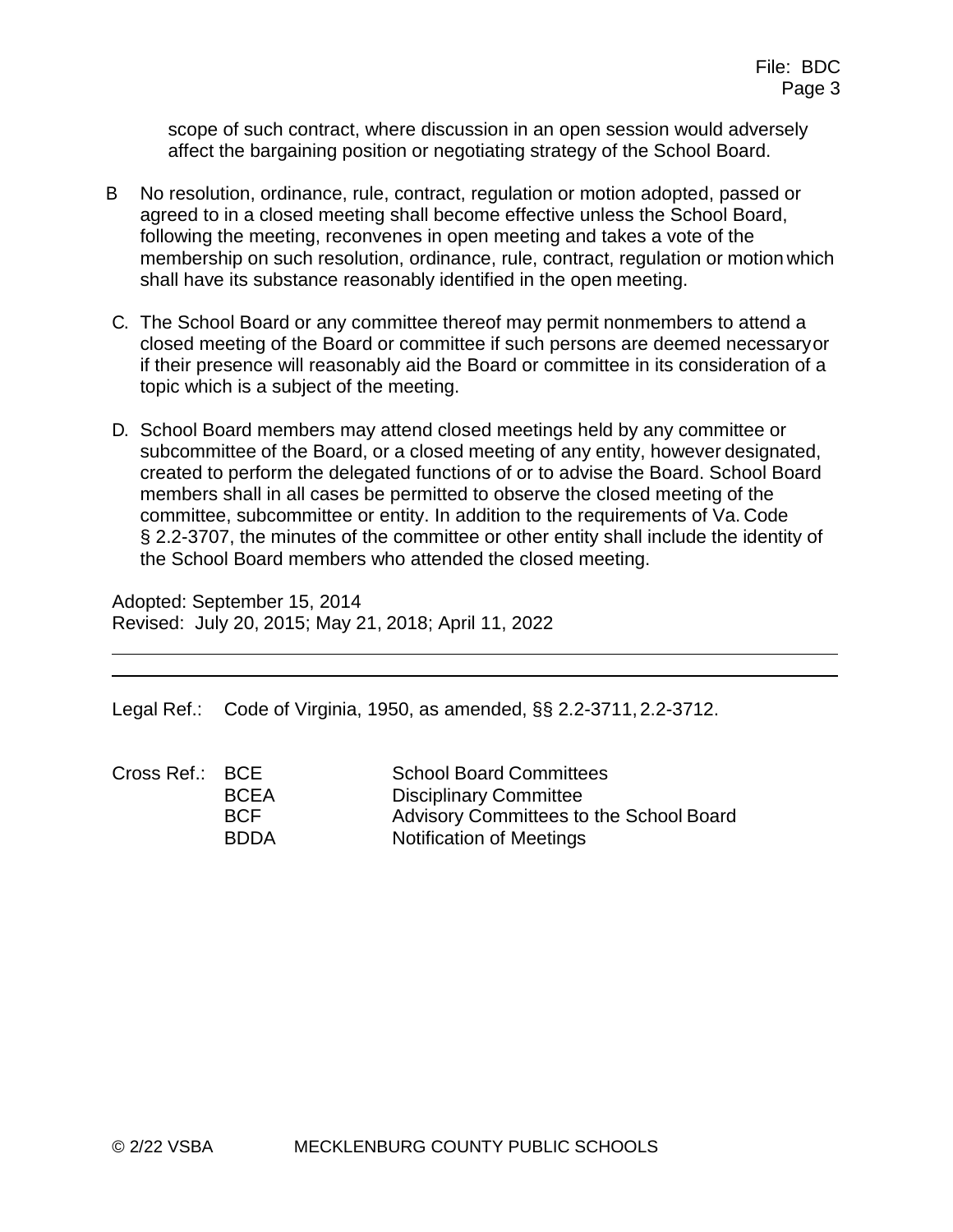# CALLING AND CERTIFICATION OF CLOSED MEETINGS

- A. No closed meetings are held by the School Board or any committee thereof unless the School Board or committee has taken an affirmative recorded vote in an open meeting approving a motion which (i) identifies the subject matter, (ii) states the purpose of the meeting as authorized in Va. Code § 2.2-3711.A or other provision of law and (iii) cites the applicable exemption or exemptions from open meeting requirements provided in the Virginia Freedom of Information Act (FOIA) or other provision of law. The matters contained in such motion are set forth in detail in the minutes of the open meeting. A general reference to the provisions of FOIA or authorized exemptions from open meeting requirements, or the subject matter of the closed meeting is not sufficient to satisfy the requirements for holding a closed meeting.
- B. The School Board, or committee thereof, in holding a closed meeting, restricts its discussion during the closed meeting only to those purposes specifically exempted under FOIA and identified in the motion required in Section A, above.
- C. At the conclusion of any closed meeting, the School Board or committee thereof immediately reconvenes in an open meeting and takes a roll call or other recorded vote to be included in the minutes, certifying that to the best of each member's knowledge (i) only public business matters lawfully exempted from open meeting requirements and (ii) only such public business matters as were identified in the motion by which the closed meeting was convened were heard, discussed or considered in the meeting. Any member of the Board or committee who believes that there was a departure from the requirements of (i) and (ii) above, so states prior to the vote, indicating the substance of the departure that, in the member's judgment, has taken place. The statement is recorded in the minutes of the meeting.
- D. Failure of the certification required by Section C, above, to receive the affirmative vote of a majority of the members present during a meeting does not affect the validity or confidentiality of such meeting with respect to matters considered therein in compliance with these provisions. The recorded vote and any statement made in connection therewith, upon proper authentication, constitutes evidence in any proceeding brought to enforce FOIA.
- E. Except as specifically authorized by law, in no event may the School Board or committee thereof take action on matters discussed in any closed meeting, except at an open meeting for which notice was given pursuant to Va. Code § 2.2-3707.
- F. The School Board is subject to a civil penalty of up to \$1,000 if a court finds that the Board voted to certify a closed meeting in accordance with Section C above and such certification was not in accordance with FOIA.

Adopted: September 15, 2014 Revised: May 21, 2018; July 29, 2019

© 7/19 VSBA MECKLENBURG COUNTY PUBLIC SCHOOLS Legal Ref.: Code of Virginia, 1950, as amended, §§ 2.1-3701, 2.2-3712 and 2.2-3714.

\_\_\_\_\_\_\_\_\_\_\_\_\_\_\_\_\_\_\_\_\_\_\_\_\_\_\_\_\_\_\_\_\_\_\_\_\_\_\_\_\_\_\_\_\_\_\_\_\_\_\_\_\_\_\_\_\_\_\_\_\_\_\_\_\_\_

\_\_\_\_\_\_\_\_\_\_\_\_\_\_\_\_\_\_\_\_\_\_\_\_\_\_\_\_\_\_\_\_\_\_\_\_\_\_\_\_\_\_\_\_\_\_\_\_\_\_\_\_\_\_\_\_\_\_\_\_\_\_\_\_\_\_\_\_\_\_\_\_\_\_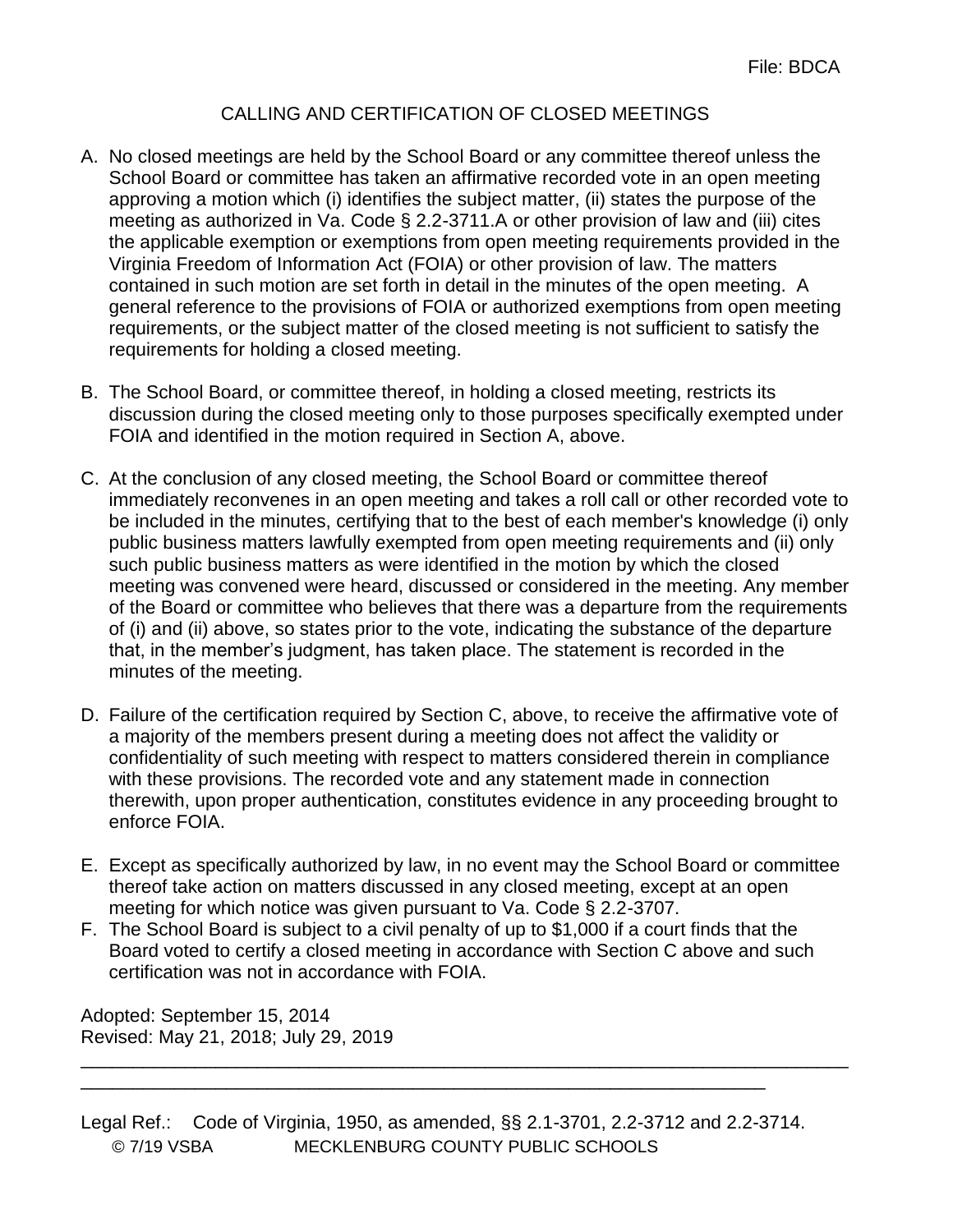| Cross Refs.: BCE |             | <b>School Board Committees</b>          |
|------------------|-------------|-----------------------------------------|
|                  | <b>BCEA</b> | <b>Disciplinary Committee</b>           |
|                  | <b>BCF</b>  | Advisory Committees to the School Board |
|                  | BDC.        | <b>Closed Meetings</b>                  |
|                  | <b>BDDA</b> | Notification of School Board Meetings   |

Page 2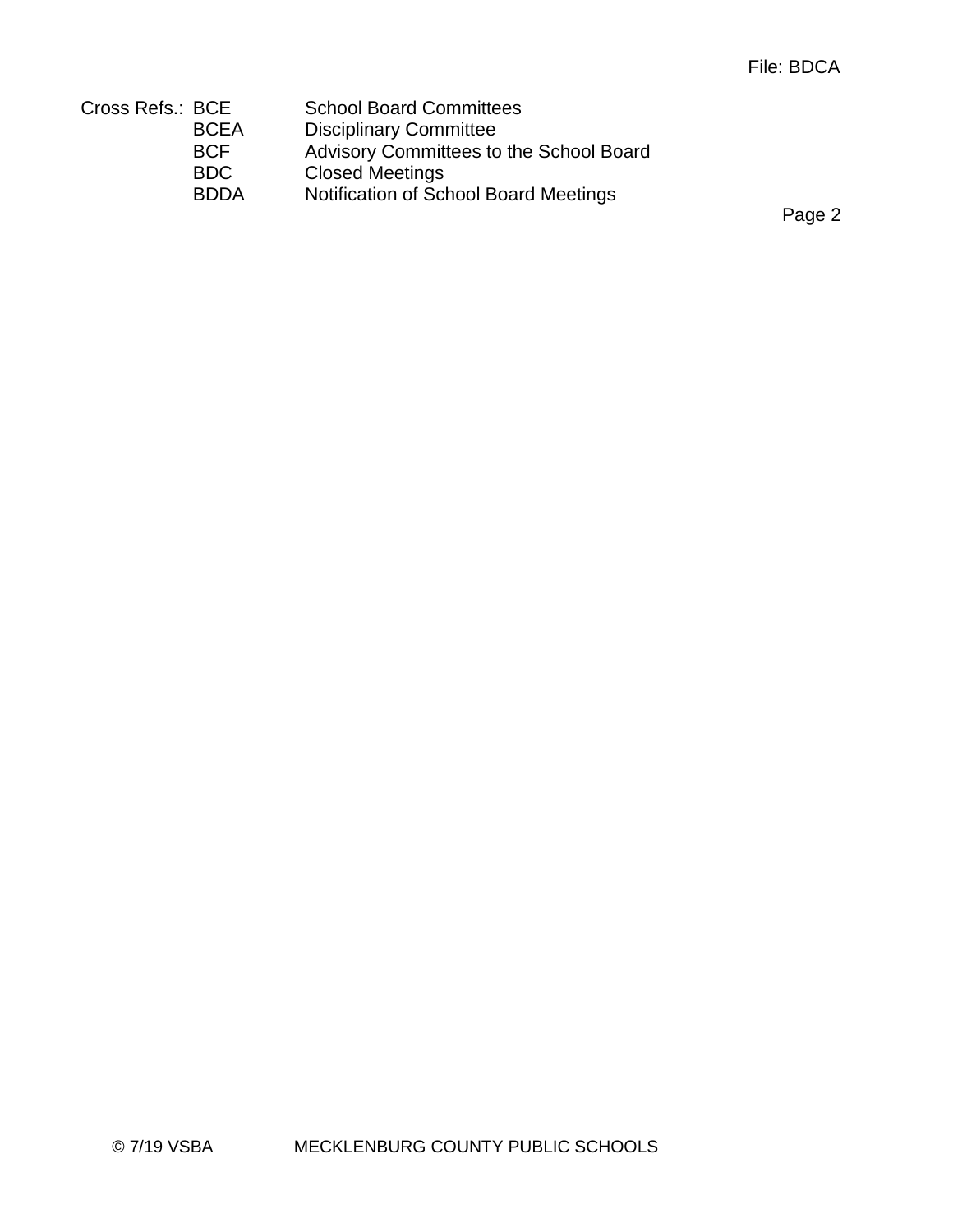## ELECTRONIC PARTICIPATION IN MEETINGS FROM REMOTE LOCATIONS

Except as provided hereafter, or as otherwise permitted by law, the School Board does not conduct any meeting wherein the public business is discussed or transacted through telephonic, video, electronic or other electronic communication means where the members are not physically assembled. This policy is applied strictly and uniformly, without exception, to the entire membership of the School Board and without regard to the identity of the member requesting remote participation or the matters that will be considered or voted on at the meeting.

For purposes of this policy, "electronic communication" means the use of technology having electrical, digital, magnetic, wireless, optical, electromagnetic, or similar capabilities to transmit or receive information.

- I. Quorum Physically Assembled
	- A.The School Board may conduct any meeting wherein the public business is discussed or transacted through electronic communication means if 1) on or before the day of a meeting, a member of the School Board notifies the chair that such member is unable to attend the meeting due to a temporary or permanent disability or other medical condition that prevents the member's physical attendance, a family member's medical condition that requires the member to provide care for such family member, thereby preventing the member's physical attendance, or that such member is unable to attend the meeting due to a personal matter and identifies with specificity the nature of the personal matter; and 2) the School Board approves the member's participation by a majority vote of the members present at the primary or central meeting location.

Participation by a School Board member by electronic communication means due to a personal matter is limited each calendar year to two meetings or 25 percent of the meetings held per calendar year rounded up to the next whole number, whichever is greater.

B. If participation by a School Board member through electronic communication means is approved pursuant to subsection A above, the School Board records in its minutes the remote location from which the member participated; however, the remote location need not be open to the public. If participation is approved due to a temporary or permanent disability or other medical condition, the School Board also includes in its minutes the fact that the member participated through electronic communication means due to a temporary or permanent disability or other medical condition that prevented the member's physical attendance. If participation is approved due to a personal matter, the School Board also includes in its minutes the specific nature of the personal matter cited by the member.

If a School Board member's participation from a remote location due to a personal matter is disapproved, such disapproval is recorded in the minutes with specificity.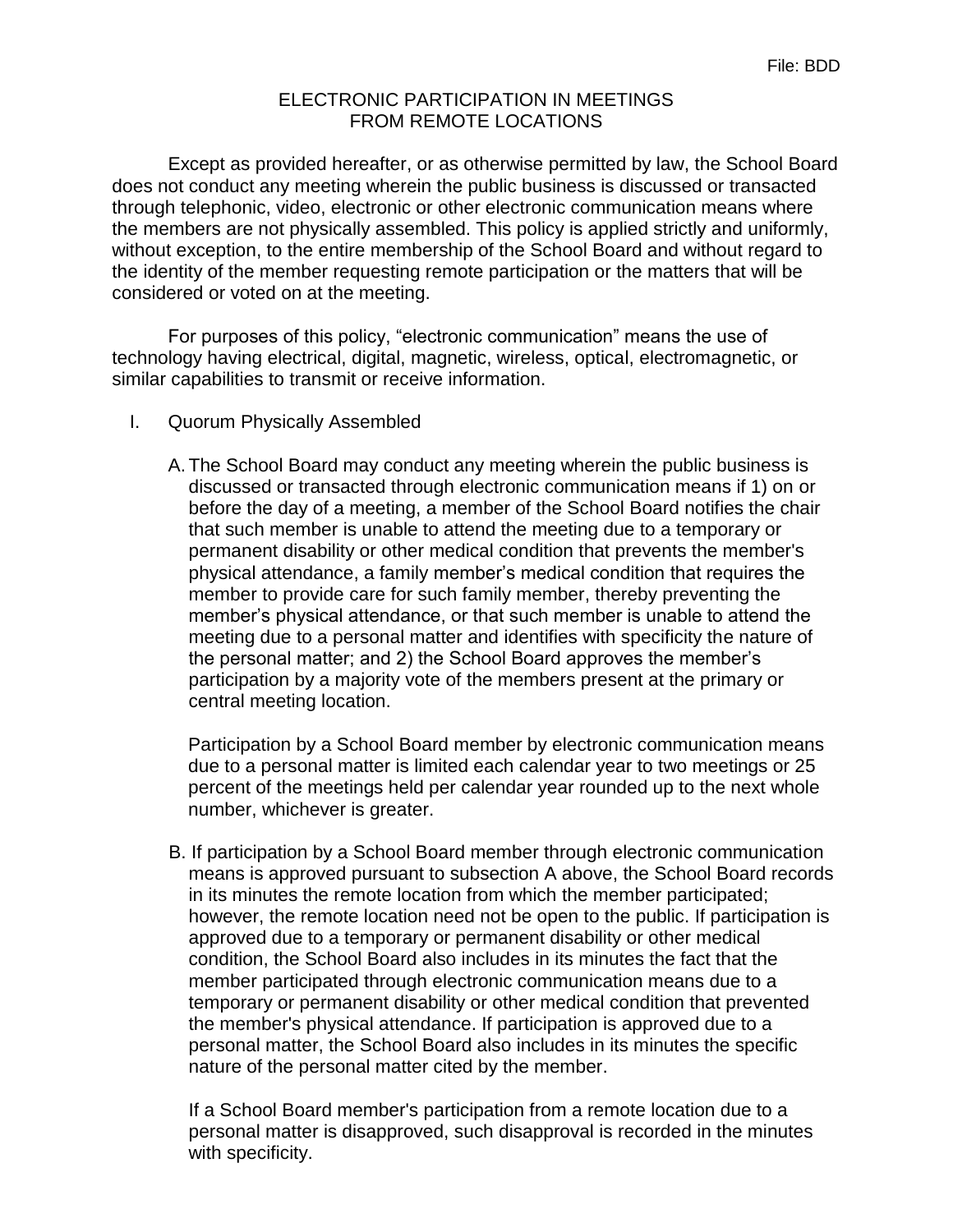- C. A School Board member may participate in a meeting by electronic means pursuant to subsections A and B above only when:
	- a quorum of the School Board is physically assembled at one primary or central meeting location; and
	- the School Board makes arrangements for the voice of the remote participant to be heard by all persons at the primary or central meeting location.
- II. Quorum Not Physically Assembled

The School Board may meet by electronic communication means without a quorum physically assembled at one location when the Governor has declared a state of emergency in accordance with Va. Code § 44-146.17, or the locality in which the School Board is located has declared a local state of emergency pursuant to Va. Code § 44-146.21, provided

- the catastrophic nature of the declared emergency makes it impracticable or unsafe to assemble a quorum in a single location, and
- the purpose of the meeting is to provide for the continuity of operations of the School Board or the discharge of its lawful purposes, duties, and responsibilities.

If it holds a meeting pursuant to this section, the School Board

- gives public notice using the best available method given the nature of the emergency contemporaneously with the notice provided members of the School Board;
- makes arrangements for public access to the meeting through electronic communications means, including videoconferencing if already used by the School Board; and
- provides the public with the opportunity to comment at those meetings when public comment is customarily received.

For any meeting conducted pursuant to this section, the nature of the emergency, the fact that the meeting was held by electronic communication means and the type of electronic communication means by which the meeting was held are stated in the minutes of the meeting.

Adopted: September 15, 2014 Revised: December 14, 2015; October 15, 2018; July 20, 2020; July 19, 2021

\_\_\_\_\_\_\_\_\_\_\_\_\_\_\_\_\_\_\_\_\_\_\_\_\_\_\_\_\_\_\_\_\_\_\_\_\_\_\_\_\_\_\_\_\_\_\_\_\_\_\_\_\_\_\_\_\_\_\_\_\_\_\_\_\_\_\_\_\_\_ \_\_\_\_\_\_\_\_\_\_\_\_\_\_\_\_\_\_\_\_\_\_\_\_\_\_\_\_\_\_\_\_\_\_\_\_\_\_\_\_\_\_\_\_\_\_\_\_\_\_\_\_\_\_\_\_\_\_\_\_\_\_\_\_\_\_\_\_\_\_

Legal Ref.: Code of Virginia, 1950, as amended, §§ 2.2-3701, 2.2-3707, 2.2-3708.2, 2.2-3710.

Acts 2020, c. 1283.

Cross Ref.: BDDG Minutes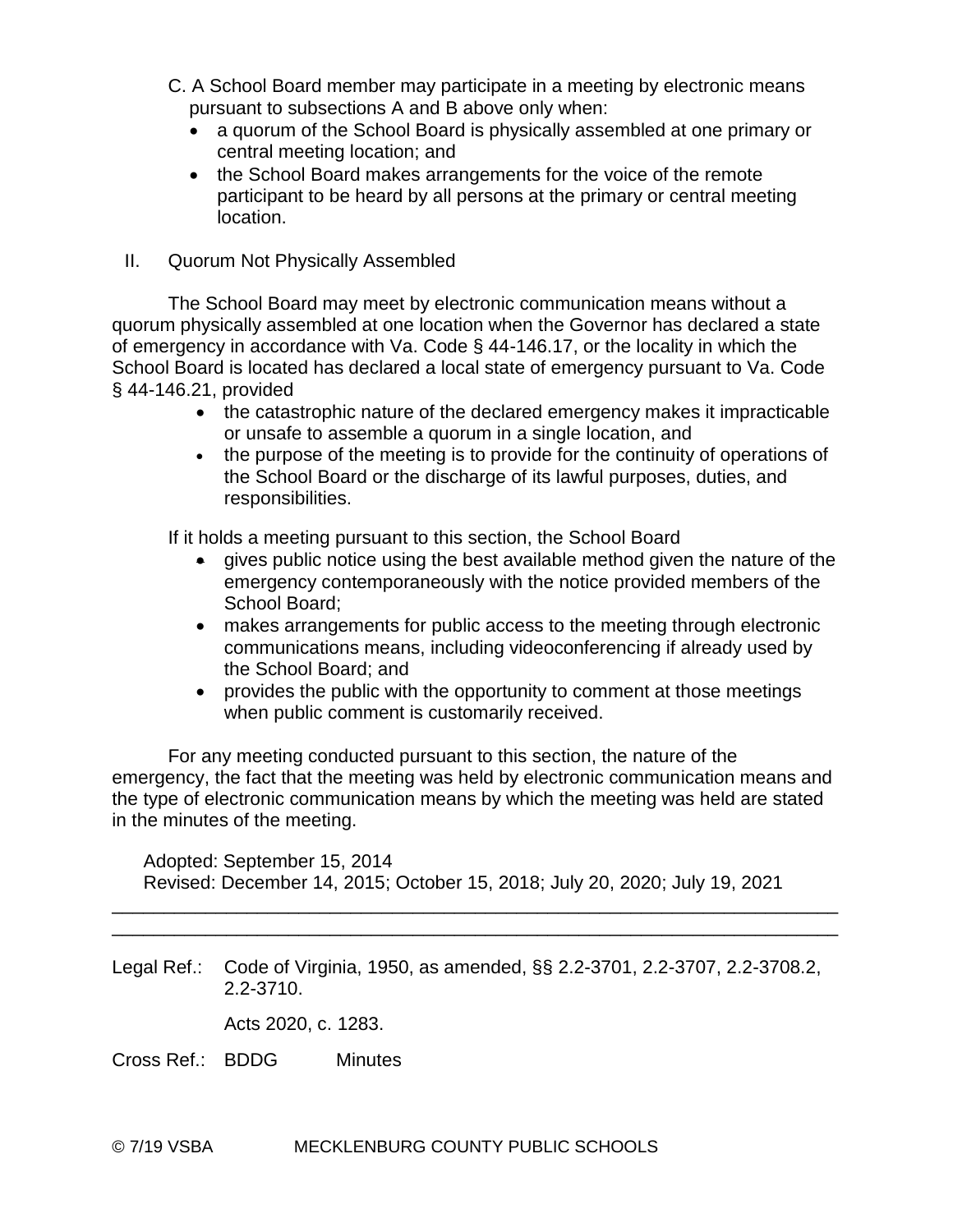## NOTIFICATION OF SCHOOL BOARD MEETINGS

#### Regular Meetings

The School Board and any committees thereof give notice of the date, time, and location of their regular meetings by posting such notice on its website, if any, placing a notice in a prominent public location at which notices are regularly posted and in the office of the clerk of the School Board at least three working days prior to the meeting. In addition, the School Board and any committees thereof publish notice of their meetings by electronic means whenever feasible. At least one copy of the proposed agenda and all agenda packets and other nonexempt materials furnished to members of the School Board and any committees thereof is made available for public inspection at the same time the documents are furnished to members of the School Board or committee.

#### Special Meetings

Notice, reasonable under the circumstance, of special, emergency or continued meetings is given contemporaneously with the notice provided to members of the School Board or committee.

Notification of Closed Meetings Held Solely for the Purpose of Interviewing Candidates for the Position of Superintendent

The notice provisions described above do not apply to closed meetings of the Board held solely for the purpose of interviewing candidates for the position of superintendent. Prior to any such closed meeting the School Board announces in an open meeting that such closed meeting will be held at a disclosed or undisclosed location within fifteen days thereafter.

#### Direct Notification

Notice of all School Board meetings and committee meetings is furnished directly to any person who requests such information. Requests to be notified of all meetings should be made at least once a year in writing and include the requester's name, address, zip code, daytime telephone number, electronic mail address, if available, and organization, if any. Unless the person making the request objects, the school division may provide electronic notice of all meetings in response to such requests.

Adopted: September 15, 2014 Revised: May 21, 2018; April 11, 2022

|  |  |  | Legal Ref.: Code of Virginia, 1950, as amended, §§ 2.2-3707, 2.2-3712. |
|--|--|--|------------------------------------------------------------------------|
|--|--|--|------------------------------------------------------------------------|

| Cross Refs.: BCE |             | <b>School Board Committees</b> |
|------------------|-------------|--------------------------------|
|                  | <b>BCEA</b> | <b>Disciplinary Committee</b>  |

© 2/22 VSBA MECKLENBURG COUNTY PUBLIC SCHOOLS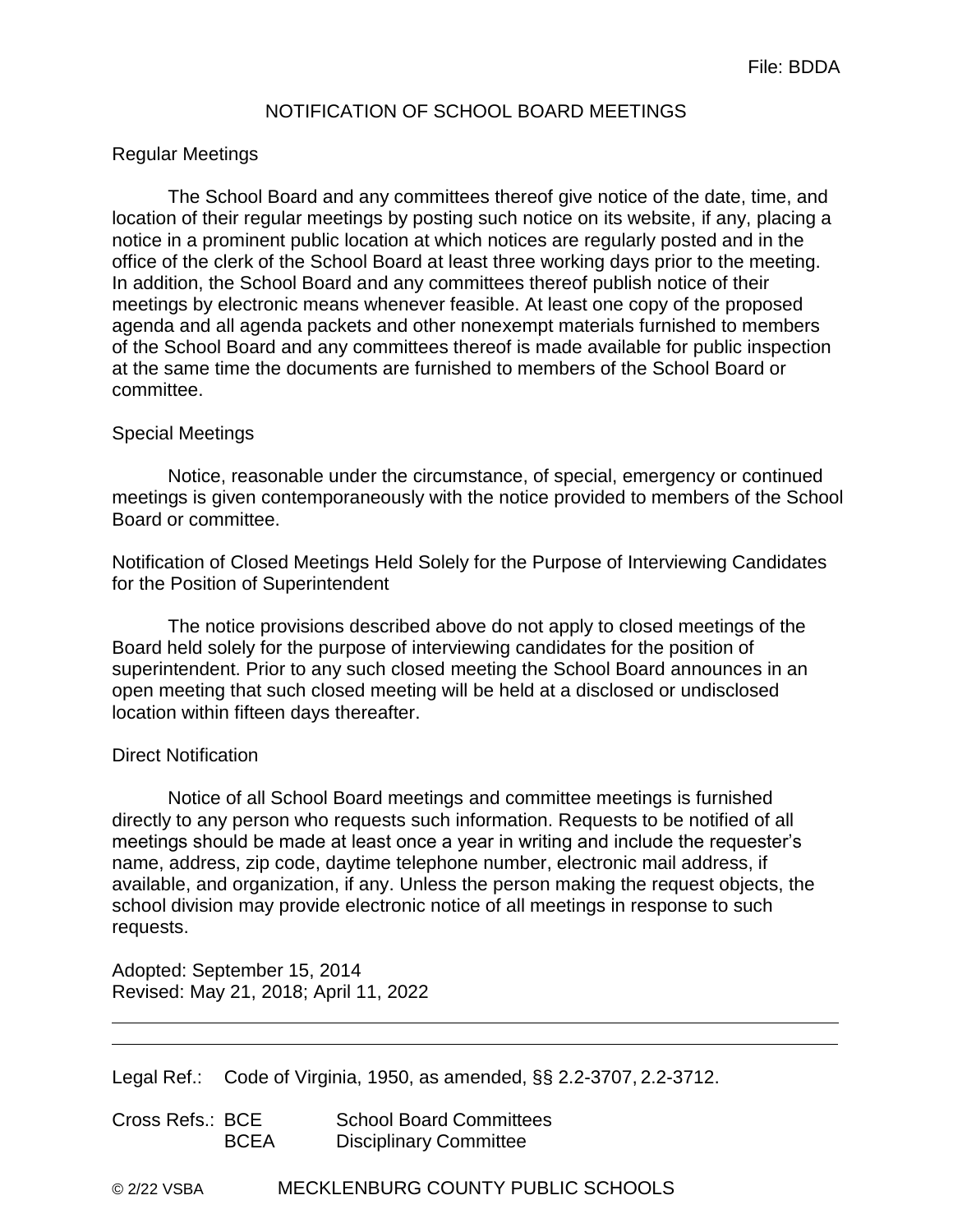| <b>BCF</b> | Advisory Committees to the School Board |
|------------|-----------------------------------------|
| <b>BDA</b> | <b>Regular School Board Meetings</b>    |
| <b>BDB</b> | <b>Special School Board Meetings</b>    |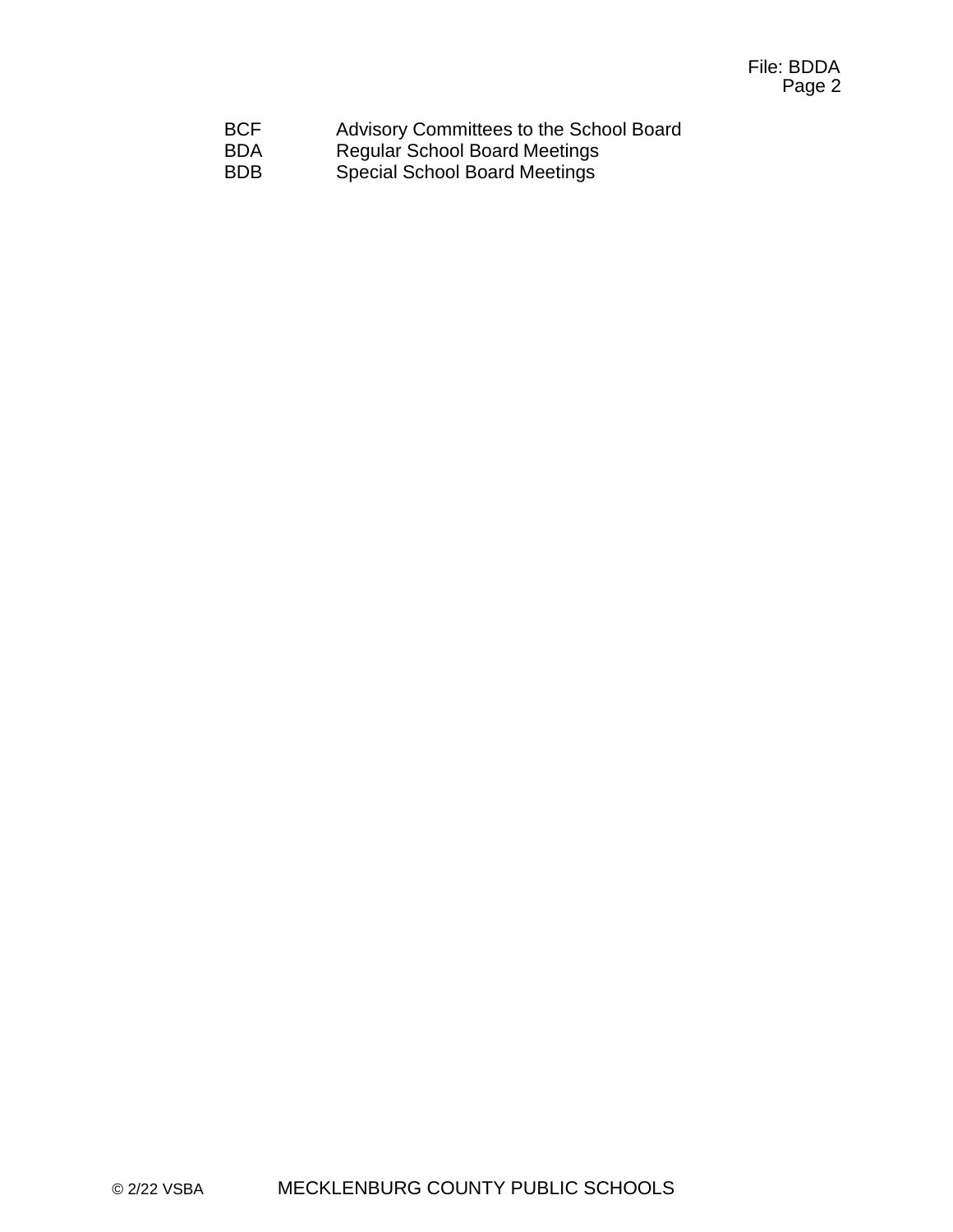#### AGENDA PREPARATION AND DISSEMINATION

The preparation of the agenda is the responsibility of the School Board chairman with the assistance of the superintendent. Any member of the School Board may submit items for inclusion on the proposed agenda.

A copy of the proposed agenda and all agenda packets and materials is made available for inspection by the public at the same time such documents are furnished to the School Board members unless the materials are exempt under the Virginia Freedom of Information Act.

Adopted: September 15, 2014 Revised: May 21, 2018

Legal Ref.: Code of Virginia, 1950, as amended, §§ 2.2-3707, 22.1-78.

| Cross Ref.: BDA |             | <b>Regular School Board Meetings</b>  |
|-----------------|-------------|---------------------------------------|
|                 | BDB.        | <b>Special School Board Meetings</b>  |
|                 | <b>BDDA</b> | Notification of School Board Meetings |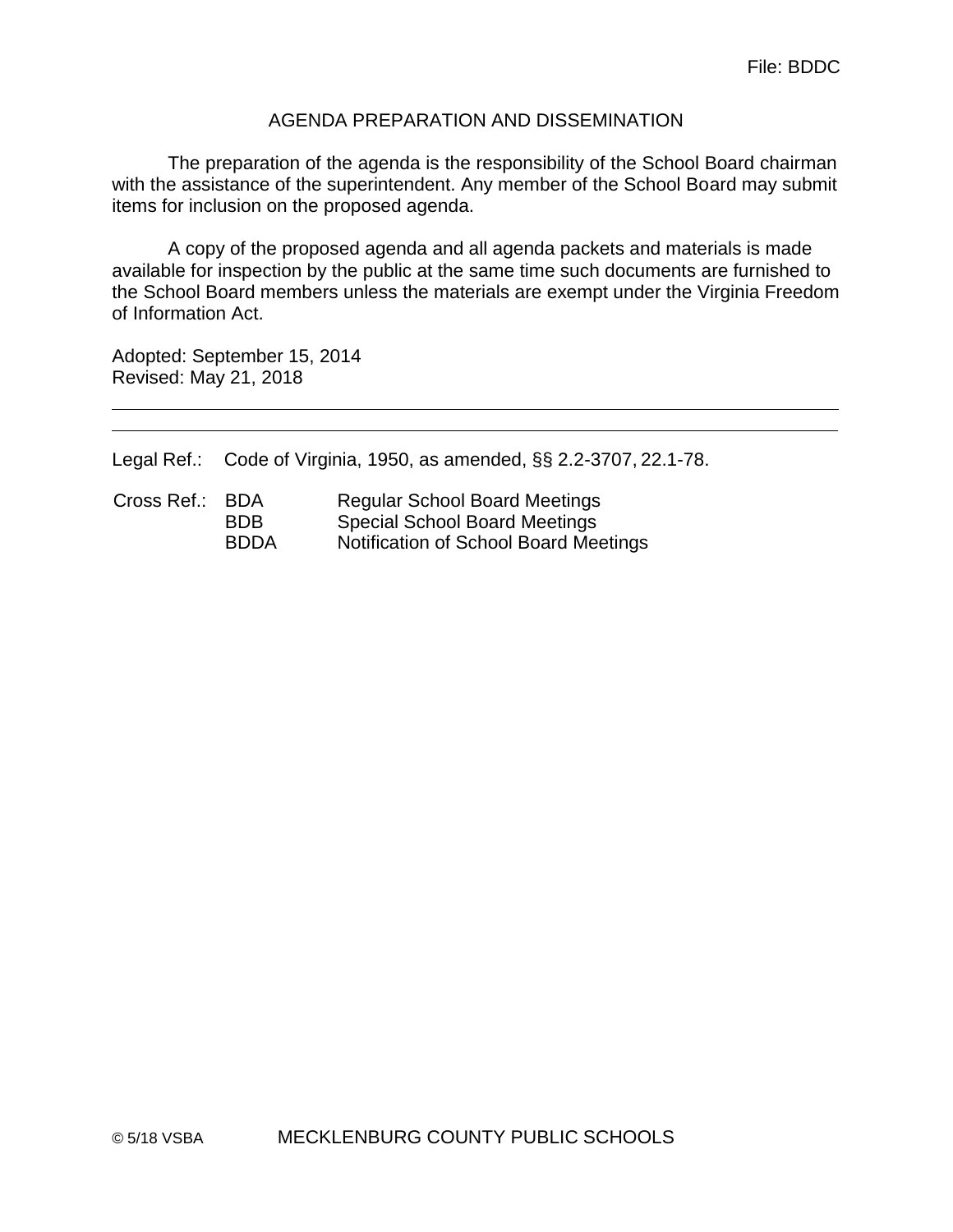## QUORUM

At any meeting of the Mecklenburg County School Board, a majority of the Board constitutes a quorum.

Adopted: September 15, 2014 Revised: July 20, 2015

Legal Ref.: Code of Virginia, 1950, as amended, § 22.1-73.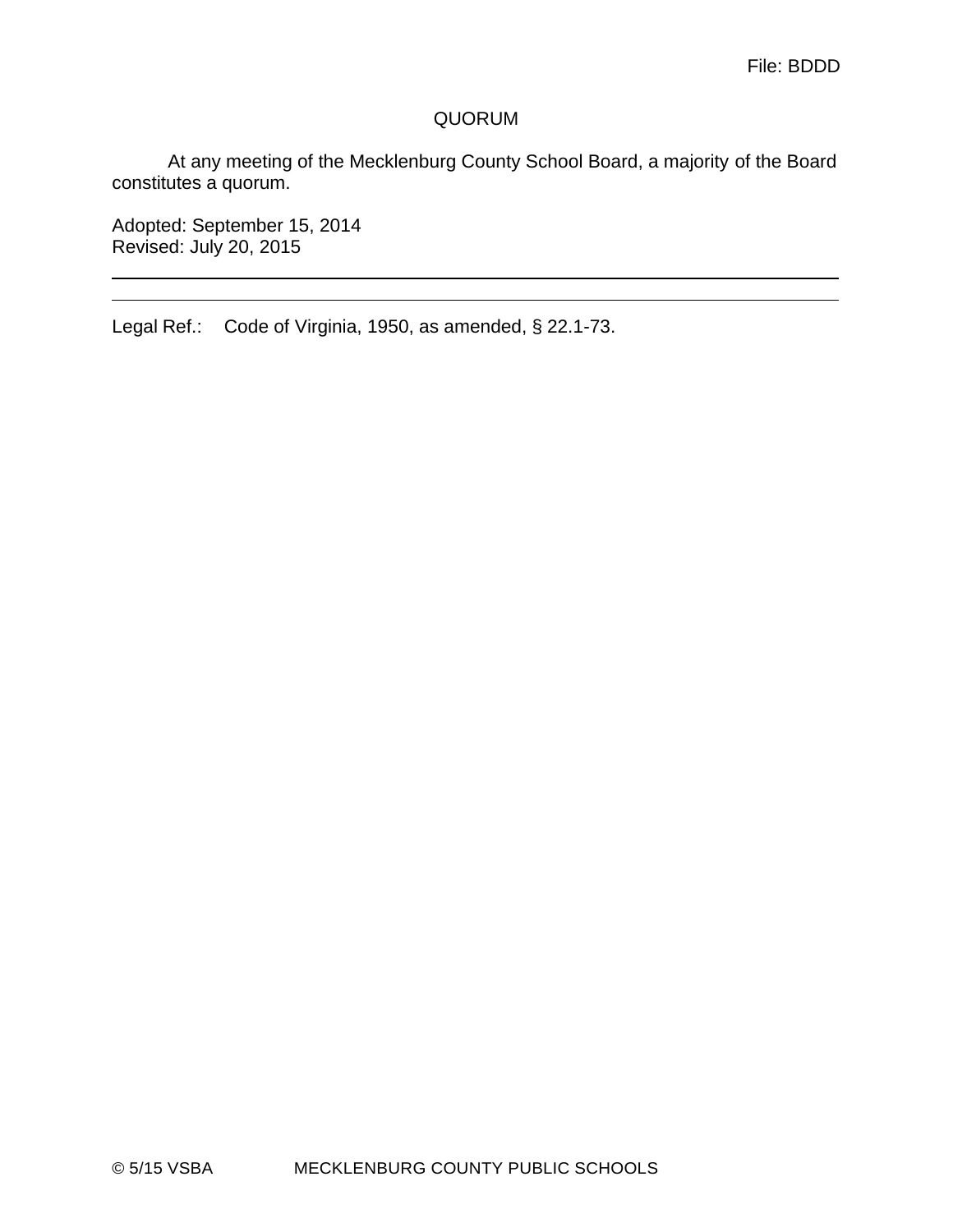## RULES OF ORDER

The Mecklenburg County School Board establishes rules of order and may adopt bylaws, policies and regulations.

<u> 1989 - Johann Stoff, amerikansk politiker (\* 1908)</u>

Adopted: September 15, 2014 Revised: July 20, 2015

Legal Ref.: Code of Virginia, 1950, as amended, § 22.1-78.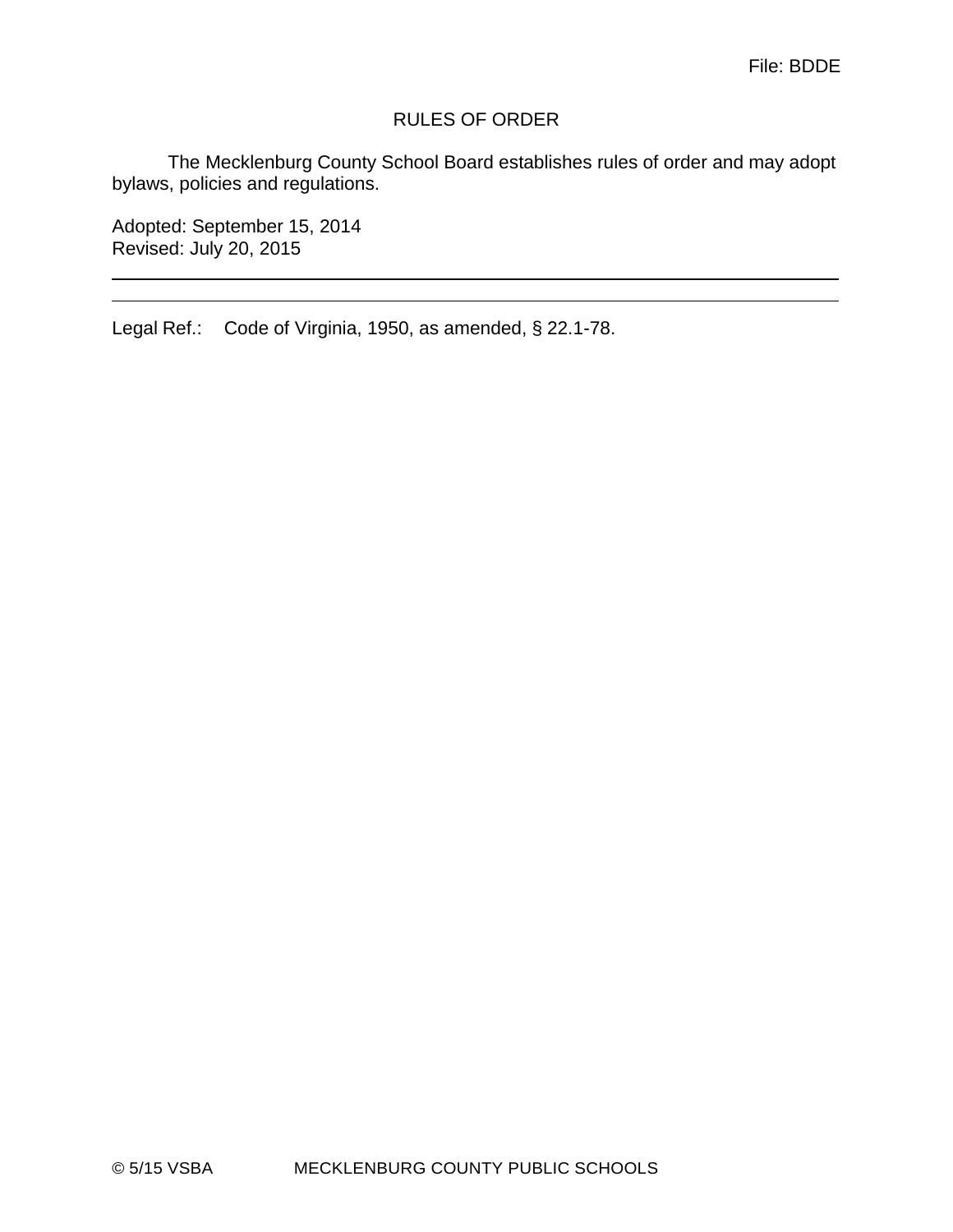## VOTING METHOD

Each School Board member's vote on every decision is recorded in the minutes of the meeting. The minutes of the meeting also reflect the method and result of all votes. No votes are taken by secret or written ballot.

In any case in which there is a tie vote of the School Board when all members are not present, the question shall be passed by until the next meeting when it will again be voted upon even though all members are not present. If no tie breaker has been appointed or elected as authorized by state law, any tie vote defeats the motion, resolution or issue voted upon.

\_\_\_\_\_\_\_\_\_\_\_\_\_\_\_\_\_\_\_\_\_\_\_\_\_\_\_\_\_\_\_\_\_\_\_\_\_\_\_\_\_\_\_\_\_\_\_\_\_\_\_\_\_\_\_\_\_\_\_\_\_\_\_\_\_\_\_\_\_\_\_\_\_\_ \_\_\_\_\_\_\_\_\_\_\_\_\_\_\_\_\_\_\_\_\_\_\_\_\_\_\_\_\_\_\_\_\_\_\_\_\_\_\_\_\_\_\_\_\_\_\_\_\_\_\_\_\_\_\_\_\_\_\_\_\_\_\_\_\_\_\_\_\_\_\_\_\_\_

Adopted: September 14, 2014 Revised: April 17, 2017; July 29, 2019; April 11, 2022

Legal Ref.: Code of Virginia, 1950, as amended, §§ 2.2-3710, 22.1-57.3, 22.1-75.

Cross Refs.: BDD Electronic Participation in Meetings from Remote Locations BDDG Minutes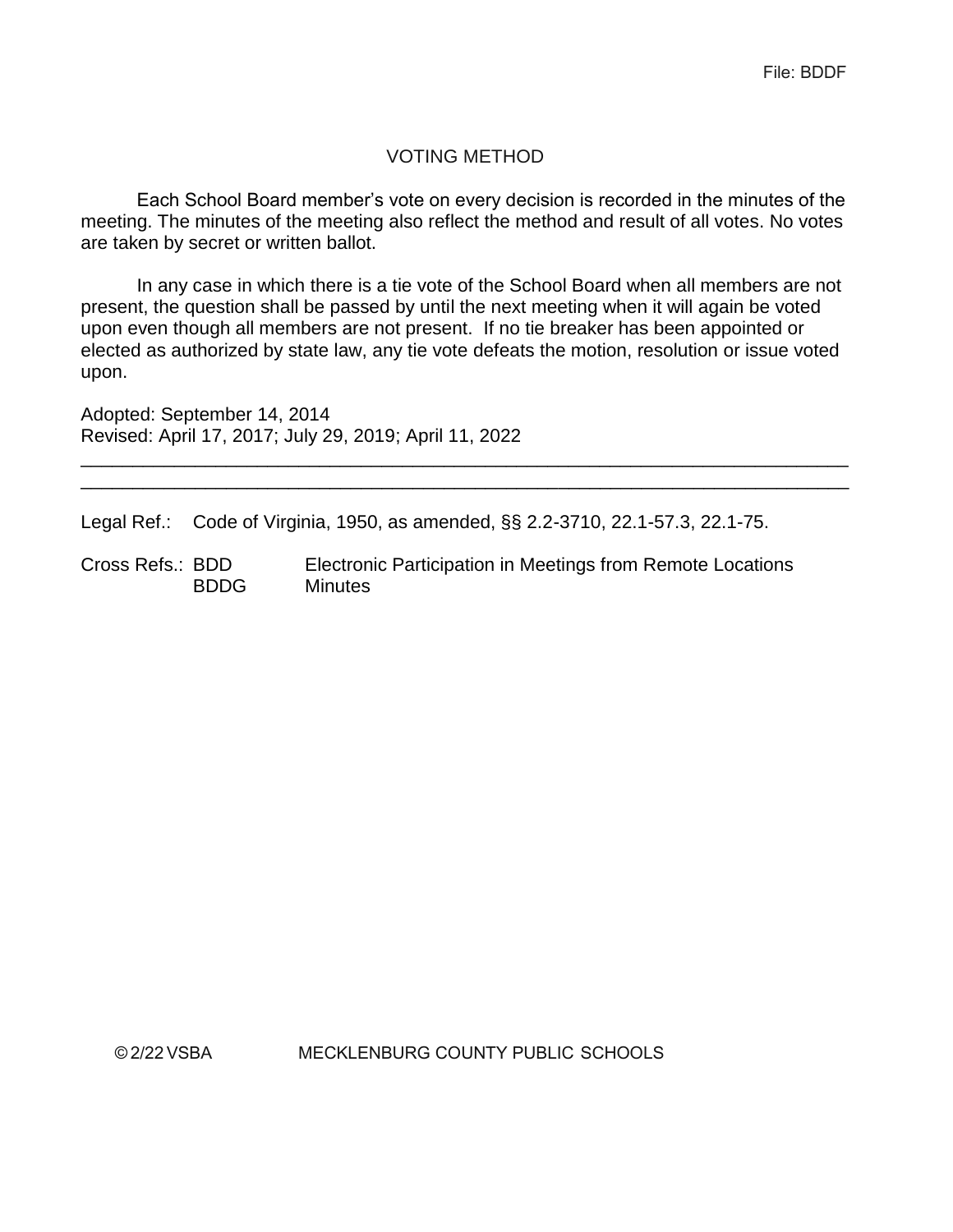#### MINUTES

Minutes are recorded at all open meetings, approved by the school board in regular session, signed by the clerk and chairman of the board, and kept and stored in accordance with the provisions of the Code of Virginia.

Draft minutes and all other records of open meetings, including audio or audio/visual records, are public records open pursuant to the Virginia Freedom of Information Act as described in Policy KBA Requests for Public Records and Regulation KBA-R Requests for Public Records.

Minutes may be taken during closed meetings of the school board, but are not required. Such minutes are not subject to mandatory public disclosure.

Minutes are not required to be taken at deliberations of study commissions or study committees, or any other committees or subcommittees appointed by the school board except where the membership of any such commission, committee or subcommittee includes a majority of the school board.

Minutes are in writing and include, but are not limited to

- the date, time, and location of the meeting;
- the members of the school board recorded as present and absent;
- a summary of the discussion on matters proposed, deliberated or decided; and
- a record of any votes taken.

Adopted: September 15, 2014 Revised: May 21, 2018; May 20, 2019

Legal Ref.: Code of Virginia, 1950, as amended, §§ 2.2-3704, 2.2-3707, 2.2-3712, 22.1-74.

\_\_\_\_\_\_\_\_\_\_\_\_\_\_\_\_\_\_\_\_\_\_\_\_\_\_\_\_\_\_\_\_\_\_\_\_\_\_\_\_\_\_\_\_\_\_\_\_\_\_\_\_\_\_\_\_\_\_\_\_\_\_\_\_\_\_\_\_\_\_\_\_\_\_\_\_\_\_\_\_

| Cross Refs.: BDC |            | <b>Closed Meetings</b>                           |
|------------------|------------|--------------------------------------------------|
|                  | <b>BDD</b> | Electronic Participation in Meetings from Remote |
|                  |            | Locations                                        |
|                  | KBA        | <b>Requests for Public Records</b>               |
|                  | KBA-R      | <b>Requests for Public Records</b>               |

\_\_\_\_\_\_\_\_\_\_\_\_\_\_\_\_\_\_\_\_\_\_\_\_\_\_\_\_\_\_\_\_\_\_\_\_\_\_\_\_\_\_\_\_\_\_\_\_\_\_\_\_\_\_\_\_\_\_\_\_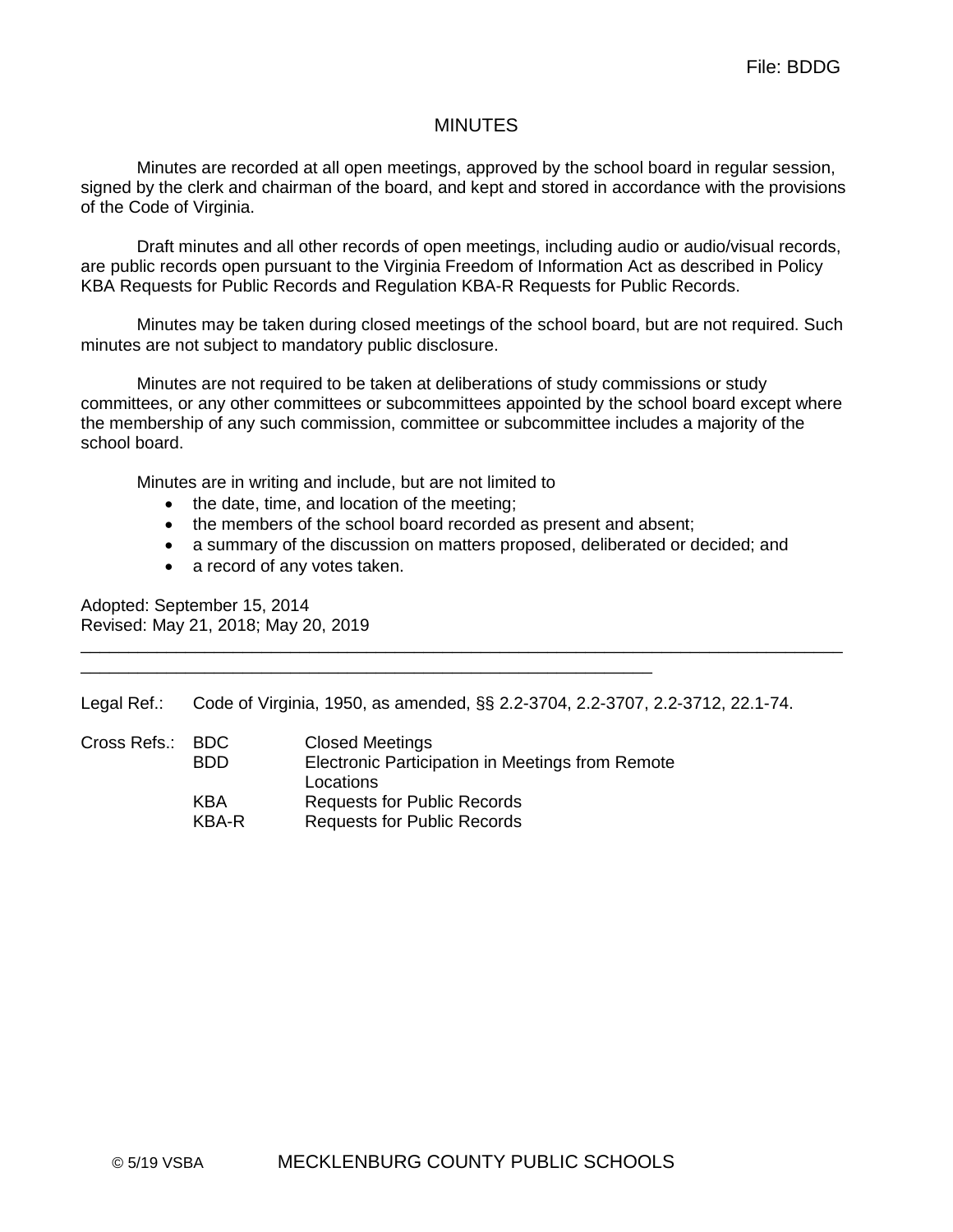#### PUBLIC PARTICIPATION AT SCHOOL BOARD MEETINGS REGULATIONS

The Mecklenburg County School Board welcomes public comment duringregular meetings and during public hearings. School Board members do not respond to public comment during the meetings or hearings. School Board members are available to meet with members of the public independently, outside of scheduled meetings and hearings. In addition, the Board reviews letters and emails sent to the School Board.

**Time**: The Board may allow up to one hour for public comment following all Board Committee reports at regular meetings and public hearings, except that a motion to extend the time shall be in order and a majority vote by the School Board members present shall be necessary to carry the motion. If there are a large number of speakers, the Board may limit the total time for comment and/or may reduce the time allotted for each speaker. Each speaker may speak for up to six minutes, except that a motion to extend the time shall be in order and a majority vote by the School Board members present shall be necessary to carry the motion. A timer is used to time all remarks and speakers should conclude their remarks when the buzzer sounds. Only individuals signed up to speak will be allowed to address the School Board. Time may not be "yielded" to other speakers.

**Topics**: Speakers may address an item on a School Board agenda or may address an item not on the agenda; however, all comments should address a matter related to Mecklenburg County Public Schools. The School Board will not hear public comment that involves a complaint about an individual staff member, a personnel action, a student disciplinary matter, a complaint about an individual student, or pending litigation.

**Signing up to Speak**: Speakers who want to address any school related matter may make his/her request prior to the beginning of the School Board meeting by signing up for public comment on a sheet provided at the Board Room entrance. Speakers will be called in the order in which they sign up. Speakers may not speak more than once on a specific topic. Speakers who wish to speak on more than one topic must submit a separate request for each item.

**Addressing the Board:** Upon recognition by the Board Chairman, the speaker addressing the School Board should clearly state his/her name, address and the subject of his/her remarks. The Speaker should address the Chairman. If any School Board member desires further information at the conclusion of the Speaker's remarks, said School Board member shall address the Speaker only with the permission of the Board Chairman. The courtesy of the School Board shall be extended to the Speaker and the Speaker shall respect the privilege extended by the School Board.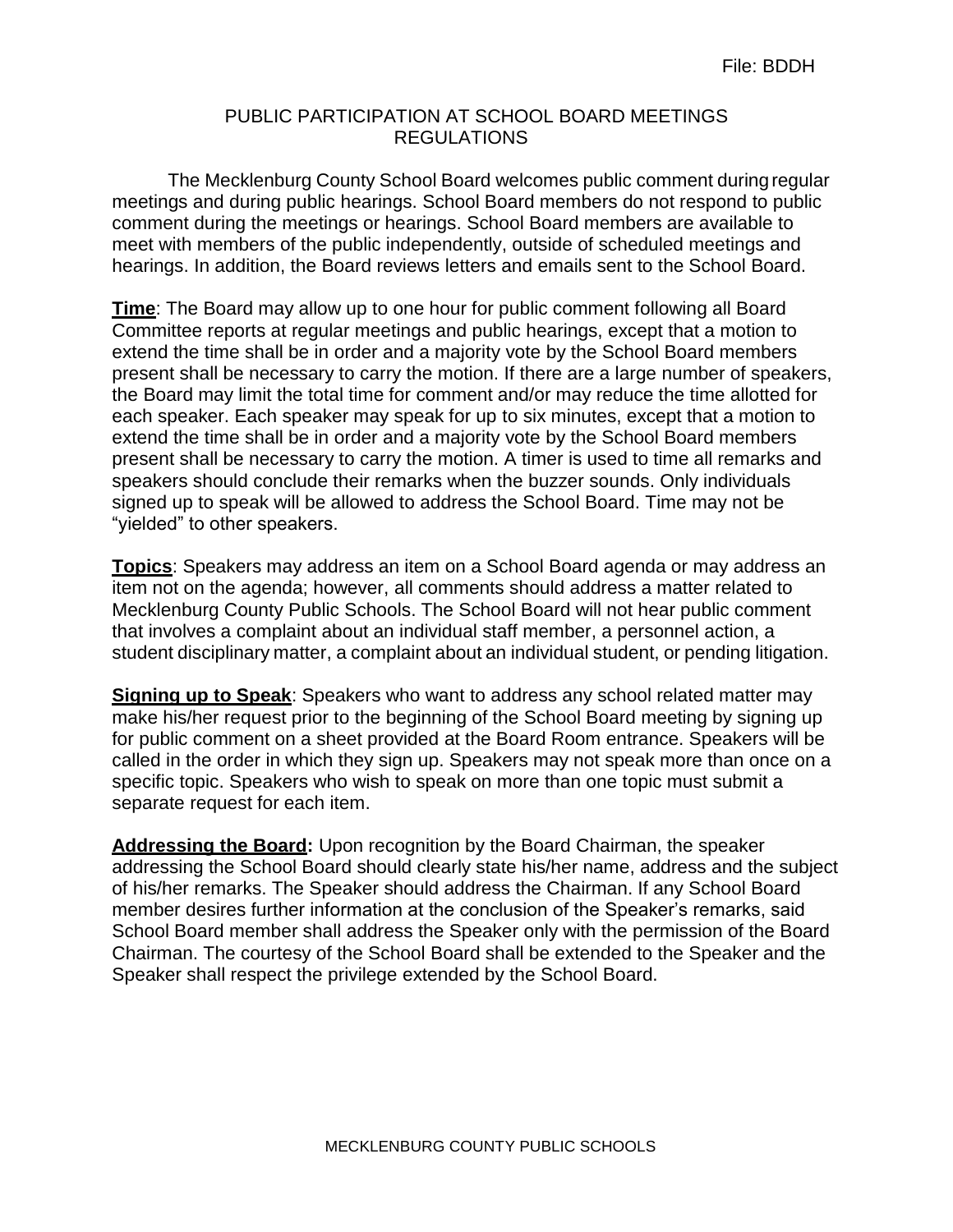**Recognition from the Floor:** In the case where no advance request was made by the person desiring to address the School Board, recognition will be granted at a specific time during the meeting at the discretion of the School Board Chairman.

**Decorum:** The School Board expects that each speaker will be courteous, modeling for our students how one can respectfully disagree with others' views. No profanity or vulgar language is permitted. Speakers will address their comments to the entire School Board and not to one individual Board member, nor to the Superintendent, to a staff member, nor to the audience. Speakers will not engage in personalattacks. Speakers will present their comments from the podium provided for them. Any speaker who violates any one of these regulations will be ruled out of order by the Chairman and asked to relinquish the lectern.

**Written Comments**: If a speaker would like to present written comments to the School Board, eleven copies should be provided to the School Board Clerk prior to the meeting being called to order. Approved: November 10, 2014

Adopted: April 16, 2018 Moved from Regulation to Policy: June 21, 2021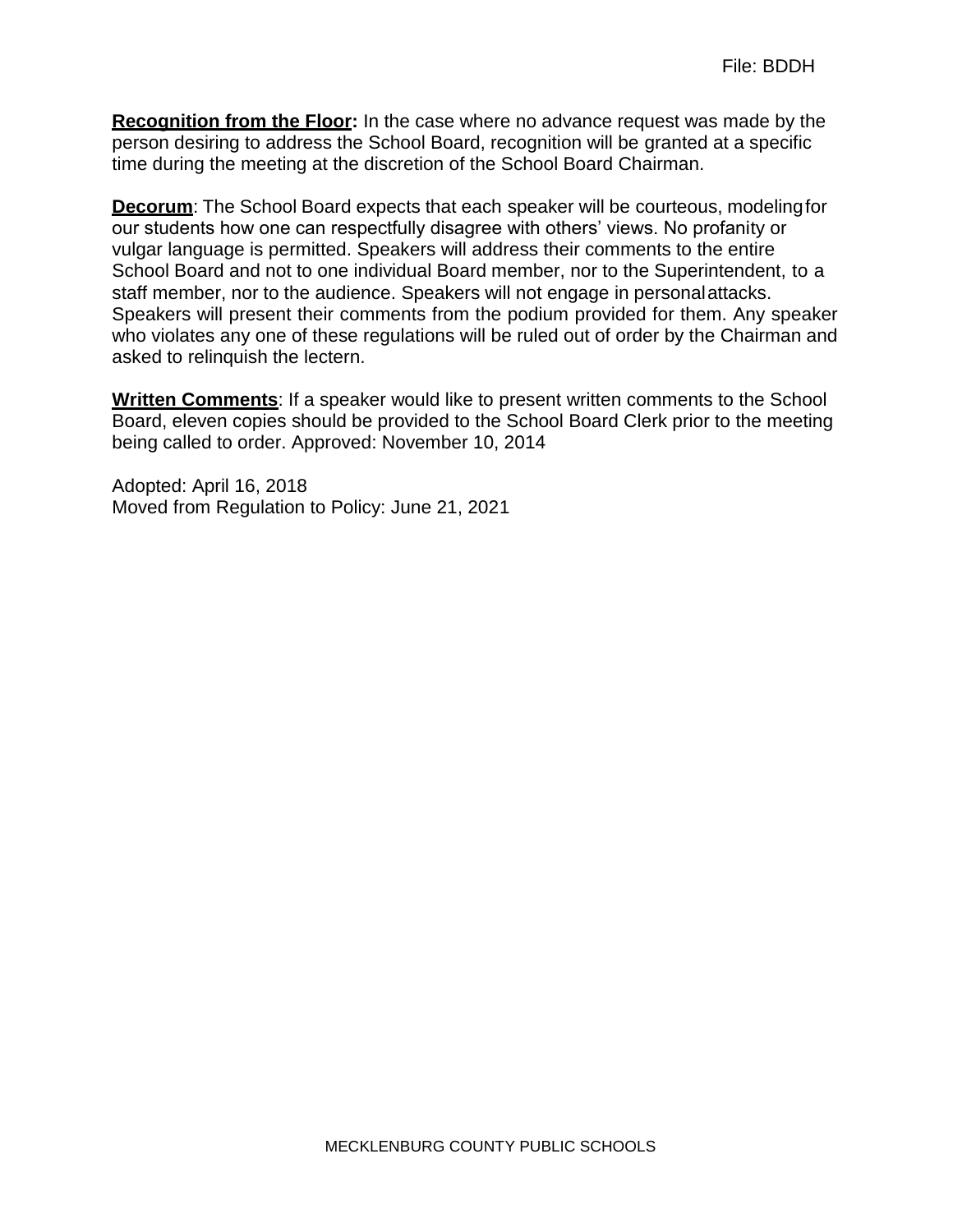## BOARD POLICY MANUAL

The School Board is guided by written policies that are readily accessible tothe Board, division employees, students, parents, and citizens. All division policies are reviewed at least every five years and revised as needed.

A current copy of all division policies and regulations approved by the School Board are posted on the division's website and are available to employees and the public. Printed copies of the policies and regulations are available as needed to citizens who do not have online access. The superintendent ensures that an annual announcement is made at the beginning of the school year and, for parents of students who enroll later in the academic year, at the time of enrollment, advising the public regarding the availability of the policies and regulations.

Adopted: September 15, 2014 Revised: April 11, 2022

Legal Ref.: Code of Virginia, 1950, as amended, §22.1-253.13:7.

| Cross Ref.: BFC |     | <b>Policy Adoption</b>       |
|-----------------|-----|------------------------------|
|                 | -CH | <b>Policy Implementation</b> |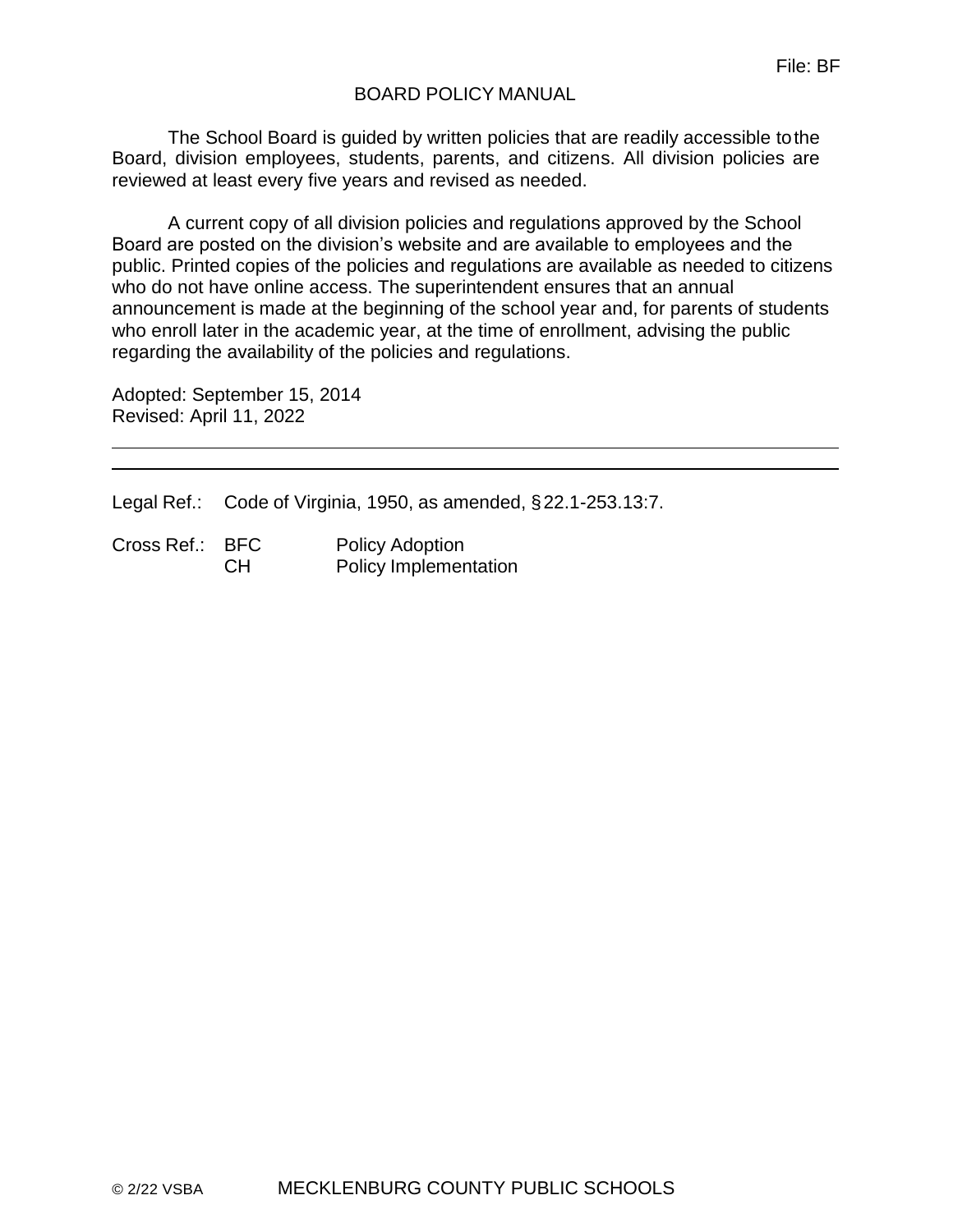## POLICY ADOPTION

The School Board adopts policies for governing the school division. The power to enact policy cannot be delegated to an employee or agent such as the superintendent or a single member of the School Board.

Policy is a basic statement related to the conduct of the school division's business. Policies are subject to revision by the School Board.

Regulation is the manner or method of implementation of policy by the superintendent and staff. Regulations are subject to revision by the superintendent.

Policies may be developed and presented to the Board by the superintendent or the superintendent's designee. The final authority for adoption rests solely with the School Board.

When a proposed action of the School Board, initiated either by Board member or administration, affects existing School Board policies, the existing policy and regulation, if any, shall be referenced so that the effect of the new action will be clear.

Unless otherwise specified in the policy, a new or revised policy becomes effective upon adoption.

All regulations are developed by or through the superintendent. They are presented to the School Board as information items, unless the School Board informs the superintendent that it wants to act on a specified regulation.

Adopted: September 15, 2014 Revised: April 11, 2022

Legal Refs.: Code of Virginia, 1950, as amended, §§ 22.1-78, 22.1-253.13:7.

Underwood v. Henry County School Board, 245 Va. 127, 427 S.E.2d 330, (1993).

Cross Refs.: BF Board Policy Manual BFE/CHD Administration in Policy Absence CH Policy Implementation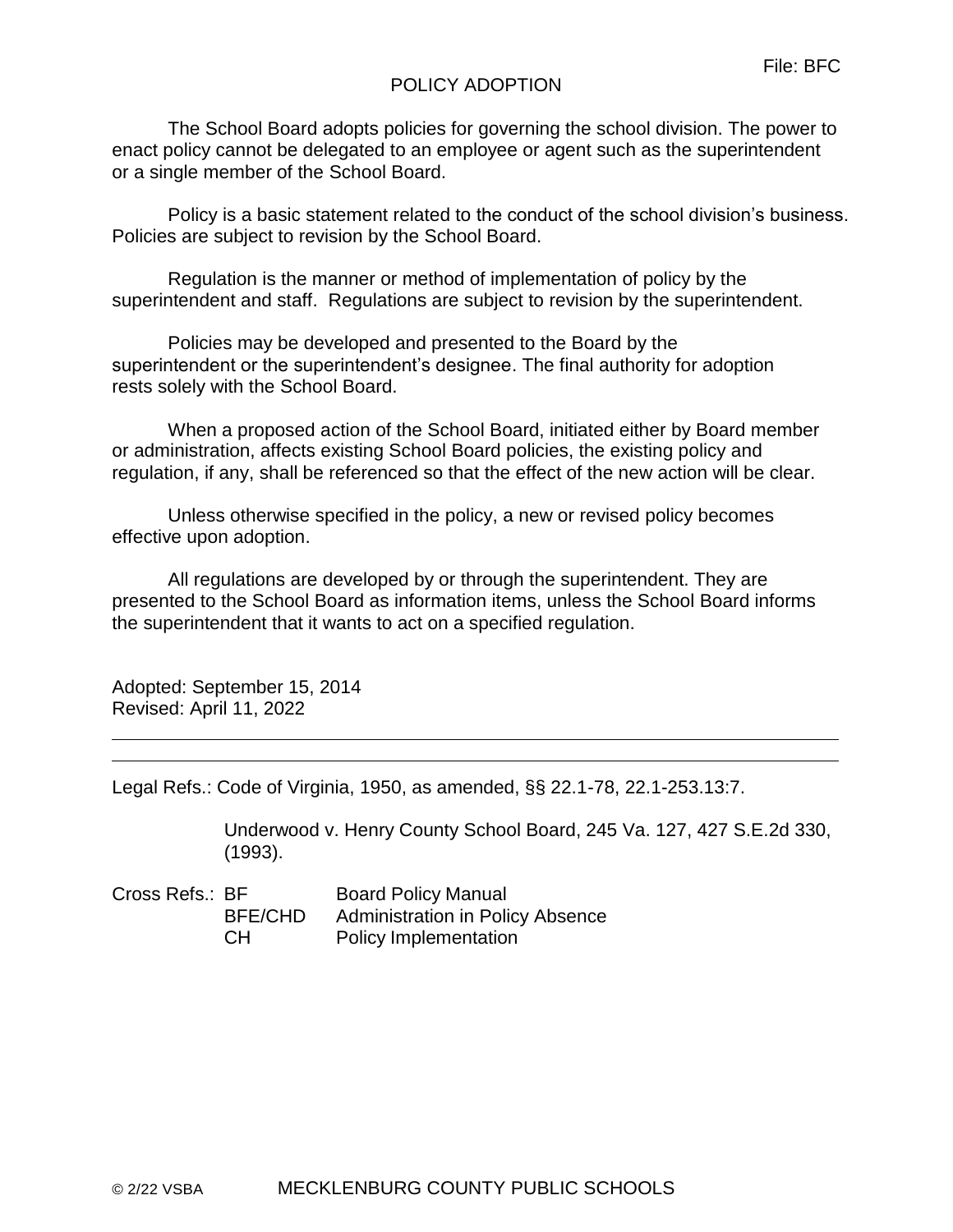## ADMINISTRATION IN POLICY ABSENCE

In cases where action must be taken by the school division and the School Board has provided no guidelines for administrative action, the superintendent has the power to act, but the superintendent's decisions are subject to review by the School Board at its next regular meeting. It is the duty of the superintendent to inform the School Board promptly of such action and of the need for policy.

Adopted: September 15, 2014 Revised: July 20, 2015

Legal Ref.: Code of Virginia, 1950, as amended, §§ 22.1-70, 22.1-78.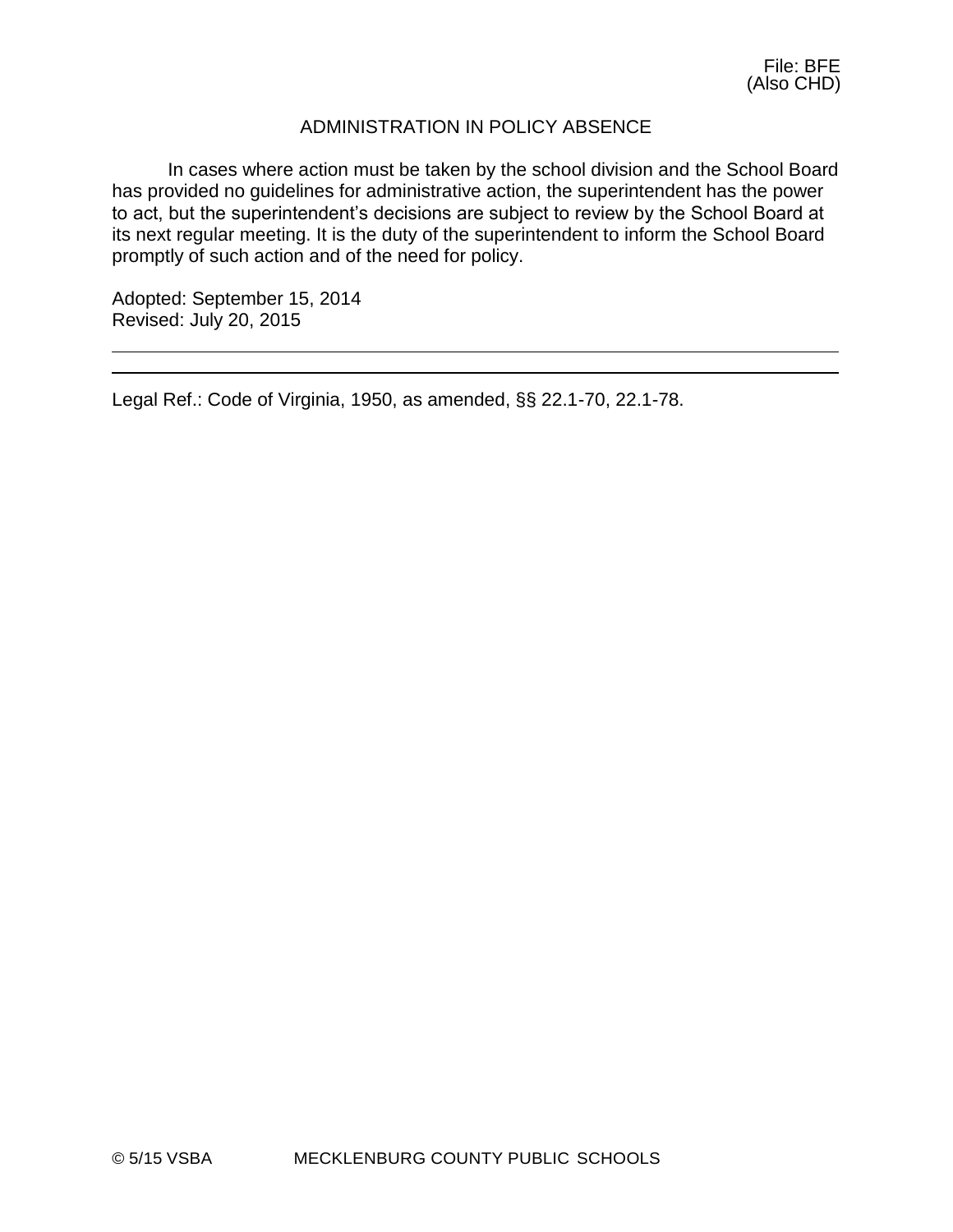## BOARD-STAFF COMMUNICATIONS

The MECKLENBURG COUNTY School Board supports and encourages two-way communication between the board and employees. The superintendent is the official representative of the school board in its relations and communications with its employees.

Employees are encouraged to communicate their ideas and concerns in an orderly and constructive manner to the school board and/or the superintendent or superintendent's designee.

The school board desires to develop and maintain the best possible working relationship with the employees of the school division. The school board welcomes the viewpoints of employees, and allows time at its meetings for employees to be heard.

The school board does not discriminate against any employee because of membership in an employee organization, or participation in any lawful activities of the organization.

\_\_\_\_\_\_\_\_\_\_\_\_\_\_\_\_\_\_\_\_\_\_\_\_\_\_\_\_\_\_\_\_\_\_\_\_\_\_\_\_\_\_\_\_\_\_\_\_\_\_\_\_\_\_\_\_\_\_\_\_\_\_\_\_\_\_\_\_\_\_\_\_\_\_

\_\_\_\_\_\_\_\_\_\_\_\_\_\_\_\_\_\_\_\_\_\_\_\_\_\_\_\_\_\_\_\_\_\_\_\_\_\_\_\_\_\_\_\_\_\_\_\_\_\_\_\_\_\_\_\_\_\_\_\_\_\_\_\_\_\_

Adopted: September 15, 2014 Revised: May 20, 2019

Legal Ref.: Code of Virginia, 1950, as amended, § 22.1-253.13:7.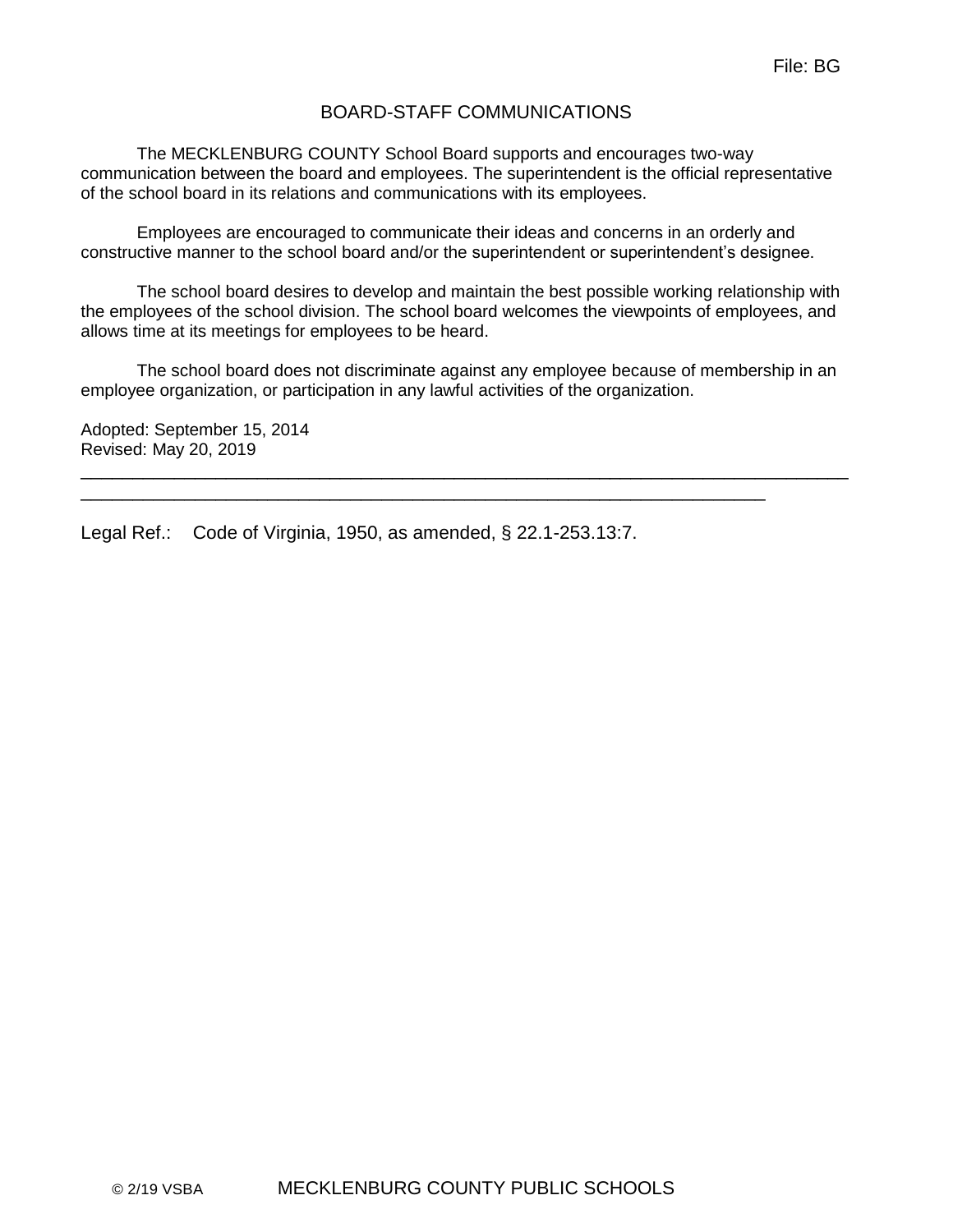#### SCHOOL BOARD MEMBER IN-SERVICE ACTIVITIES

Members of Mecklenburg County School Board participate annually in high-quality professional development activities at the state, local, or national levels on governance, including personnel policies and practices; the evaluation of personnel, curriculum, and instruction; use of data in planning and decision-making; and current issues in education as part of their service on the Board.

Each elected board member completes a training session on the Virginia Freedom of Information Act (FOIA) provided by the Virginia Freedom of Information Advisory Council or the Board's attorney within two months of assuming office and thereafter at least once every two calendar years.

Each elected board member completes a training session for local elected officials on the State and Local Government Conflict of Interests Act (COIA) provided by the Virginia Conflict of Interest and Ethics Advisory Council (the Ethics Council) within two months of assuming office and thereafter at least once every two calendar years.

The school board clerk maintains records of the dates on which each elected school board member completed the required FOIA and COIA training sessions. The records are maintained in the clerk's office for five years.

Adopted: September 15, 2014 Revised: April 11, 2022

Legal Ref.: Code of Virginia, 1950, as amended, §§ 2.2-3132, 2.2-3704.3, 22.1-78, 22.1-253.13:5.

Cross Ref.: BBFA Conflict of Interests and Disclosure of Economic Interests BCC School Board Clerk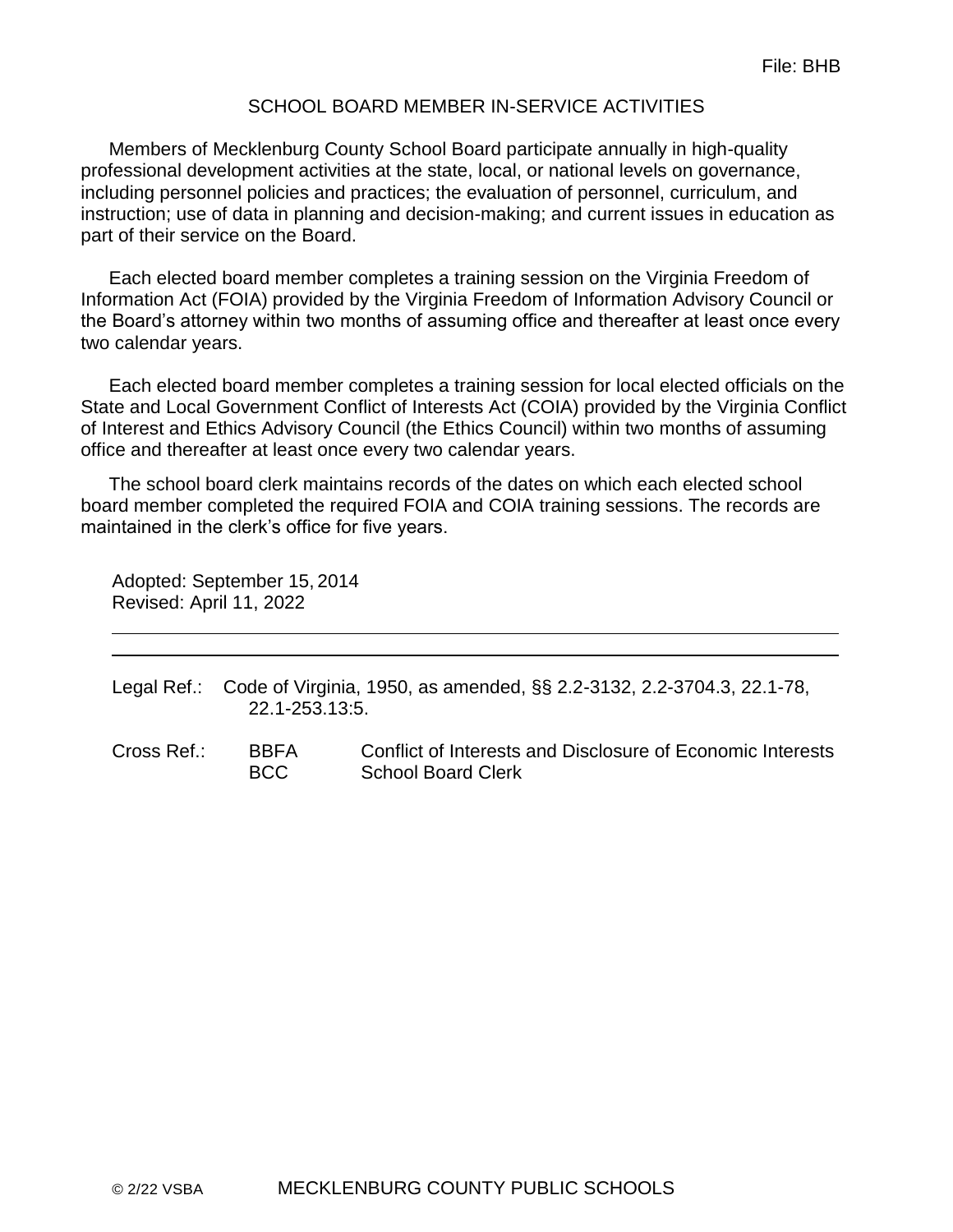#### SCHOOL BOARD MEMBER COMPENSATION AND BENEFITS

Each member of the MECKLENBURG COUNTY School Board receives an annual salary as provided by law.

Actual expenses incident to performance of official duties by a school board member may be reimbursed on presentation of an expense voucher with receipts attached. Compensation is paid for mileage incurred for attendance at meetings of the school board and in conducting other official business of the school board.

School board members may participate in the division's group insurance plan.

Adopted: September 15, 2014 Revised: May 20, 2019

Legal Refs.: Code of Virginia, 1950, as amended, §§ 15.2-1414.1 et seq., 22.1-32, 22.1-55, 22.1-78, 22.1-85.

\_\_\_\_\_\_\_\_\_\_\_\_\_\_\_\_\_\_\_\_\_\_\_\_\_\_\_\_\_\_\_\_\_\_\_\_\_\_\_\_\_\_\_\_\_\_\_\_\_\_\_\_\_\_\_\_\_\_\_\_\_\_\_\_\_\_\_\_\_\_\_\_\_\_\_\_\_\_\_\_

Cross Ref.: BHE School Board Member Liability Insurance

\_\_\_\_\_\_\_\_\_\_\_\_\_\_\_\_\_\_\_\_\_\_\_\_\_\_\_\_\_\_\_\_\_\_\_\_\_\_\_\_\_\_\_\_\_\_\_\_\_\_\_\_\_\_\_\_\_\_\_\_